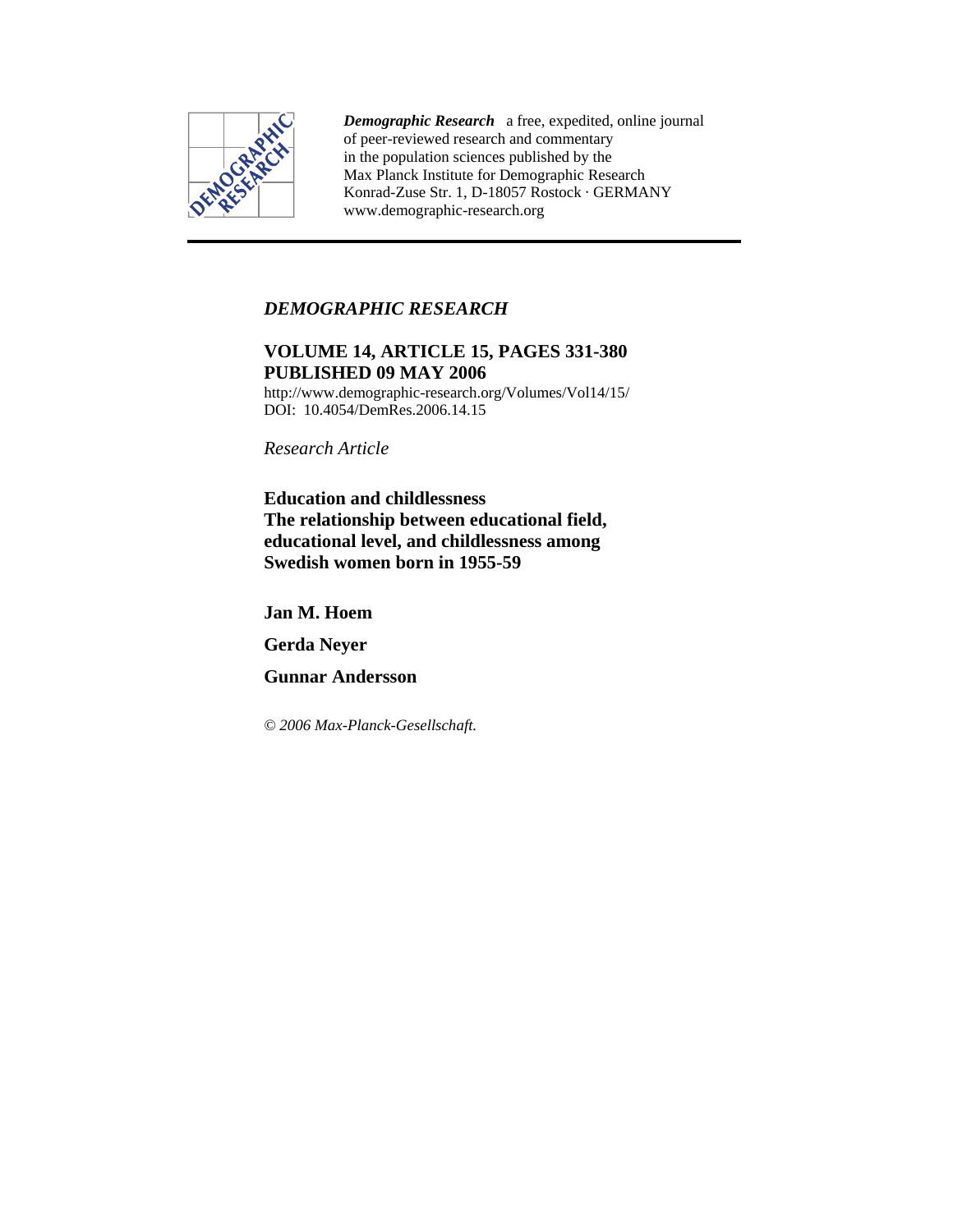# **Table of Contents**

| Introduction                                                         | 332                                                                                                                                                                                                                                                                                                                                                         |
|----------------------------------------------------------------------|-------------------------------------------------------------------------------------------------------------------------------------------------------------------------------------------------------------------------------------------------------------------------------------------------------------------------------------------------------------|
| Why fertility research should pay attention to institutional aspects | 334                                                                                                                                                                                                                                                                                                                                                         |
| Childbearing and the educational system                              | 334                                                                                                                                                                                                                                                                                                                                                         |
|                                                                      | 335                                                                                                                                                                                                                                                                                                                                                         |
| The gendered structure of the educational system                     | 336                                                                                                                                                                                                                                                                                                                                                         |
| Education and the labor market                                       | 337                                                                                                                                                                                                                                                                                                                                                         |
| Job security                                                         | 337                                                                                                                                                                                                                                                                                                                                                         |
| Job content and job prospects                                        | 338                                                                                                                                                                                                                                                                                                                                                         |
| Skill depreciation                                                   | 338                                                                                                                                                                                                                                                                                                                                                         |
| Gender dominance on the job                                          | 339                                                                                                                                                                                                                                                                                                                                                         |
| Selection and adaptation, preferences, and social norms              | 340                                                                                                                                                                                                                                                                                                                                                         |
| Summary                                                              | 341                                                                                                                                                                                                                                                                                                                                                         |
| The Swedish educational system                                       | 341                                                                                                                                                                                                                                                                                                                                                         |
| Main results                                                         | 345                                                                                                                                                                                                                                                                                                                                                         |
| Main features                                                        | 345                                                                                                                                                                                                                                                                                                                                                         |
|                                                                      | 348                                                                                                                                                                                                                                                                                                                                                         |
| Outliers                                                             | 350                                                                                                                                                                                                                                                                                                                                                         |
| Outliers 1: Groups with more than a quarter childless                | 350                                                                                                                                                                                                                                                                                                                                                         |
|                                                                      | 351                                                                                                                                                                                                                                                                                                                                                         |
| Non-outliers: Women with research degrees                            | 352                                                                                                                                                                                                                                                                                                                                                         |
|                                                                      | 353                                                                                                                                                                                                                                                                                                                                                         |
| The gender structure of the educational system                       | 353                                                                                                                                                                                                                                                                                                                                                         |
| Education and the labor market                                       | 354                                                                                                                                                                                                                                                                                                                                                         |
| Education leading to a reliable employment career in the public      | 354                                                                                                                                                                                                                                                                                                                                                         |
|                                                                      | 355                                                                                                                                                                                                                                                                                                                                                         |
|                                                                      | 355                                                                                                                                                                                                                                                                                                                                                         |
| Gender-mixed educational lines with high occupation specificity      | 356                                                                                                                                                                                                                                                                                                                                                         |
| Male-dominated lines of education                                    | 356                                                                                                                                                                                                                                                                                                                                                         |
| Selection and adaptation, preferences, and social norms              | 356                                                                                                                                                                                                                                                                                                                                                         |
| Education and fertility – some implications for future research      | 357                                                                                                                                                                                                                                                                                                                                                         |
| Acknowledgements                                                     | 358                                                                                                                                                                                                                                                                                                                                                         |
| References                                                           | 359                                                                                                                                                                                                                                                                                                                                                         |
| Appendix 1: Data                                                     | 370                                                                                                                                                                                                                                                                                                                                                         |
| Appendix 2: Table                                                    | 377                                                                                                                                                                                                                                                                                                                                                         |
|                                                                      | and to the woman's field of education<br>The flexibility of the educational system<br>Childlessness and mean age at completion of education<br>Outliers 2: Groups that never marry<br>Reflections on our main findings<br>sector<br>Highly feminized occupations in the private sector<br>Gender-mixed educational lines with little occupation specificity |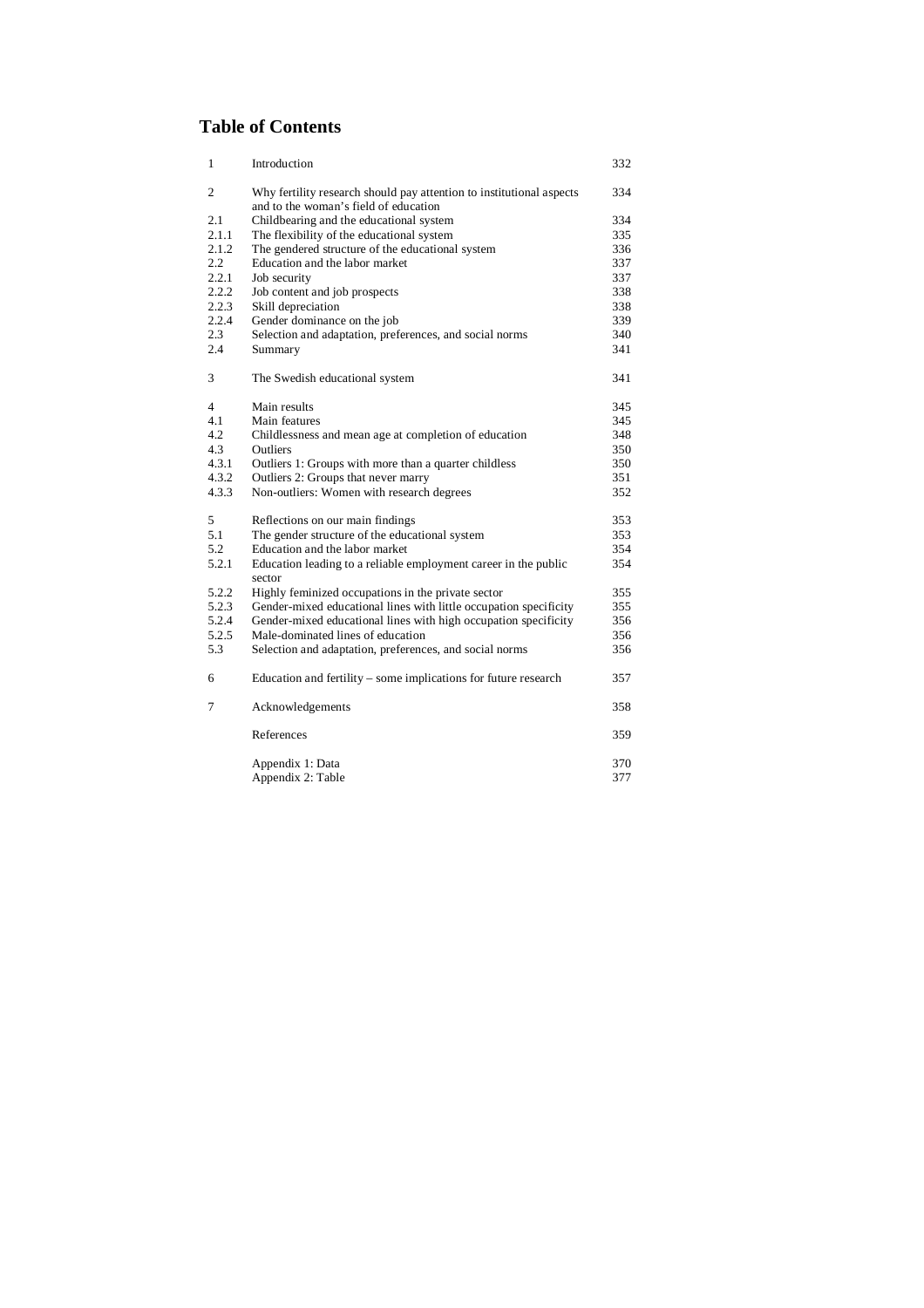## **Education and childlessness**

# **The relationship between educational field, educational level, and childlessness among Swedish women born in 1955-59**

**Jan M. Hoem 1**

**Gerda Neyer 2**

**Gunnar Andersson <sup>3</sup>**

## **Abstract**

In this paper we extend the concept of educational attainment to cover the field of education taken in addition to the conventional level of education attained. Our empirical investigation uses register records containing childbearing and educational histories of an entire cohort of women born in Sweden (about a quarter-million individuals). This allows us to operate with a high number of educational field-and-level combinations (some sixty in all). It turns out that the field of education serves as an indicator of a woman's potential reproductive behavior better than the mere level attained. We discover that in each field permanent childlessness increases some with the educational level, but that the field itself is the more important. In general, we find that women educated for jobs in teaching and health care are in a class of their own, with much lower permanent childlessness at each educational level than in any other major grouping. Women educated in arts and humanities or for religious occupations have unusually high fractions permanently childless.

Our results cast doubt on the assumption that higher education per se must result in higher childlessness. In our opinion, several factors intrinsic and extrinsic to an educational system (such as its flexibility, its gender structure, and the manner in which education is hooked up to the labor market) may influence the relationship between education and childlessness, and we would not expect a simple, unidirectional relationship.

 <sup>1</sup> Max Planck Institute for Demographic Research, Konrad-Zuse-Str. 1, 18057 Rostock, Germany.Tel.: +49-381-2081-160, E-mail: hoem@demogr.mpg.de

<sup>&</sup>lt;sup>2</sup> Max Planck Institute for Demographic Research, Konrad-Zuse-Str. 1, 18057 Rostock, Germany.Tel.: +49-381-2081-151, E-mail: neyer@demogr.mpg.de

<sup>&</sup>lt;sup>3</sup> Max Planck Institute for Demographic Research, Konrad-Zuse-Str. 1, 18057 Rostock, Germany.Tel.: +49-381-2081-185, E-mail: andersson@demogr.mpg.de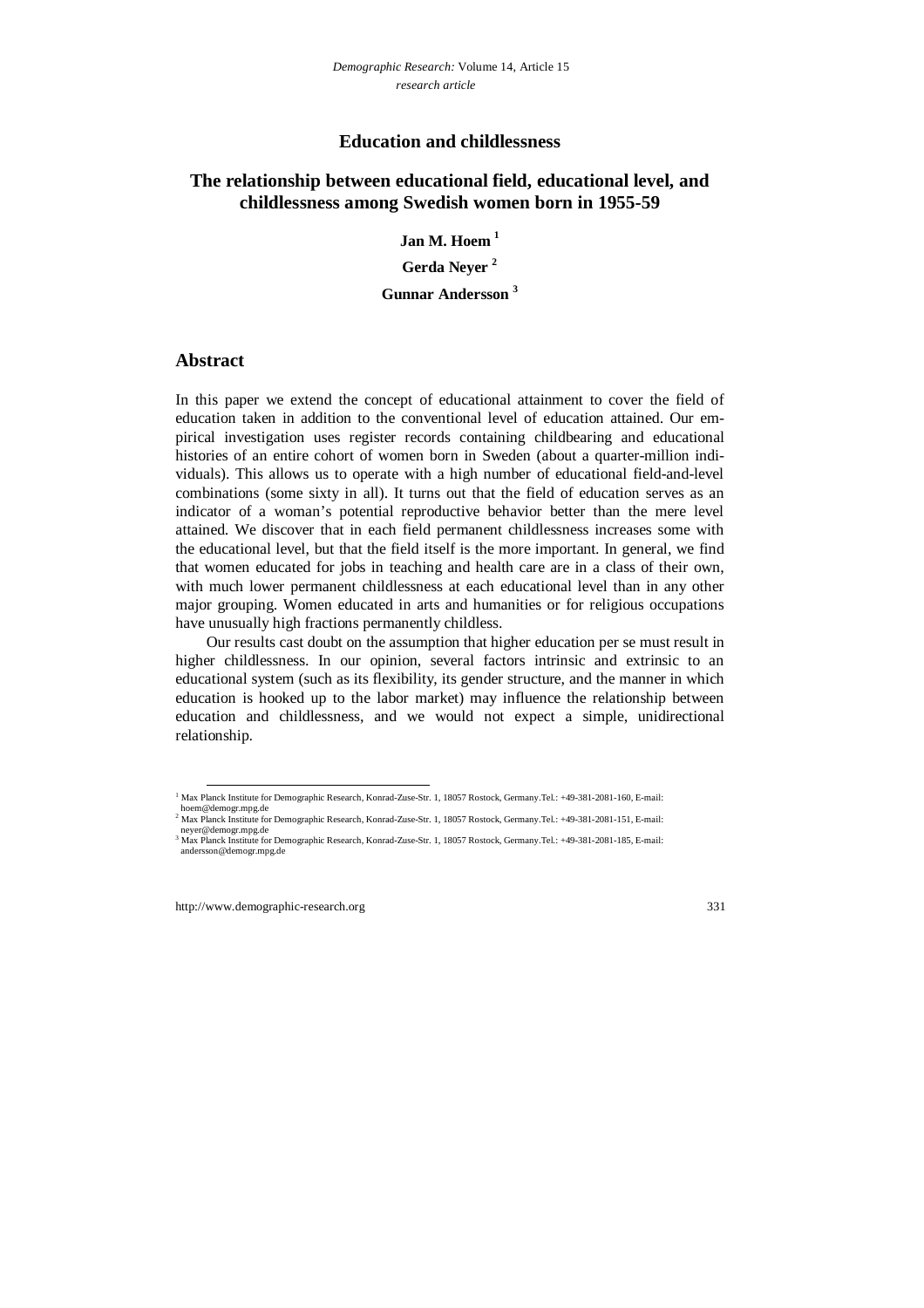## **1. Introduction**

This paper is about the association between educational attainment and permanent childlessness among women. There is a lot of interest in this issue in the academic literature and lately also in the public debate. One of the most common perceptions about the effect of educational attainment on childbearing is that more education leads to lower fertility. Manifold explanations have been given for such an observation. Economists argue that higher education results in higher opportunity costs of childbearing for mothers (because they get lower rewards for their investment into education) and in higher direct costs of children (because more highly educated parents invest more than others in each child); this should lead to lower fertility (Becker 1960, 1981; Cigno 1991). It is further argued that higher education reduces a woman's economic dependence on a (male) earner (Oppenheimer 1994). This would increase the share of non-married women among the highly educated at each stage in life, which in turn would lead to a higher observed rate of childlessness among highly educated women when marital status is disregarded in the empirical analysis (Grünheid 2004; Blossfeld and Jaenichen 1992a; Blossfeld and Huinink 1991; Kiernan 1989; Hobcraft and Kiernan 1995).

Scientists focusing on cultural issues often interpret fertility differentials among women at different educational levels as a consequence of the greater range of possible lifestyles and other choices increasingly available to women as their educational attainment improves (Lesthaeghe 1983; van de Kaa 1987; 1996; Surkyn and Lesthaeghe 2004; Lappegård 2002). The wish for children is assumed to lose out in this greater range of options. In a similar vein it is argued that women lower their preferences for children as they proceed with their education (Rindfuss, Morgan, and Offutt 1996). Finally, a higher rate of childlessness among more highly educated women is in part attributed to their longer stay in education. Empirical studies regularly find that childbearing rates are lower during periods of enrolment in education, irrespective of which level of education a woman has attained already. Prolonged education may therefore lead to a postponement of childbearing up to an age when biological factors may make it more difficult to conceive (Rindfuss and Bumpass 1976; Rindfuss, Bumpass, and St. John 1980; Kravdal 2001; Gustafsson 2001).

On the whole, most researchers who study the association between educational attainment and fertility focus on two dimensions of education: First, they concentrate solely on the level of education and its impact on fertility. Second, they perceive educational attainment primarily as an individual attribute and use it as a proxy for a person's human, economic, cultural, and to some extent biological capital. We add two new dimensions to this picture, namely (i) the field of education and (ii) institutional aspects of the educational system. We show that the field of education is an essential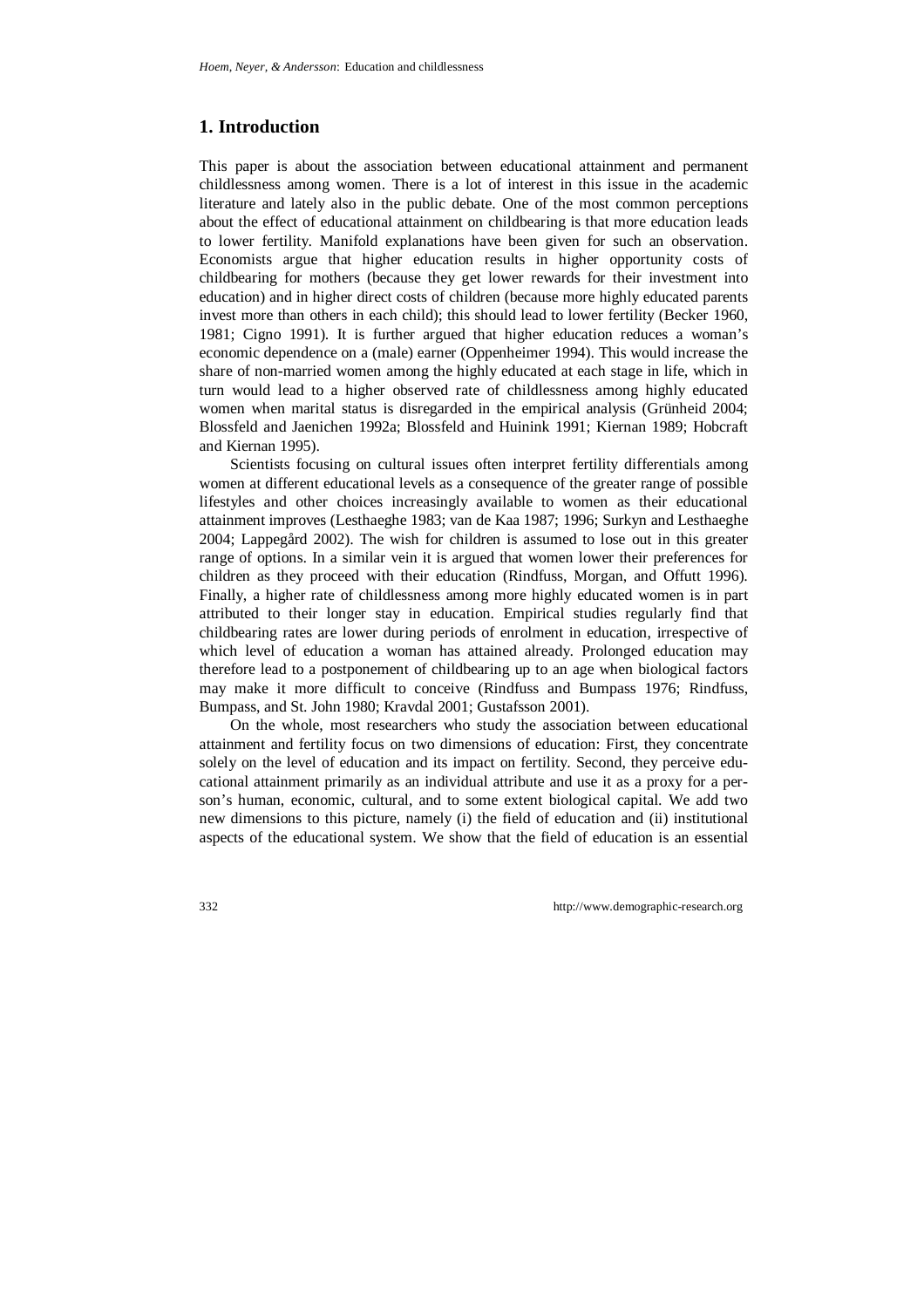determinant of ultimate childlessness. To make sense of this finding we propose that explanations of the relationship between education and fertility should consider the institutional context within which women and men are educated and in which they make decisions as to the line and the duration of their education. These aspects of the educational (and occupational) system play a central role in shaping the life-course and in determining final fertility outcomes. Aspects of the educational (and occupational) system play a central role in shaping final fertility outcome. One may get a distorted impression of the relationship between education and fertility if either of these two extra dimensions is left out of account.

In Section 2 we spell out our reasons why we feel that the field of education is important and why institutional aspects might influence childbearing behavior. We concentrate on (i) the structure and flexibility of an educational system, (ii) the relationship between the educational system and the labor market, and (iii) the impact of preferences and social norms. With our application to Sweden in mind we devote Section 3 to a description of the main features of the Swedish educational system.

Section 4 contains the main results of our investigation, namely the empirical relationship between the field of education and permanent childlessness in Sweden. Like most others, we find lower fertility (in the present paper manifested as higher permanent childlessness) to be associated with more education for women in each educational field. It turns out, however, that the field of education is a more important indicator of ultimate childlessness than the level attained, and that one cannot generally maintain the assumption that higher education leads to lower fertility.

In a companion paper (Hoem, Neyer, Andersson 2006) we will extend this exploration by a study of the connection between a woman's field of education and her ultimate number of children. We split the material in this manner because it is too extensive for a single paper.

Both papers use the same data set, namely register records containing individuallevel childbearing and educational histories of women born in Sweden since 1945. We have concentrated our presentation in both papers on the cohort of women born in 1955-59. We have chosen this single five-year birth cohort in part because we have wanted to focus on women who largely had reached the end of their reproductive period at the time of data extraction, but also for reasons of data quality. Younger cohorts have not become old enough and older cohorts have worse data (see Appendix 1).<sup>4</sup> Extensive cleaning and reorganization of the original register data has been needed, but the details of that process are not essential for an understanding of our findings. An account of the data quality and data cleaning along with some reflections on our (very simple) method of analysis can also be found in Appendix 1.

 <sup>4</sup> We get largely the same results when we check the less complete data for the neighboring five-year cohorts, but we do not report any details about them here.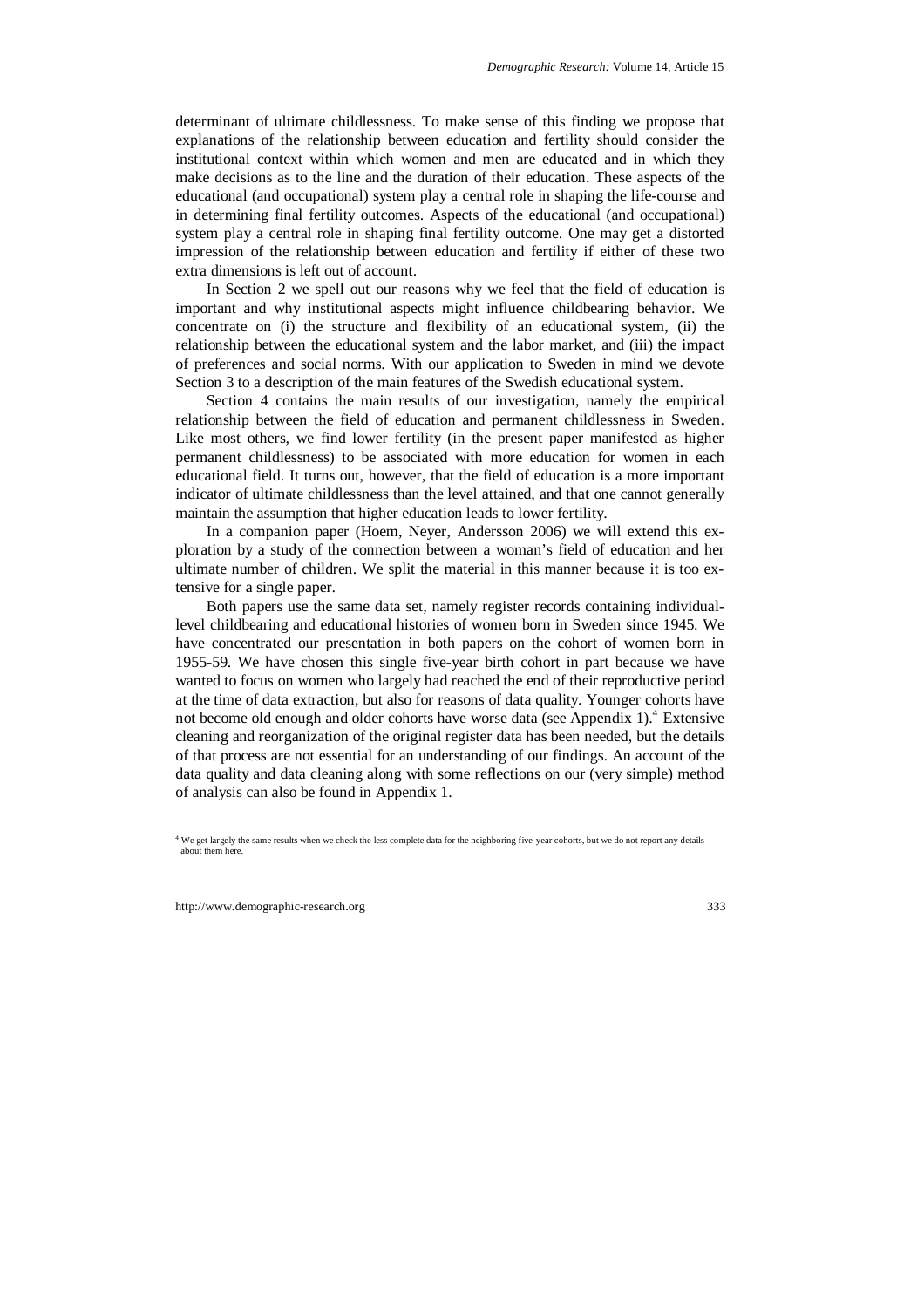It is legitimate to ask whether the character of our results can be replicated in other settings. In an investigation on first-birth risks of Norwegian women Lappegård (2001, 2002) and Lappegård/Rønsen (2005) found patterns in such dynamics that resemble what we present here. Our Norwegian colleagues use broader categories of fields of education than we do in this paper, and they differentiate by field of education only for women with higher education. In our present study we employ more refined categories of fields of education and we investigate to what extent different levels of childlessness can be found also among women who do not hold a university degree. This approach leads us to expand the theoretical assumptions about the relationship between fertility and education. It remains to be seen to what degree findings of this nature can be extended to other types of countries.<sup>5</sup>

# **2. Why fertility research should pay attention to institutional aspects and to the woman's field of education**

To focus on the level of education alone means that one only pays attention to a single dimension of an educational system, namely its vertical differentiation. It is important to also take into account its horizontal differentiation, viz., the field, line or type<sup>6</sup> of education, and we present the reasons why in this section. Our argument emphasizes a number of aspects. The choice of educational field surely reflects a person's preferences, which may include her attitude to childbearing. The educational line is also part of what determines a person's environment during her formative years. Furthermore, the choice of educational orientation has a decisive impact on a person's future employment, so we need to consider the ways in which education and the labor market are connected. It also determines other parts of her future social environment and its norms. All these aspects are important for childbearing behavior. Let us now address the most important of these issues.

#### **2.1 Childbearing and the educational system**

The structure of the educational system is of course decisive for a person's educational career, for the level of education that a person attains, and for the field in which she takes her education. Several aspects of the structure potentially have an impact on fertility, but to our knowledge they have so far not been considered in demographic

 <sup>5</sup> Studies that consider the field of education and its relationship to childbearing are rare, and they mostly focus on selected educational groups

<sup>(</sup>Vessillier 1976; 1989; Jensen 1973; Cookingham 1984; Bressler and Kephart 1954; Cooney and Uhlenberg 1989; Preston 1994).<br><sup>6</sup> We use the terms "field", "type", and "line" of education as synonymous with each other and wit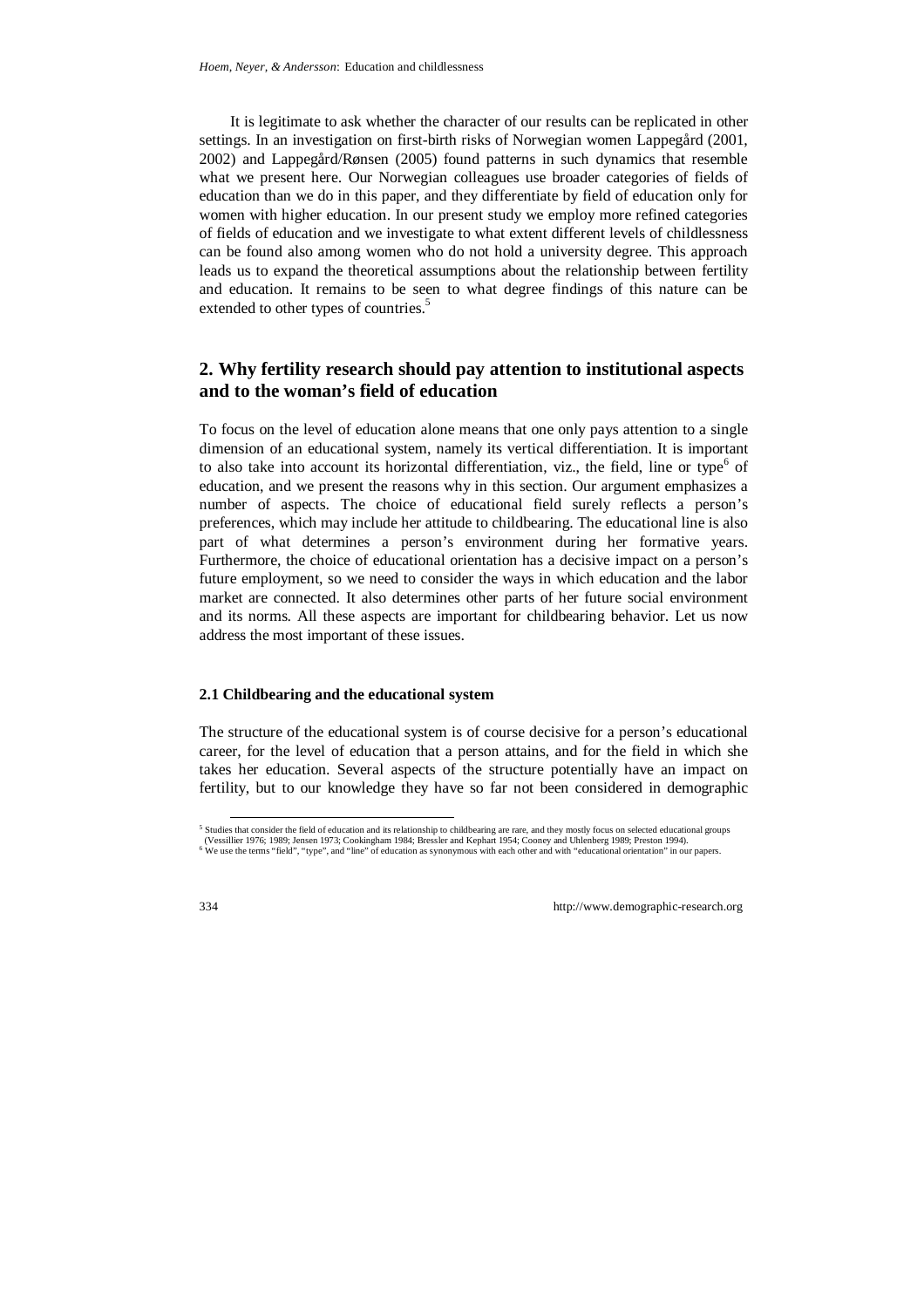research. One may speculate whether, for example, educational systems with an integrated scheme of vocational training have different consequences for childbearing behavior than "dual" educational systems where vocational training is provided through apprenticeships in firms, given, for example, that these two systems involve different environments during instruction, different timings of entry into the labor market, and different "portability" of education.<sup>7</sup> Similarly, one may generate hypotheses about childbearing consequences of educational systems that require early decisions about the educational career vs. educational systems that do not separate pupils at an equally early stage in life. We believe that two endogenous features are particularly relevant, namely (1) the system's flexibility and (2) the gendered pattern of educational fields. Here is why we think that these two aspects are important for fertility research.

#### **2.1.1 The flexibility of the educational system**

Educational systems vary in their flexibility. Some educational systems (e.g.: those of the Nordic countries) avoid early track differentiation and remain highly permeable. They allow pupils and students to change their educational tracks, to alter their main field of education (within wide bounds) at all levels, and even more importantly to exit from post-compulsory education and to re-enter it at all stages in their lives. Other educational systems are more rigid and have limited opportunities for pupils and students to modify their educational decisions, to alter their field of education, or to resume education after interruption. Such differences in system flexibility must have an impact on fertility. Flexible educational systems offer a person better opportunities to adjust her education to the development of her interests and talents, to changes in the life-course (Henz 2001), and to changes in her plans for her future life. If a woman initially chooses a field of education that turns out to lead to an occupation that is less conducive to childrearing than she expected, she can re-enter the educational system and take a new education in a field that she sees as better compatible with her childrearing plans.<sup>8</sup> A flexible educational system should therefore make it easier for a woman to have children because she does not need to see childbearing as having an irrevocable impact on all other aspects of her life course.

<sup>&</sup>lt;sup>7</sup> About portability, see Estévez-Abe, Iversen, and Soskice (2001) and Estévez-Abe (2005).

<sup>&</sup>lt;sup>7</sup> About portability, see Estévez-Abe, Iversen, and Soskice (2001) and Estévez-Abe (2005).<br><sup>8</sup> Of course, the reverse is also possible. A woman who chooses a field of education mostly because she assumes that it will lead where childrearing and employment are compatible, might later change her mind and move to a field that she likes better, even if it may be less conducive to childbearing.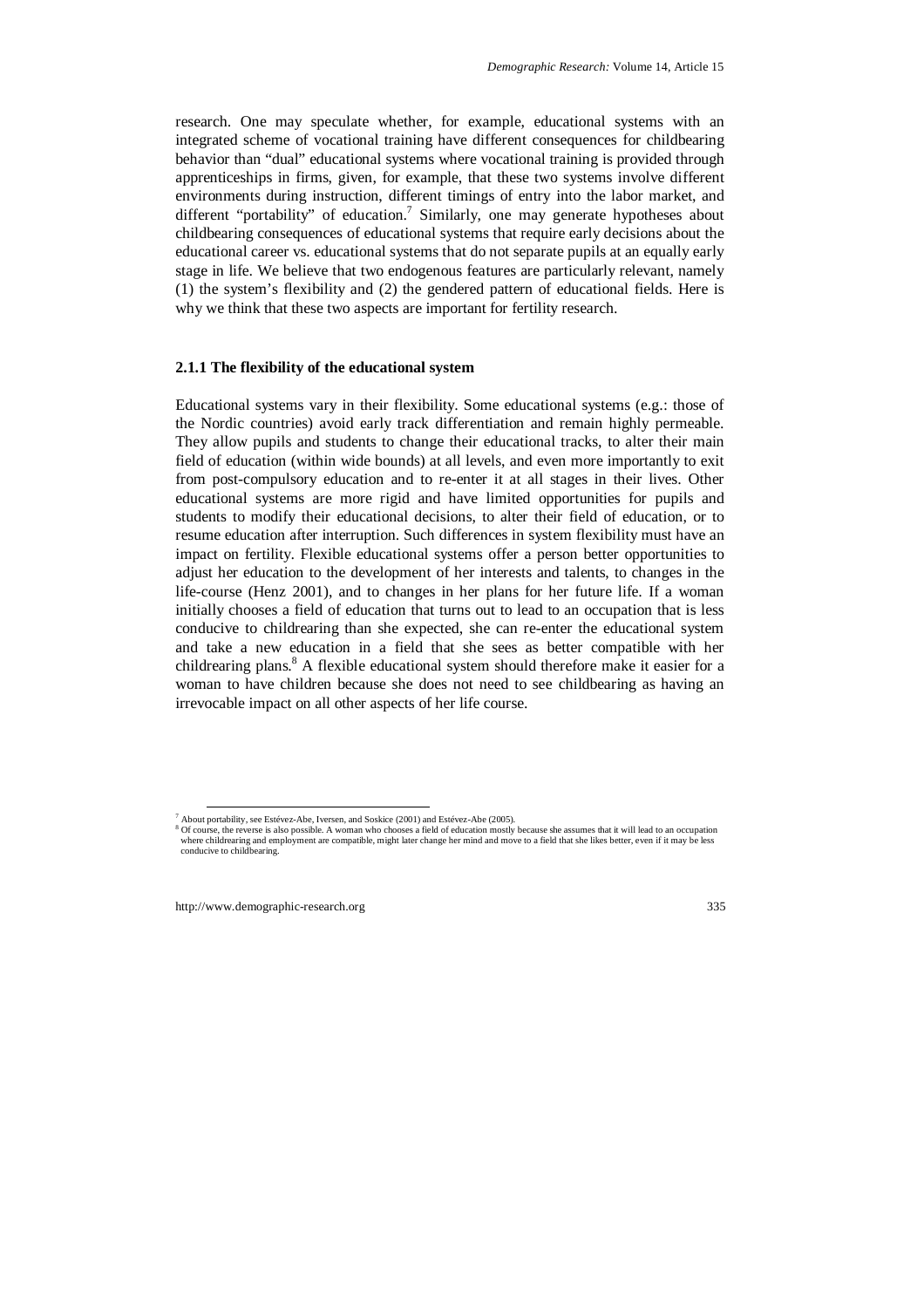#### **2.1.2 The gendered structure of the educational system**

Most educational systems are sex-segregated. Over recent decades, the gender differences in the level of educational attainment have diminished as the share of women participating in education beyond the primary level has increased in most countries. In much of the West, women now constitute the majority among entrants, participants, and graduates at the secondary level and in some fields even at the tertiary level (Jönsson 1999; OECD 1998, 92; OECD 2001, 41; Müller and Wolbers 2003).

The restructuring of gender patterns in fields of education has not matched the development in the levels of education, however. In fact, the gender division in the types of education has remained remarkably persistent (Bradley 2000). Even in Sweden, which has made special efforts to reduce such gender gaps, women and men have largely continued to choose different fields of education. Girls and women usually crowd into educations for care, nursing, and other health occupations, and into teaching, arts, humanities, and personal services, while as before boys and men crowd into educations for crafts, trade, industry, engineering, and the natural sciences (OECD 2001, 173; Melkas and Anker 1998; Smyth 2003, 61f.; Charles and Bradley 2002). In these fields, the gendered pattern of female- vs. male-dominated lines occurs on all educational levels; in other fields, for example business and administration, the gender distribution changes as one progresses from one level to the next.<sup>9</sup>

The growing tendency among women to take higher education has altered their childbearing behavior. Most notably, the greater participation in education has contributed much to the increase in the age at first birth seen in most countries. We know less about the effect on childbearing behavior of the narrowing gender gap at each educational level on the one hand and the persistence of gender segregation across educational fields on the other. An increase in the share of women in education alters girls' and women's social environment during the time they are in education. They stop being "token" women or a "skewed" group (Kanter 1977a; 1977b) and no longer constitute a minority so small that their socialization in school is primarily determined by the norms, attitudes, and behavior of men (Kanter 1977b). They have greater opportunities of socializing with other girls and women at the same educational level in the same educational field, including communicating about reproduction (Watkins 1995). They have better options of "doing gender" and they thus have a broader spectrum available for developing their own identity, including their identity as women and potential mothers (West and Zimmerman 1987; West and Fenstermaker 1995; Gildemeister and Wetterer 1992; Dausien 1999). Contrary to a purely economic point of view, which ties fertility to opportunity costs only, one would therefore expect that

 <sup>9</sup> According to a recent study, education at the upper-secondary level in the social sciences and in business is female-dominated (more than 60% female) in all European countries, while at the tertiary level the female dominance vanishes (between 40% and 60% female; Smyth 2003, 63).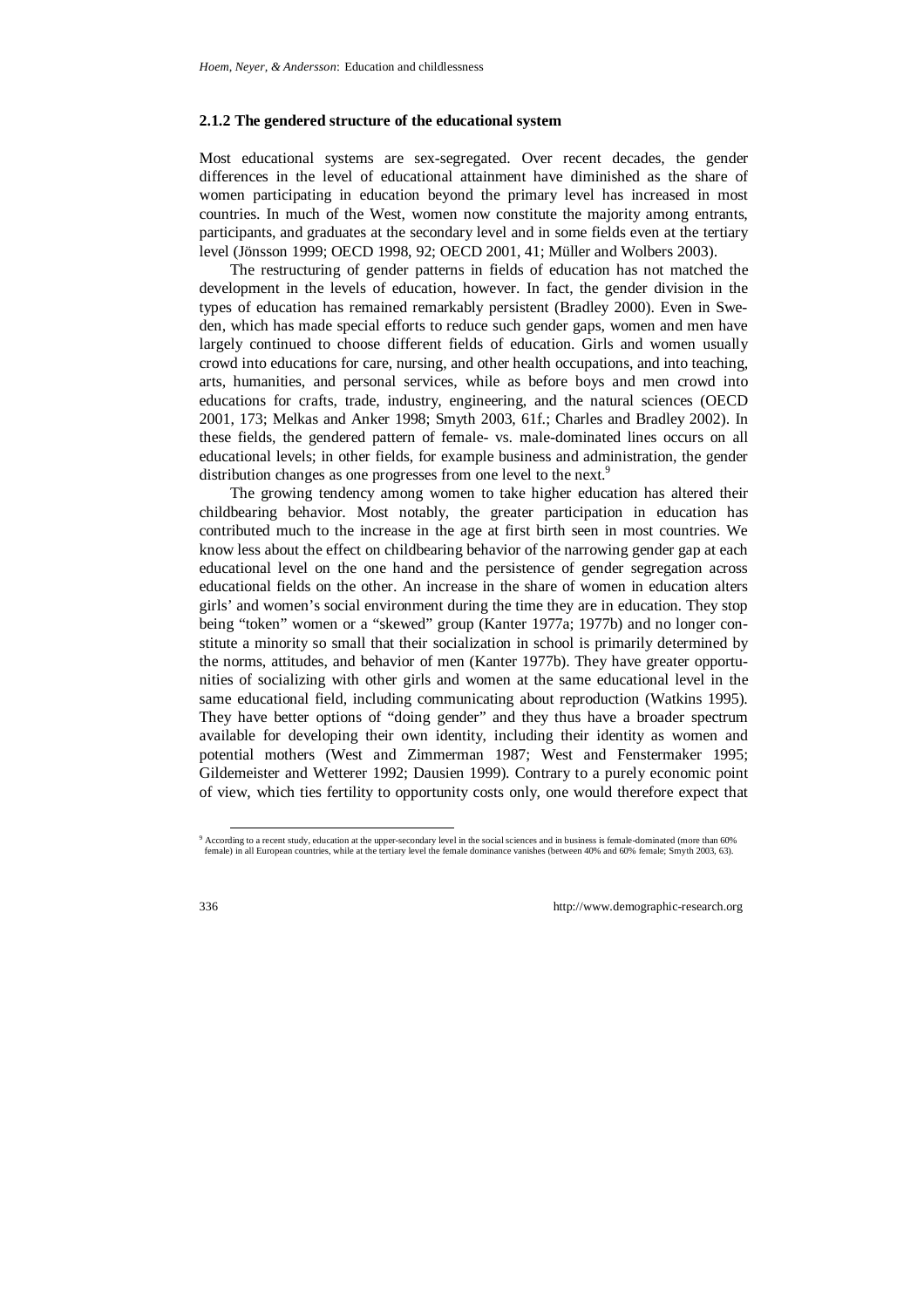childlessness among highly educated women would decrease as the share of women with higher educational attainment or in specific educational fields increases.

By a similar argument, studying in female-dominated lines may provide an educational environment that encourages subsequent childbearing. Some femaledominated lines (such as home economics) are even often regarded as conveying more stereotyped images than others of womanhood and motherhood. The lines that have such a stereotyping function may vary from country to country and may change over time, but they are assumed to reinforce women's self-perception as mothers and carers. Even when they do not transmit stereotyped images of womanhood, female-dominated educational lines are nowadays often seen as providing a more supportive environment for women than male-dominated fields of education.<sup>10</sup> Being educated in a femaledominated field may therefore support a life-course orientation that comprises both a professional career and having children. This should work toward lower childlessness among women who have got their education in a female-dominated area than among other women at the same educational level.

#### **2.2 Education and the labor market**

We now turn to aspects that may affect the relationship between educational attainment and childbearing behavior through the link between education and the labor market. The main lines of that link are that a woman's field of education will have a decisive impact on her future labor-market options, on how easy it becomes to "use" her education in the labor market, on her work-place environment, on the stability and protection of her employment, and on her income perspectives. (See contributions in Müller and Gangl 2003). All of these features have important bearings on her childbearing behavior. For the sake of a systematic approach, we briefly outline four aspects that are relevant for our topic.

#### **2.2.1 Job security**

Different types of education lead to occupations with different employment security. In particular, some educations lead to jobs in the public sector more readily than others. Examples are educations for teaching, nursing, welfare, and police work, and in some countries also education in law or the medical or pharmaceutical professions. In Scandinavia, and also in many other countries, the public sector offers much better job

<sup>&</sup>lt;sup>10</sup> For a review of the literature see Jacobs 1996. He reports on studies that compare women-only colleges to co-educational ones, but the findings should also apply to female-dominated fields of education in general.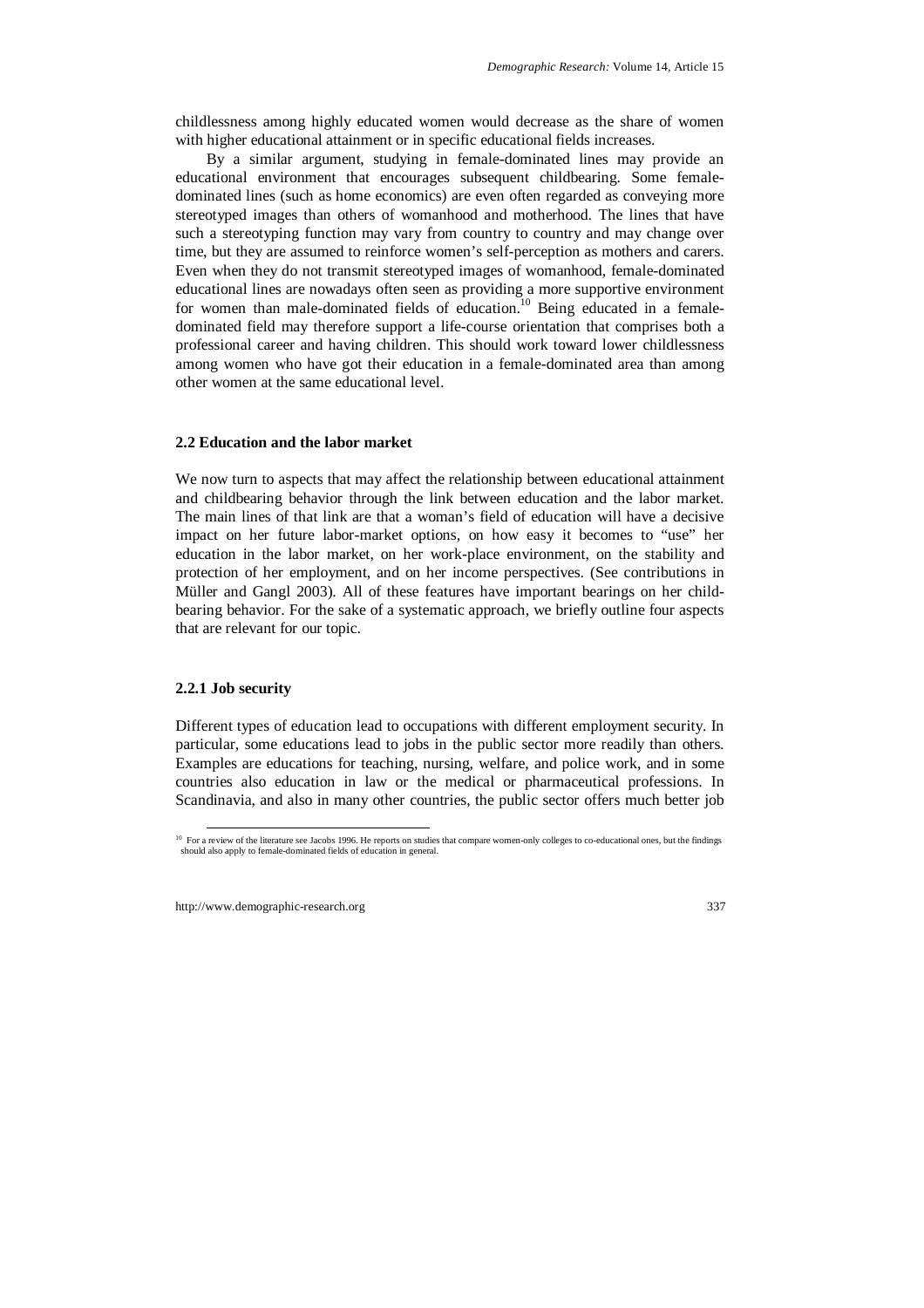security than the private sector does. In many countries, the public sector has also pioneered work arrangements that facilitate the compatibility of motherhood and employment, such as granting parental leave and part-time work with a guarantee of job continuation and return to full-time work after the end of the early childrearing period, or such as offering additional income compensations to a parent on parental leave. We therefore expect women with an education that leads to employment in the public sector to display lower childlessness than women with an education that leads to predominantly private-sector employment. In other words, women with an education as nurses should have lower childlessness than women with educations for textile work, the hotel- and restaurant business, or business and private administration; likewise women trained to be high-school teachers should have lower childlessness than women educated in journalism.

#### **2.2.2 Job content and job prospects**

Fields of education vary concerning the prospect of finding a job one is trained for. Some educational lines may have a considerable mismatch with available occupations, and for some there may in fact be no obvious set of occupations that the education leads to. Typical examples are general educational degrees or certificates, for instance in fine arts, humanities, or general language skills. Persons with such a background must often go through a prolonged job search and may end up with a lower occupational status than they expected, fewer occupational rewards, lower income, or a higher risk of unemployment (Allmendinger 1989; Wolbers 2003; Konietzka 2002; Gangl 2003a; 2003b). In societies in which motherhood and marriage is an alternative to being in the labor market, women with such educations may opt for them. If such options become less attractive or if they are no longer seen as an alternative to employment, motherhood may be postponed and permanent childlessness may be more likely.<sup>11</sup>

#### **2.2.3 Skill depreciation**

The problem of skill depreciation during periods of absence from the job is much more acute for some educations than for others. In general, technological skills tend to

 $11$  For an historical example, see Cookingham 1984. She shows that in the second half of the 19<sup>th</sup> century nuptiality and fertility rates among female teachers in the USA were high because the low employment prospects, the low social status, and the low income of female teachers often left marriage as the only means to acquire economic and social security. When, towards the end of the 19<sup>th</sup> century, employment prospects and salaries of female teachers improved, their nuptiality and fertility dropped and singleness and childlessness increased. See also Tolnay and Guest (1982).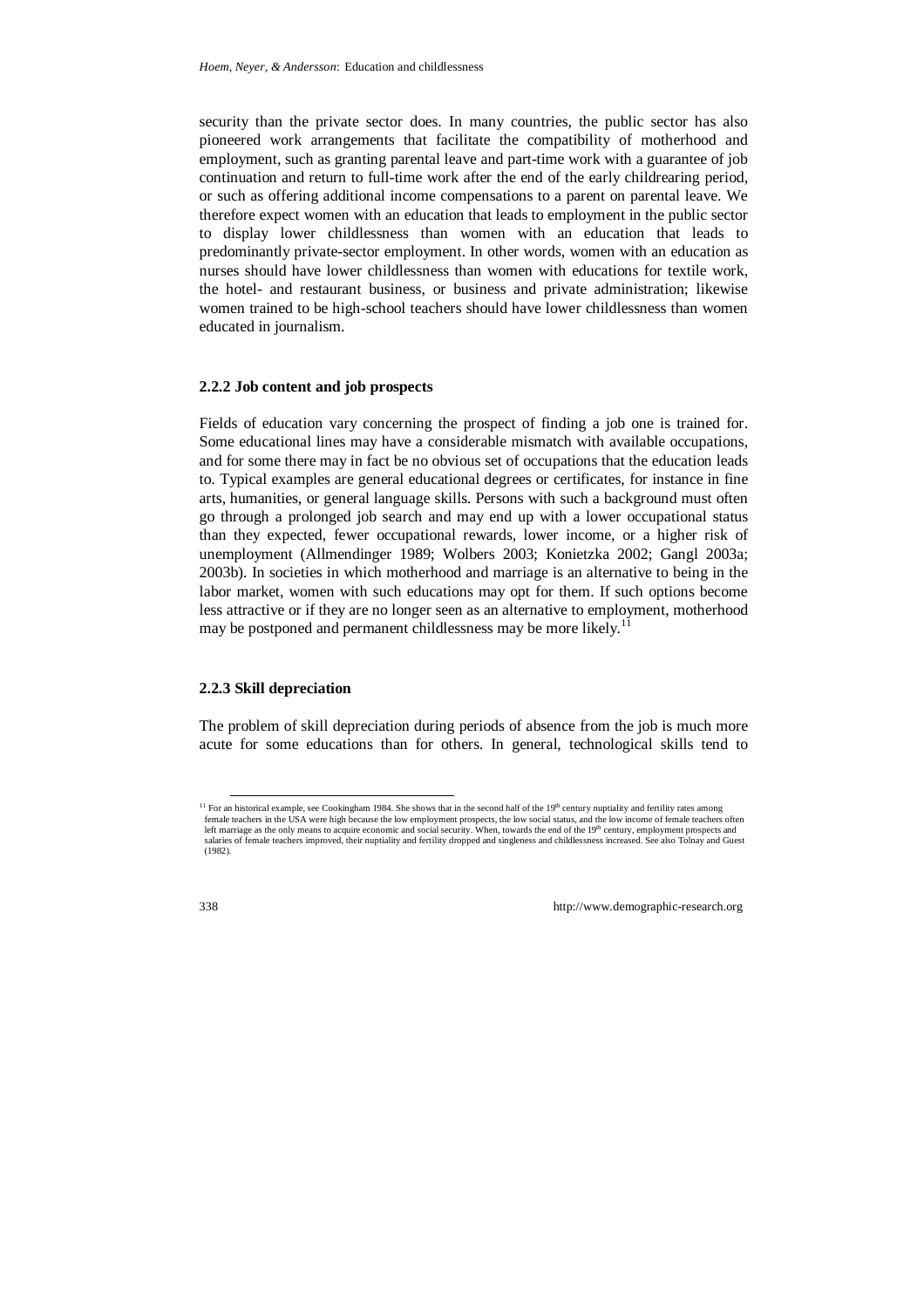depreciate more quickly than skills in the service sector.<sup>12</sup> Because they risk that their skills become outdated if they take a job break, women with an education with a high "atrophy rate" may have more childlessness than women with an education that does not depreciate as rapidly in case of employment interruption or reduced employment.<sup>13</sup>

#### **2.2.4 Gender dominance on the job**

Some educations prepare for an occupation in labor-market segments with a high share of female employees, while some others train for jobs in male-dominated occupational sectors. The latter include such areas as technology, mechanical engineering, or some natural sciences; while teaching, nursing, or personal services are usually highly feminized occupations (Smyth 2005).<sup>14</sup> One normally assumes that employment areas with a high share of female employees provide an environment in which pregnancy and motherhood are quite common and which is therefore conducive to childbearing.<sup>15</sup> Female-dominated sectors often offer high job flexibility, more part-time opportunity, and more exit and (re-)entry options. One would also assume that they hold greater promise that employers are accustomed to the needs of childrearing parents and that employment and childcare are more compatible than elsewhere. However, femaledominated areas are also areas with a low income profile, "de-regulated" working hours, non-standard, non-insured, time-limited, or other precarious work arrangements, gender-segregated career tracks, less skill and employment protection, fewer upward career possibilities, and sometimes even less compatibility with childrearing (Anker 2001; England 1982; 1984; Budig and England 2001; Hultin 2003). By contrast, maledominated occupations typically pay comparatively higher wages, also for women, but may have time-demanding work norms or a male-dominated work environment, such as standard or longer working time, less consideration for employees' needs to give care, and often a working culture dominated by "masculinity". All in all, childlessness may be lower among women with an education that leads to female-dominated occupations than among women with an education that leads to male-dominated occupations. However, even some female-dominated fields may have work conditions that make more women refrain from having children, which would lead to higher childlessness in such female-dominated areas.

 $12$  In such matters, the structure of the educational system may be important, as is whether it provides firm-specific education or more general, occupation-specific education (Estévez-Abe, Iversen, and Soskice 2001). There is also some variation over time. For example, technological advancement in an area like information technology has made specific qualifications such as secretarial skills change so tremendously during the past two decades that their "atrophy rate" must have increased considerably.<br><sup>13</sup> Depreciation effects may be counterbalanced by educational policies that offer recurrent education or retraining after employment interrupt

something that again highlights the role of educational-system flexibility. Skill depreciation may further be mitigated through family policies that discourage long employment interruptions and support job retention during early childrearing years (see Hoem, Neyer, and Andersson 2006). <sup>14</sup> The degree of feminization may vary over time and across educational levels.

<sup>15</sup> See also our corresponding argument in Section 2.1.2.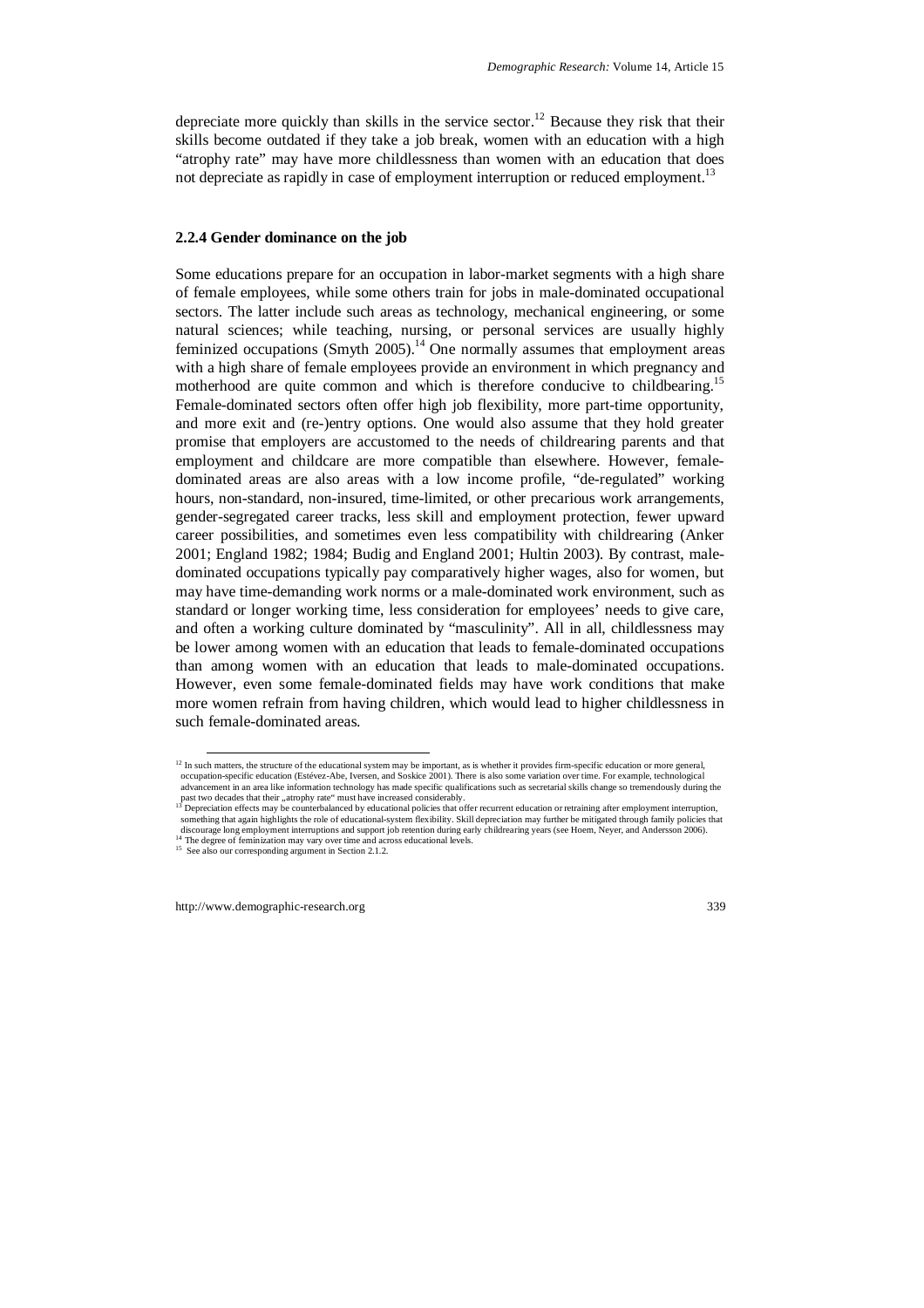#### **2.3 Selection and adaptation, preferences, and social norms**

Some researchers argue that institutions such as the educational system, the gender system, and the occupational or "skill system" mainly constitute the framework within which women make their decisions regarding their education and childbearing. For instance, preference theorists maintain that a woman's choices may be influenced by her social and family background, but that it nevertheless is her personal decision which field of education and which family form she chooses among the options available to her; institutions are only secondary in shaping education and family-life decisions. As a consequence the impact of institutions on education and family-life choices should vary between different preference groups (Hakim 1998, 2003). This view corresponds to the demographers' age-old concept of self-selection (Goldman 2001). In essence, preference theories and "self-selection approaches" assume that the personal traits and interests that make some women more prone to choose a specific educational line may also be associated with their proneness to have children. For example, women who are interested in social relationships and in other people should be more likely to opt for an education in which they can work closely with people, such as educations for teaching, health care, social work, anthropology, and so on. At the same time they may be more inclined to have children than women who are less interested in personal relationships and in other people.

Preference theories (and corresponding selection approaches) are often formulated as if they assume constancy of preferences over the life course.<sup>16</sup> Their arguments usually assume that women select themselves into different educational and childbearing tracks early in life and that their attitudes and plans change very little. To us it seems at least as plausible that preferences are shaped dynamically by social environments and influenced continuously by social norms (that may evolve in their own right). Elster regards social norms as "emotional and behavioral propensities of individuals" that are "shared with others and maintained through interactions with others" (Elster 1991, 113f.). This would imply that there exist specific norms for specific social groups or cohorts in society, norms that are formed and maintained and re-enforced through interaction with people who belong to the same social group. As for the relationship between educational line and childlessness, we would assume that different educational lines lead to labor-force and occupational situations with different social norms regarding work behavior, social behavior, and also regarding family and childbearing behavior. As life goes on, women would adapt their childbearing preferences and behavior to their social environment. Factual constraints and opportunities, such as employment opportunity, work conditions, work demands, or income, represent one set of factors that bring about adaptation of childbearing

 <sup>16</sup> This is an essential ingredient in Beckerian economics.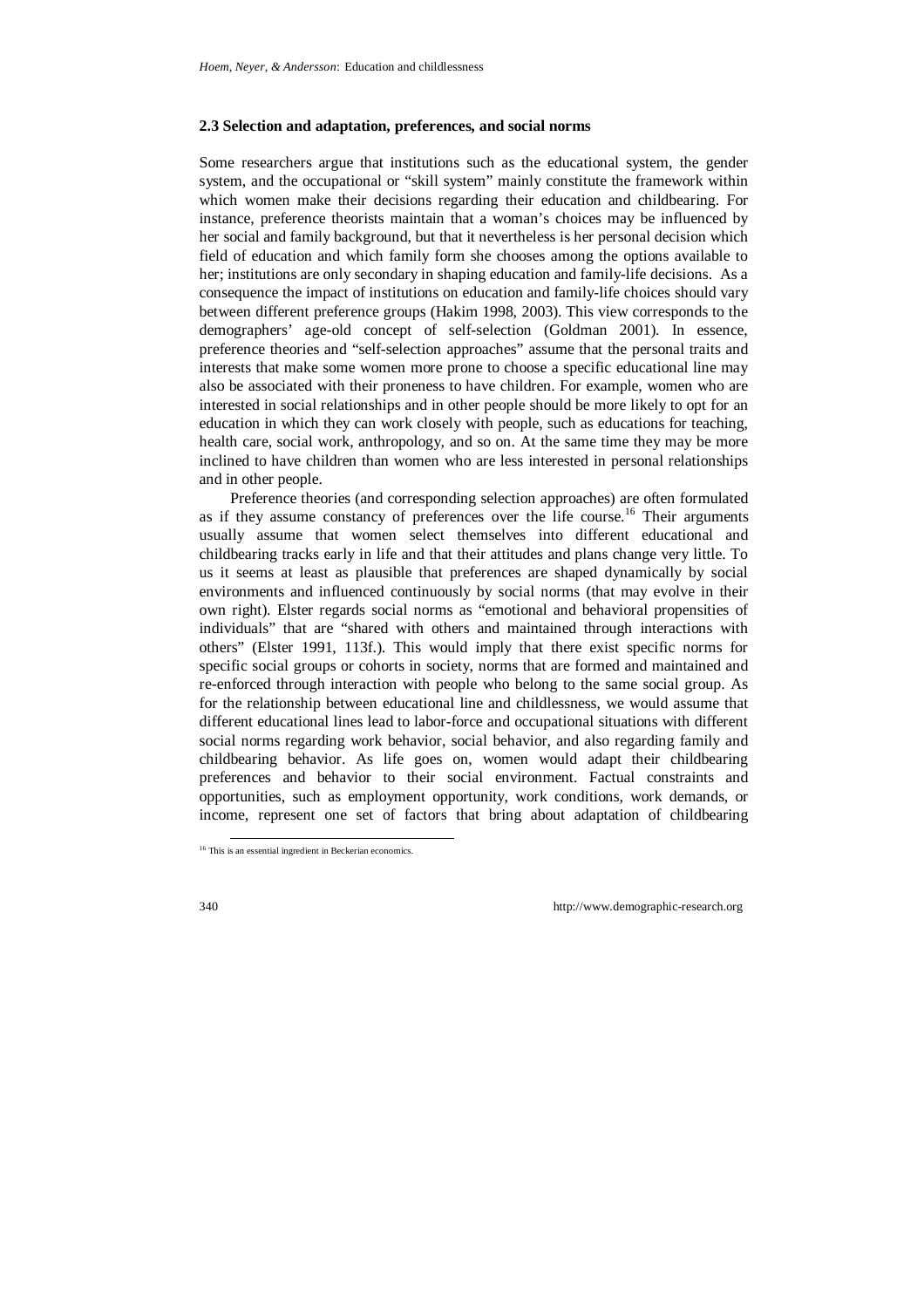intentions; social norms attached to educational and occupational groups represent a different set of such determinants.

#### **2.4 Summary**

We conclude that several factors intrinsic to educational systems, to the link between education and the labor market, and between education, preferences, and social norms make us doubt any assumption that the educational level alone may be sufficient to explain the relationship between education and childlessness. In particular, we doubt that higher education per se must result in higher childlessness. Our analysis needs to include items that pick up institutional aspects of the educational system, such as its organization (e.g. its flexibility) and its structure (in particular its gender structure). Such items should reflect the role of institutional arrangements as determinants and should also serve as markers of individual preferences or social norms. At the current stage, these two types of roles cannot be disentangled with available data, and for our purposes that is not necessary either. For the time being we see a combination of the level and the field of education as a sufficient step forward toward better insight.

## **3. The Swedish educational system**

It follows from our reasoning above that the structure and organization of an educational system may have a decisive influence on fertility outcomes. In this section we briefly sketch the main elements of the Swedish educational system, highlighting factors that are relevant for our analysis. Henz and Jonsson (2003) pick up many of the same threads as us in their concise description of the Swedish system.

In addition to promoting educational attainment, the Swedish educational system aims at furthering social equitability, at encouraging recurrent education, and at aligning education to the changing needs of society and labor markets (Elgqvist-Saltzman 1988; Rusak 1977; Meghir and Palme 1999; Marklund 1981; Bron-Wojciechowska 1995). To this end it has been set up as a uniform and flexible educational system with basically three levels of education, as follows.<sup>17</sup>

Primary education consists of a nine-year comprehensive and co-educational school, mandatory for all children between 7 and 16 years of age. The curriculum is largely the same for all pupils at this level.

<sup>&</sup>lt;sup>17</sup> The basis for this system was laid in the 1960s and 1970s. The cohort on which our empirical analysis focuses, namely women born in 1955-59, were among the first to be educated under this system. We indicate the main features of the system during the period when most members of our cohort attained their highest educational level.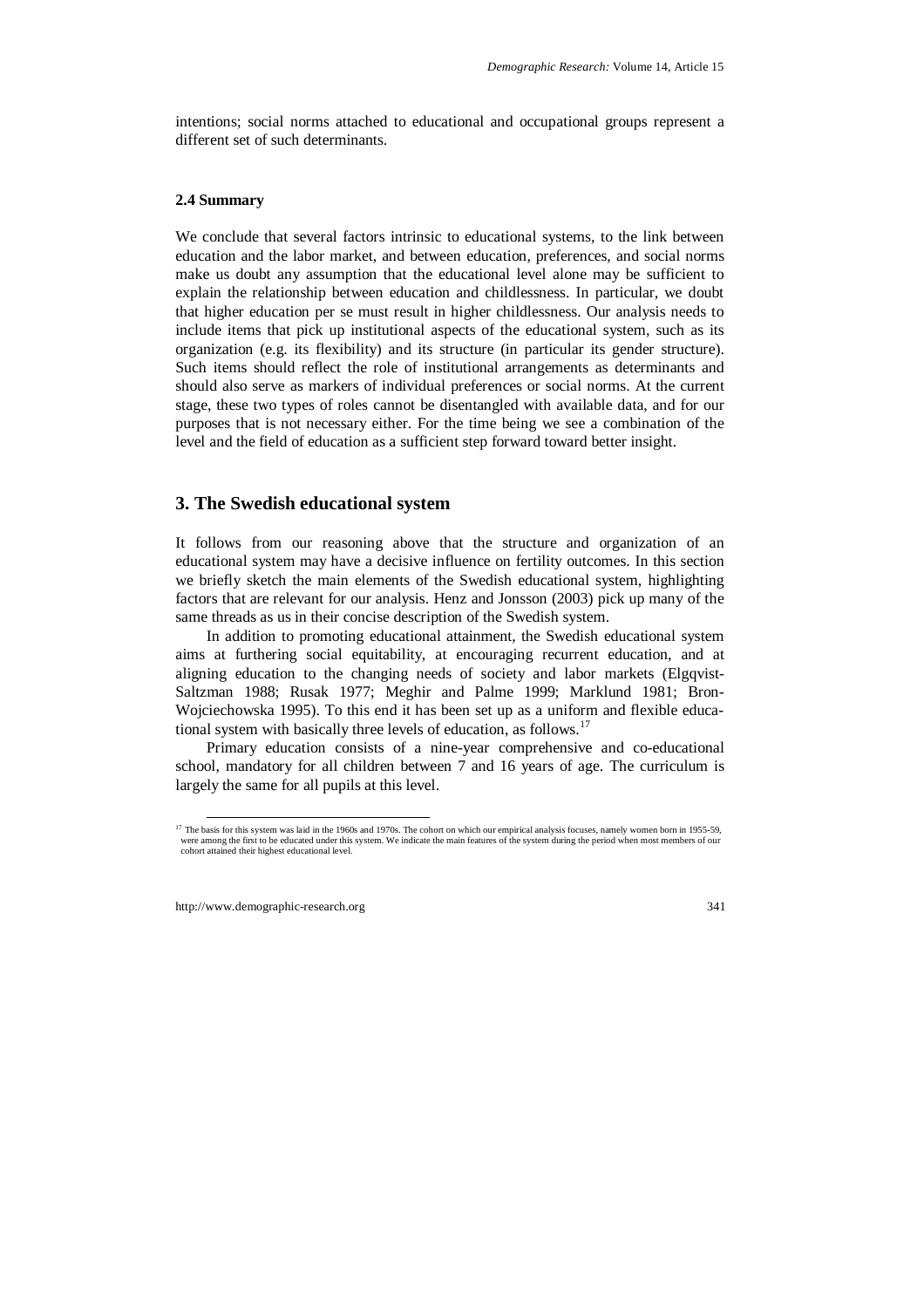Upper-secondary education<sup>18</sup> is mostly directed toward pupils aged from 16 to 18 or 19 years, though Sweden has an extensive system to provide such education to individuals who "missed out" as teenagers. It is an integrated system covering both vocational and theoretical education. The curriculum is set up in a way intended to allow pupils to adapt their training according to their abilities and interests (Erikson and Jonsson 1996; Breen and Jonsson 2000). During the 1970s and 1980s, the period most relevant for our cohort, upper-secondary school encompassed both two-year and threeyear lines. The two-year lines (which were turned into three-year lines in the 1990s) mostly accommodated vocational or semi-vocational lines of education, such as education to become an office-worker, textile worker, mechanic, electrician, or healthcare worker. The three-year lines comprise academic study programs such as general education in the humanities, business, or natural sciences. All three-year lines grant direct access to tertiary ("higher") education. Various extensions and specializations after a two-year program can also produce a secondary education normed to be of three years' length. Almost all pupils continue to upper-secondary school after compulsory education (Marklund 1981, 203; Marklund and Bergendahl 1979, 13; Henz and Jonsson 2003, 238).

Higher education is given at three levels. (i) "Lower-tertiary" education is scheduled to last for two to three years and has a focus on advanced vocational training. Educations to become a nurse, midwife, music and arts teacher, youth worker, or laboratory assistant, to name a few, are all provided at the lower-tertiary level. (ii) "Upper-tertiary" education is scheduled to last at least three to four years and corresponds to an American undergraduate college education, going up through the B.A./B.Sc. and the M.A./M.Sc. in the Swedish case.<sup>19</sup> Upper-tertiary education is required for, say, high-school teachers, psychologists, social workers, physicians, or lawyers. (iii) Advanced studies beyond this level lead to research degrees (Swedish licentiate and doctoral degrees), corresponding in principle to an American Ph.D. or to a continental-European research doctorate.

Higher education has also been open to students who have not acquired access through secondary education, in particular to adults with work experience (Marklund 1981, 204; Elgqvist-Salzman 1988, 494). Women and men of age 25 or more with at least four years of gainful employment have been eligible to apply to enter higher education even if they had not completed a form of secondary education that would otherwise have granted them direct access to higher education (Marklund 1980, 271).

Continued education and social equality in educational advancement are supported through an extensive system of adult education and through a system of financial assistance for people in education. Education for adults is offered at all levels of

<sup>&</sup>lt;sup>18</sup> Since lower-secondary school is integrated into the compulsory primary education, the upper-secondary education is sometimes simply called secondary school.

<sup>&</sup>lt;sup>19</sup> The Swedish degree titles are different.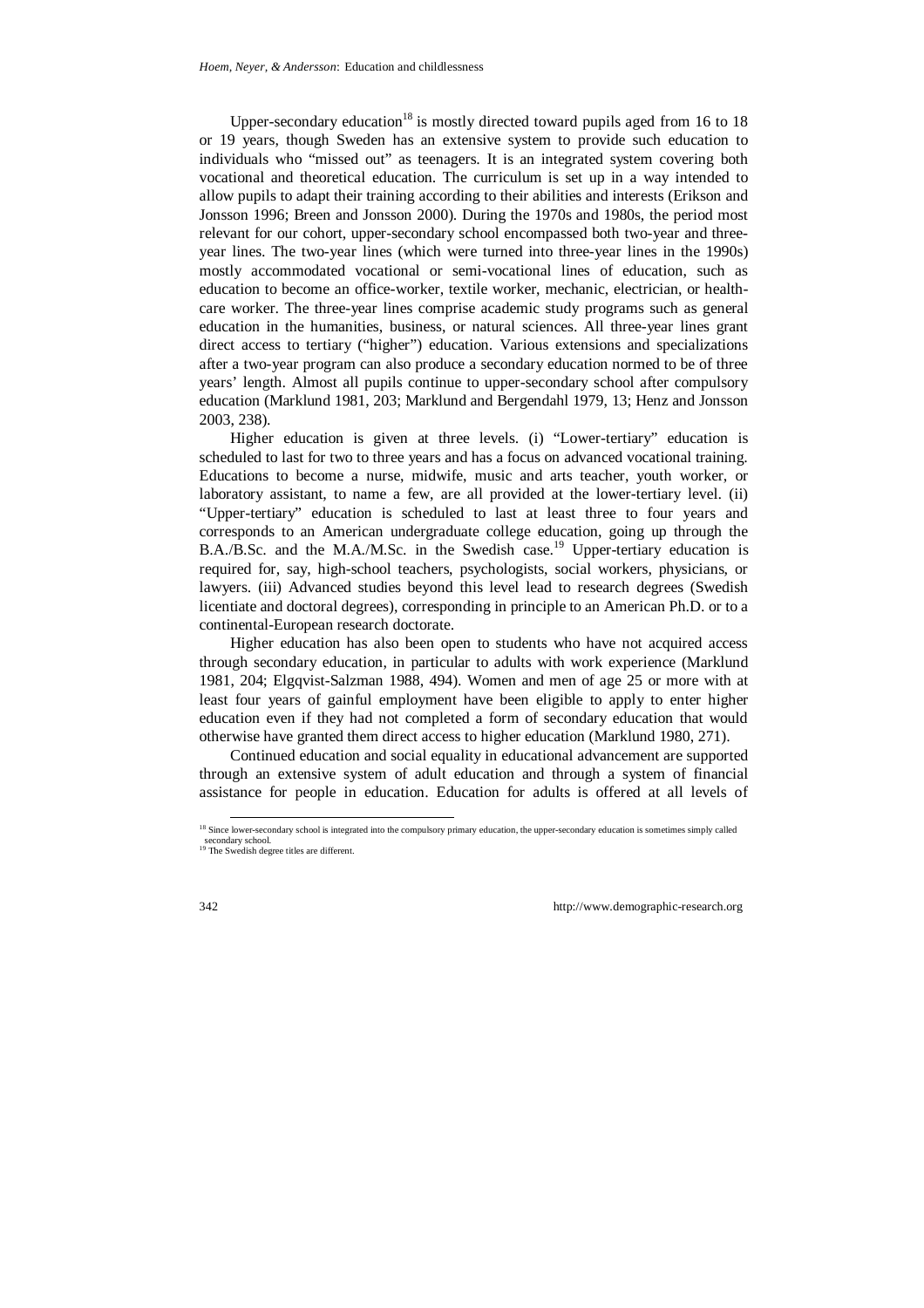instruction and in various forms, for example as labor-market training, in-service training, supplementary education, or continuing education to enhance schooling in general.<sup>20</sup> Employees have the right to take a break in employment in order to receive instruction, with a guarantee of a return to employment after the completion of education.

All students in higher education are entitled to financial assistance.<sup>21</sup> This benefit consists in part of a grant that is not paid back, and for the main part of a loan that is repaid over 25 years or by the time when the borrower reaches age 60 (The Swedish Institute 2004; Salerno 2002, 40). During educational enrollment, employees who have interrupted their employment to continue their studies have received governmental subsidies corresponding to a high fraction of a regular salary (Marklund 1980, 205). Several other financial benefits are available for unemployed persons under re-training and for adults who want to complete upper-secondary education. The entitlement to financial study assistance is an individual right. This means that neither the parents' nor the partner's economic circumstances are taken into account when an application is  $\cos$ idered.<sup>22</sup>

The focus on continued education and on (re-)education geared to the needs of the labor market has two consequences. First, the share of people with no more than primary education is rather low in Sweden (Müller and Wolbers 2003). In our cohort (women born between 1955 and 1959) 18% have primary education as their highest educational attainment.<sup>23</sup> Slightly over half of all women has completed upper-secondary school (37% on a two-year line and 15.5% in a three-year education), and almost one third (29.5%) has a higher educational degree.

Second, the educational system provides a high degree of flexibility. An early choice of educational direction does not rule out other educational possibilities later in life. The opportunities for recurrent education allow individuals to resume their education, to upgrade it, to complement it through additional study, or to change their field of education at any stage in their lives, according to their interests, abilities, motivation, work, or family needs. Although it does not happen very often, a person with a degree at a higher educational level may in principle return to take education at a lower educational level. For example, a person who has a university degree in the humanities at the "upper-tertiary" level may retrain as a youth worker, which is a "lower-tertiary" education. Education is also not segregated from adult working life. People taking upper-secondary or tertiary education commonly interrupt their studies for a while to work in a job and to resume their studies later (Marklund 1981, 203). A large share of the students in higher education have working experience and are over 25 years old

<sup>&</sup>lt;sup>20</sup> See Swedish National Agency for Education (2004) at http://www.skolverket.se/english/system/index.html

<sup>&</sup>lt;sup>21</sup> The assistance is granted up to age 51, but has reduced amounts for those aged 41 and above (The Swedish Institute 2004).

<sup>&</sup>lt;sup>22</sup> The student's own income is taken into account, however, and for very high individual incomes the amount of financial assistance is reduced (The Swedish Institute 2004).

<sup>&</sup>lt;sup>23</sup> The share is calculated excluding the 4.8% of women whose education is not recorded in the data.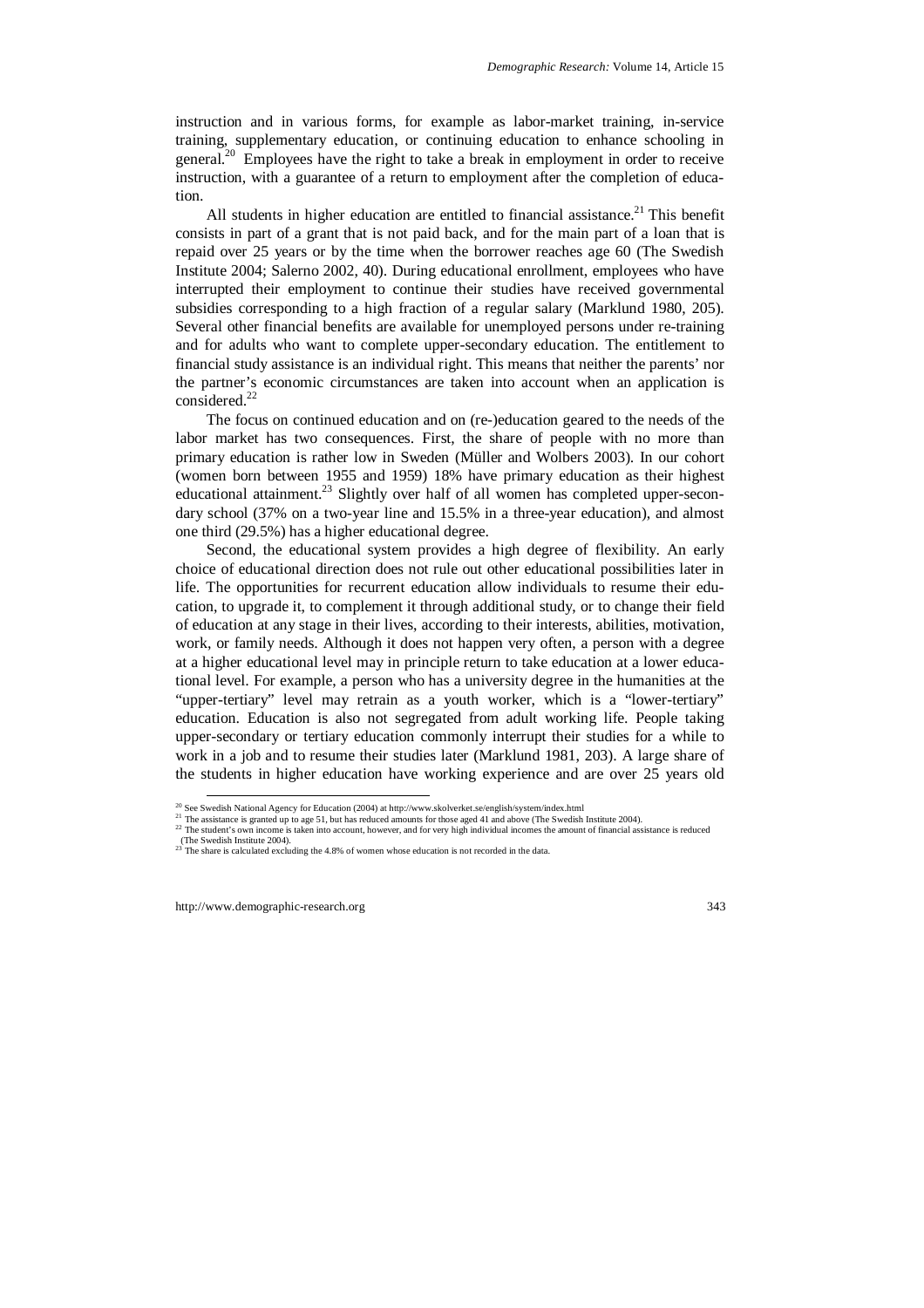(Marklund 1981, 204). Contrary to what may be the case in many other countries, alternating education and employment or combining part-time work with part-time education is actually the most common path through education in Sweden (ibid.; Breen and Jonsson 2000; Erikson and Jonsson 1996).

As a consequence of the flexibility of the Swedish educational system, many women continue their education during the period of childrearing. When educational enrollment extends well into a woman's fertile years and she starts to have children, it of course has considerable consequences for her educational progress, even in the most helpful of systems. Therefore, we like to see childbearing and education as dynamically interactive processes that individuals do their best to control as they go along. It is too simplistic to believe that the choice of an education is directed by clear goals which individuals set for themselves at an early age and which they subsequently pursue in a linear and cumulative manner until education is completed, after which jobs are sought and union formation as well as childbearing follows. Swedes do not always build up their educational attainment in such a monotonic manner, adding exam to exam without ever retracing their steps or changing their minds about how they want their education to be. Nor do they just leave the educational system upon completion of an education and get themselves a job and then children, never to return to take more education. Throughout the young-adult years and beyond, there is movement into and out of education. (In our companion paper we shall show how this is picked up in our data.) In this process, a woman's perceptions will be honed against the realities of educational and occupational life, and there will be a process of adaptation of the individual to life's possibilities.

Thus, "unordered" educational careers, such as interruption of education, changes in the field of studies, and resumption of studies in the same or a different field, have become a common feature of the pursuit of education in Sweden (Breen and Jonsson 2000, 758). Viewing education, work, and childbearing together, we find that what Rindfuss et al. (1987) and Jonsson (2001) have called "disorder of the life-course" is the order of the day in Sweden.

The aim to achieve equality in educational opportunity in Sweden has led to a decline in the effect of gender on overall educational attainment (Shavit and Blossfeld 1996, 238f.). The differences between men and women in educational attainment have decreased, and for some educational levels even reversed (Elgqvist-Saltzmann 1988, 495; Stanfors 2003, 74; 153). Nevertheless, women tend to choose shorter educational lines than men do, so that a gender gap remains at more advanced educational levels.

Despite the increase in the share of women in secondary and tertiary education, gender segregation by field of education persists (Stanfors 2003, 78, Table 4.3). Women constitute the vast majority of upper-secondary graduates in personal care, health care, arts, social sciences, and business and administration, but only a minority in science and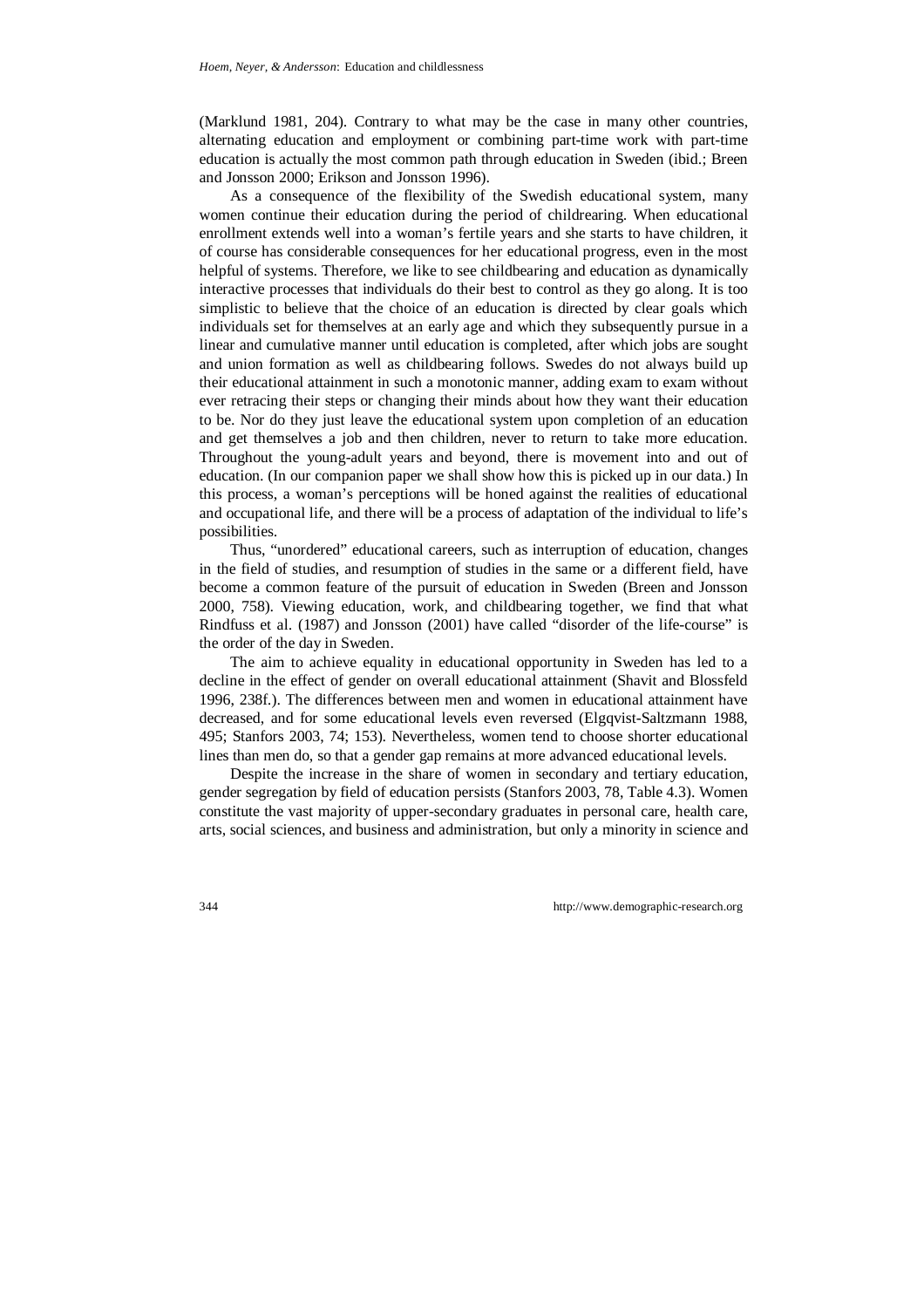technology (Stanfors 2003, 254, Table A8.18). At the tertiary level, women largely outnumber men in the areas of health, teaching, arts, and humanities, but they are less well represented in technology and the natural sciences (Elgqvist-Saltzmann 1988, 496). The gender gap seems to be less pronounced in such areas as law and social sciences. However, within these broad fields of study, the gender distribution varies greatly. In the social sciences, for example, women crowd into areas like social work while they make up "only" about half of the graduates in law. In teaching, women dominate the study lines of primary-school teaching, education for children with special needs, or child- and youth pedagogics, but they do not outnumber men in education for upper-secondary teaching. In the technical and natural sciences, women choose study lines like druggist, pharmacist, or veterinarian, or study to become professionals in the natural sciences, and they opt less often for civil engineering or for engineering in general (Elgqvist-Saltzmann 1988, 496; Statistics Sweden 1997, 375ff.). On the whole, programs designed to break gender-stereotyping in educational choice have worked asymmetrically; girls and women have entered science and technology to a greater extent than boys and men have taken to female-dominated educations (Stanfors 2003). Therefore, if we look at broad subject categories, girls and women (in secondary and tertiary educations) have come to display a wider spectrum of subject choices than boys and men do, but the gender pattern of educational fields nevertheless remains pronounced.

## **4. Main results**

## **4.1. Main features**

Figure 1 contains our main results on permanent childlessness among women in our selected cohort, namely the one born in Sweden in 1955-59. The diagram is based on the information in Table A2 (see Appendix 2). We operate with close to sixty educational groups in that table, and have written the name of a selection of them into the diagram. We have indicated the various fields of education by markers of various forms and colors. 24

<sup>&</sup>lt;sup>24</sup> Since it is impossible to enter the labels of close to sixty educational groups into the three figures which we present in this paper, we proceeded as follows: We have labeled some educational groups in each of the three figures so that the readers can compare them across the figures. For other educational groups the labels do not appear in every figure; we have concentrated on groups that either (i) are mentioned in the text or that (ii) represent the educational orientation which they represent.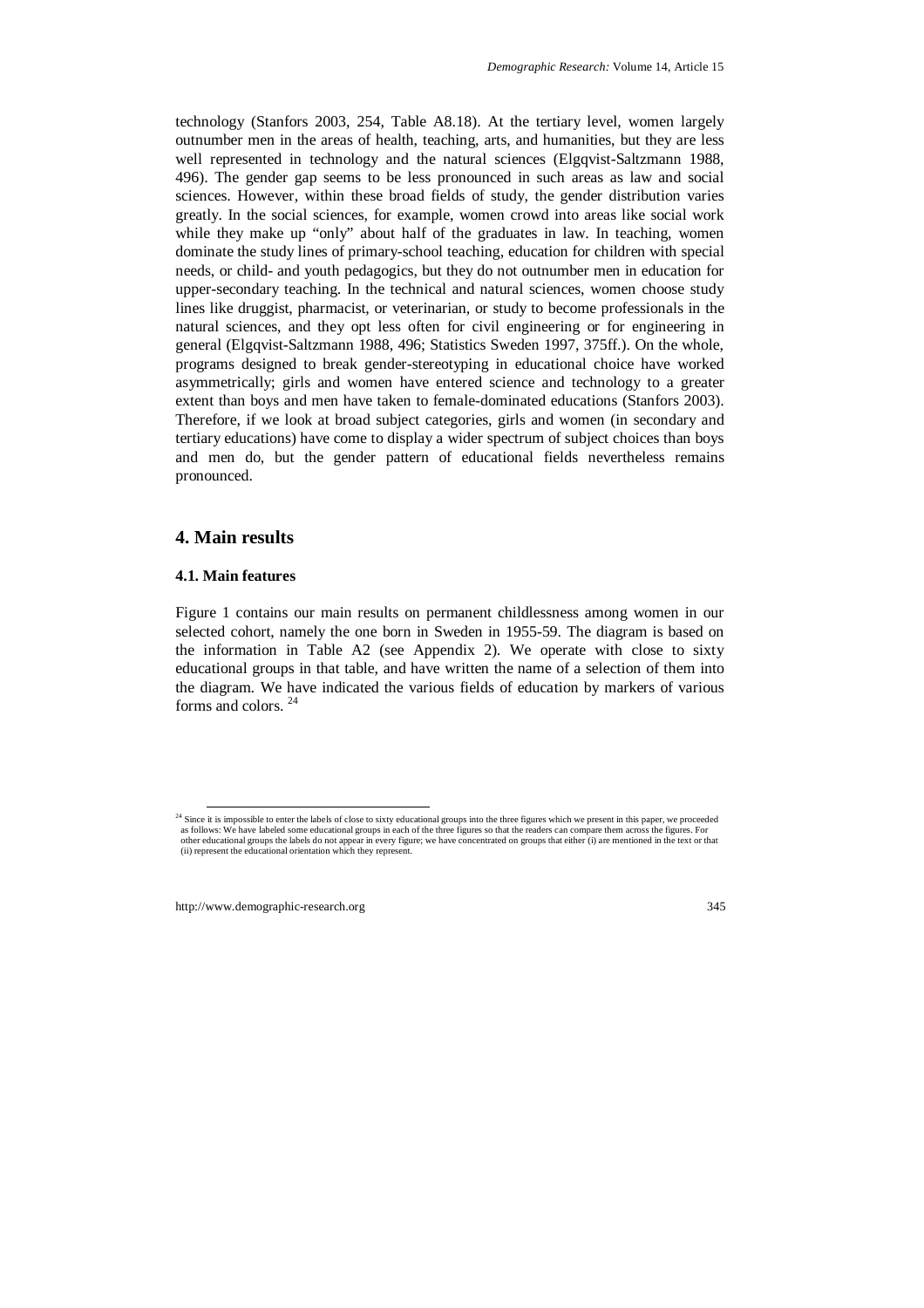## Figure 1: Per cent permanently childless, by education group;  **Swedish women born in 1955-1959**



Like most others, we find lower fertility (in this case higher permanent childlessness) to be associated with more education for women, but in our data this only holds in each educational field. The trend-lines included in the diagram for selected educational fields and over the various educational levels illustrate this. An equally important feature of the diagram is, however, that the educational orientation is at least as important as the level attained. For instance, and to start of with some contrasting examples, women who have completed no more than primary school or lower secondary school have a similar level of childlessness (14.7%) as teachers of children with special needs (14.1%), home-economics teachers (14.3%) or physicians (15.9%) do, all of which have a higher tertiary education. The same holds for women who have an education as cleaners (15.5%), mail carriers (14.7%), typists and office assistants (14.7%), or technical and mechanics assistants (15.2%) in industry, crafts and engineering. Women who are trained in personal services in the hotel and restaurant business, as grand-household administrators, or in general service, all of whom have an education at the two-year secondary level, have even higher childlessness (21.5% to 22.4%) than physicians (15.9%), high-school teachers (17.3%) and medical doctors with a research degree (18.9%) do. They equal the level of childlessness among women with a higher-tertiary degree in the social sciences  $(22.1\%)$ , journalism  $(22.2\%)$ ,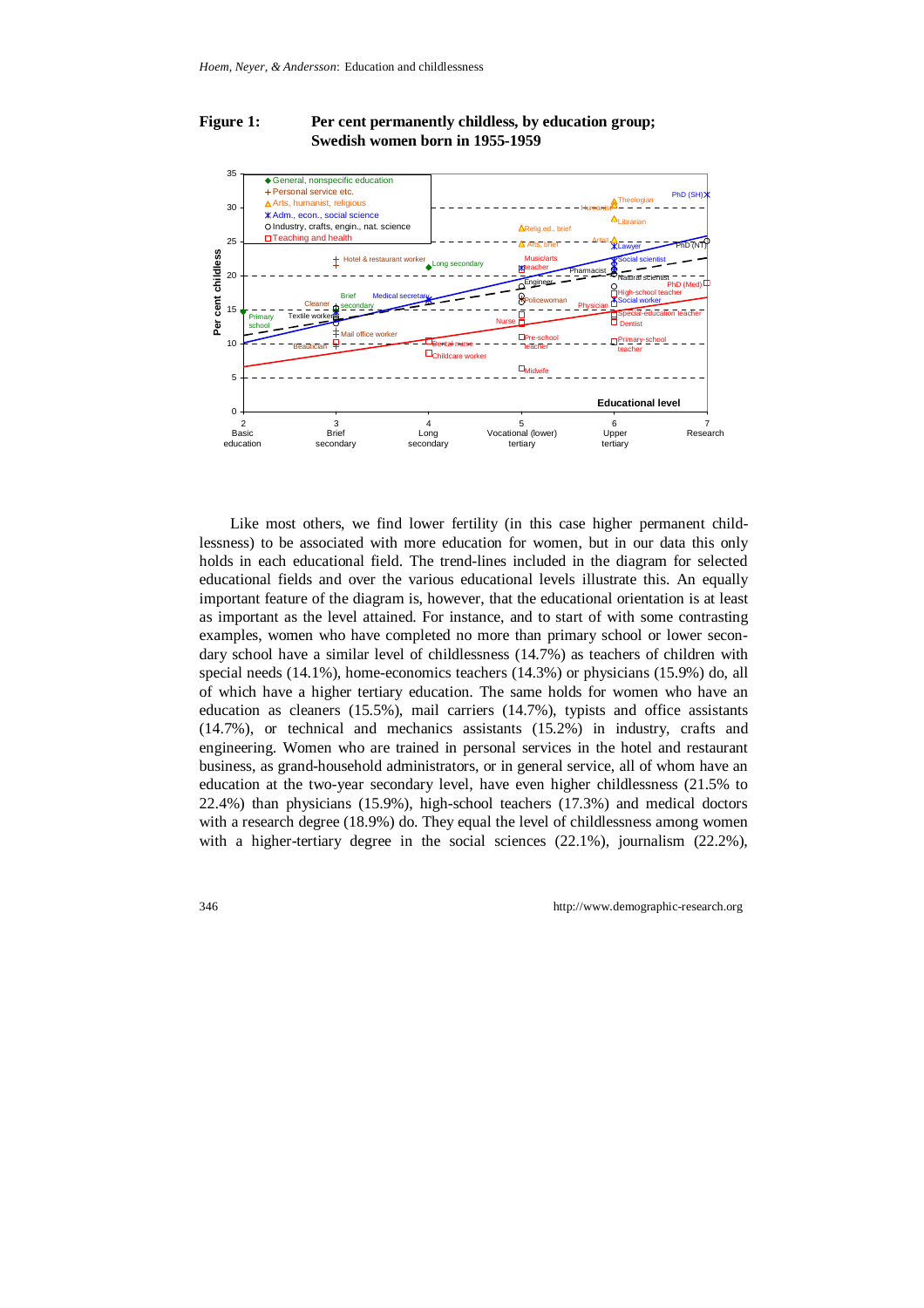business administration (21.3%), pharmacy (20.9%), psychology (20.7%), and the natural or technical sciences (20.2%).

In general, we find that women educated for jobs in teaching and health care are in a class of their own, with much lower permanent childlessness than in any other major grouping at each educational level (rate of childlessness among all women with an education in health care: 10.8%, in teaching: 12.5%; average among all women: 15.7%).

Women educated as librarians, artists, humanists, and theologians have much higher childlessness (27.3%) than any other group. In this connection, humanists are women who have a university education in the liberal arts, but who have not acquired the additional qualifications to be a high-school teacher (namely mostly training in didactics). Women with a corresponding background and teaching qualifications are assigned to the group educated to be high-school teachers and have significantly lower childlessness (humanists: 30.4%; high-school teachers: 17.3%). Women who received a (lower or higher) tertiary degree in theology also remain childless quite often (27% to 31% childless). Our companion study on ultimate fertility (Hoem, Neyer, and Andersson 2006) reveals that among women with an education in theology, there seems to be a bifurcation between women who remain childless and women who have a comparatively large number of children.

Women with an education in administration, business, law, and the social sciences have on average a similar rate of childlessness (16.9%) as women with an education in industry, crafts, engineering, and the natural and technical sciences do (16.5%). But there are more sub-categories of educational fields in administration, business, law, and social science in which women show higher rates of childlessness (20% and above) than in industry, crafts, engineering, and the natural and technical sciences.

The pattern of childlessness by educational fields shows that the educational level is not sufficient to make inferences about the relationship between education and fertility levels. It may even lead to wrong impressions about education and childlessness. We find that the educational field is a much better indicator of permanent childlessness than the educational level: A two-way analysis of variance shows that the educational orientation explains more than twice as much of the variation in childlessness than does the educational level (details not shown here).

Nevertheless, the pattern of childlessness by educational fields does not alone provide a straightforward answer to the question how education and fertility are interrelated. Individual factors and institutional factors seem to intertwine in bringing about the pattern of childlessness that we observe. We will return to this issue in more detail when we discuss our findings below.

We highlight some of these features further in the following subsections.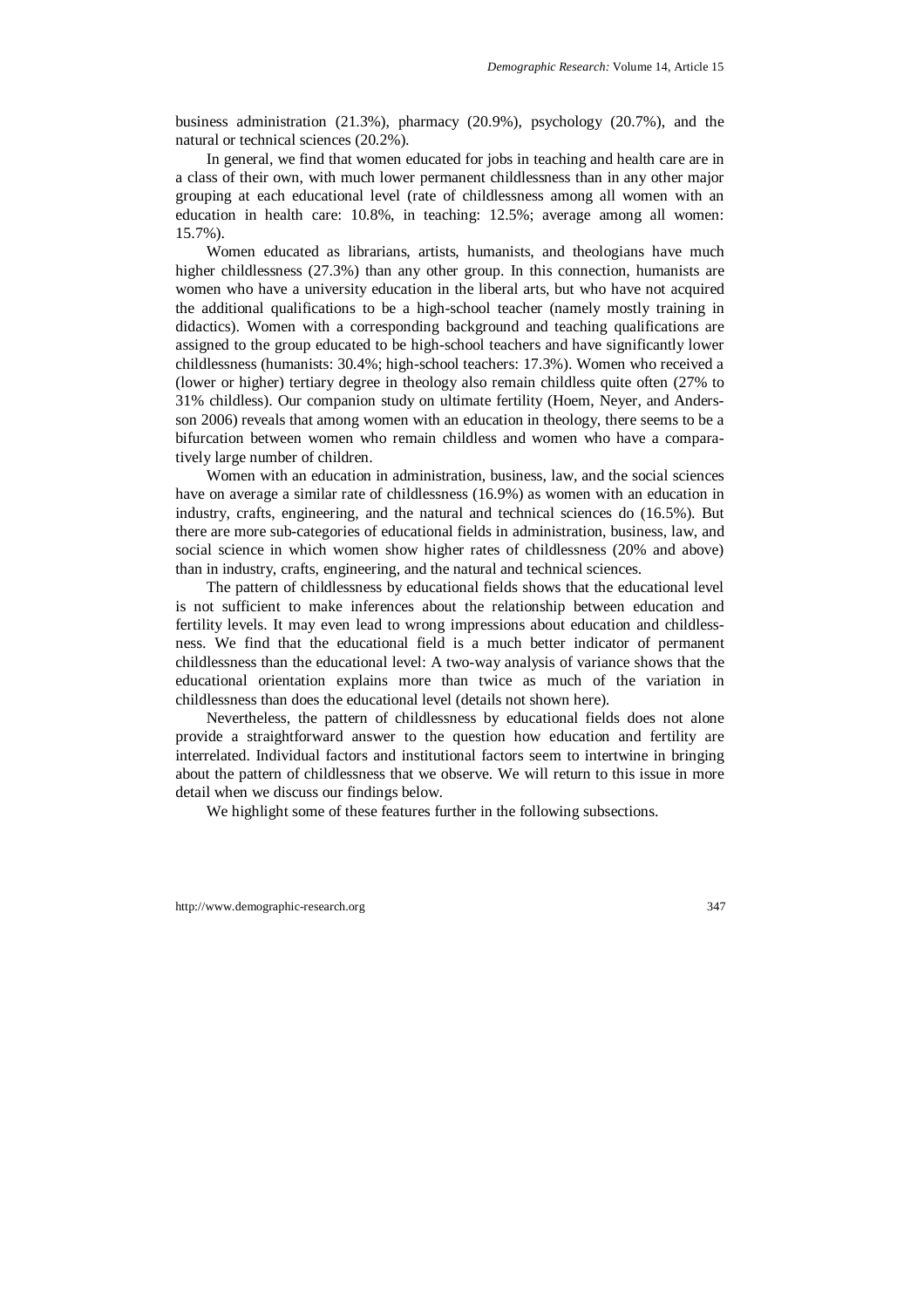#### **4.2 Childlessness and mean age at completion of education**

One may perhaps expect higher childlessness among groups that complete their education relatively late, and to some degree Figure 2 bears this out. However, as with the association between educational level and childlessness, this applies primarily to educations in the same field. Even within a field of education we do not always find that longer education leads to higher childlessness. This may be partly attributed to the character and flexibility of the Swedish educational system. Several of our educational categories are second educations or educational extensions, so there is no clear causal relation between recorded age at completion and entry into motherhood. One of the most interesting features of Figure 2 is what it tells us about the timing of educational completion in Sweden. We notice that on average women take their doctorates at a relatively advanced age (namely in their mid-thirties), and that master's degrees in psychology and social science are completed around age 33 on the average. We are not sure why the latter groups take so much longer than other academics to complete their master-level studies, but we suspect that for many students, psychology may be a continued education after some previous line of study or that many students of psychology pursue some clinical or therapeutic training, which may prolong their studies. Women educated as teachers for children with special needs are in a similar category, in that such an education typically is taken as a later specialization by people who already are qualified teachers. (The education as a "special-education teacher" was completed at age 34.5 on average in our cohort.) Similarly, education as a deaconess ("brief religious education") often succeeds some other previous training. Some educations require previous certificates or degrees, the way all higher university degrees do. To become accepted into a program for midwifery, for example, a woman needs to be an accredited nurse. Such requirements explain why midwife certificates are attained as late as at age 30 on average.

If we pay special attention to educational lines in which the mean age at first childbirth is lower than the mean age at which education is completed, we find that most of them are in health, care, and teaching (see Table A2). At this stage of our analysis we are not able to determine whether this is because (a) these educational lines are organized in a way that makes it easier for women to combine studies with childrearing, $25$  (b) women who had a different education before they became mothers subsequently took an education in one of these fields, or (c) the education we see is an update or a further qualification in an educational line which these women had already completed before the birth of their first child. However, we note that almost all educational lines in which the mean age at first birth is lower than the mean age at completion of education lead to employment in the public sector. This may be due to

<sup>&</sup>lt;sup>25</sup> We thank the anonymous reviewer who suggested this interpretation to us.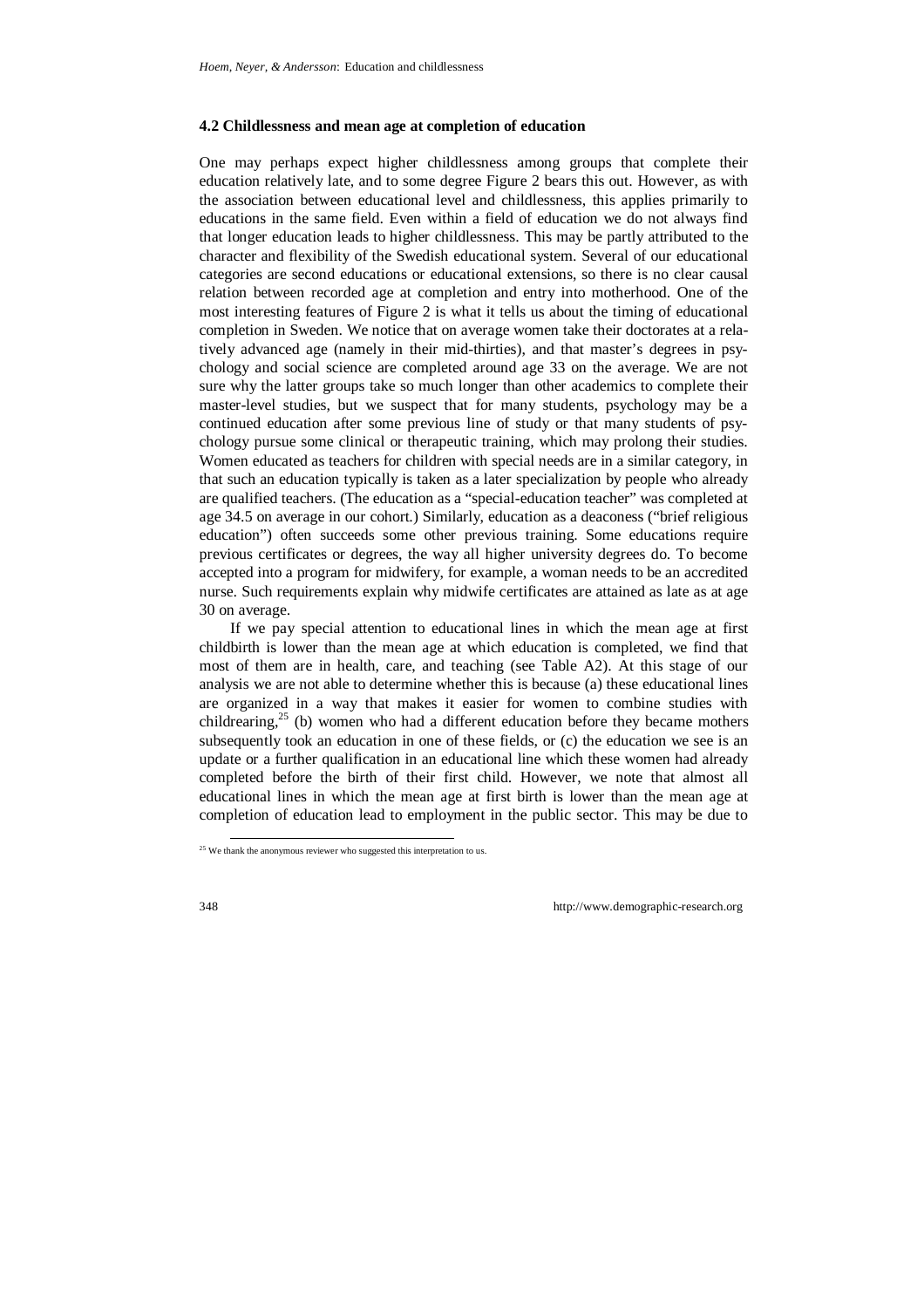the better possibilities for combining motherhood and work in the public sector, but it may also result if public-sector employees get re-trained in educational institutions (rather than on the job) and thus more easily get discovered by the recording system.<sup>26</sup>

In general, we find that if the mean age at which education is completed exceeds age 30, women tend to have their first child before they finish their education; in fact the mean age at entry into motherhood lies around age thirty even for those who take their final exams on average in their mid-thirties. This might explain why childlessness among women with a long education does not deviate markedly from our general pattern (namely, the pattern that the educational field is important with regard to childlessness). It further calls into question any assumption that a long education in itself might lead to increased involuntary childlessness because women postpone childbearing until they have completed their education; they do not. The Swedish case rather shows that if an educational system allows women to continue their education after they have become mothers, women may use such an option.

## **Figure 2: Per cent permanently childless, by mean age at completion of education; Swedish women born in 1955-1959**



<sup>&</sup>lt;sup>26</sup> Note that any comparison between means could lead to biased results regarding the patterns of educational and childbearing histories. To disentangle the interrelationship between educational histories, childbearing histories, and childlessness across educational fields would involve different methods and more extensive analyses than what we can present at this stage.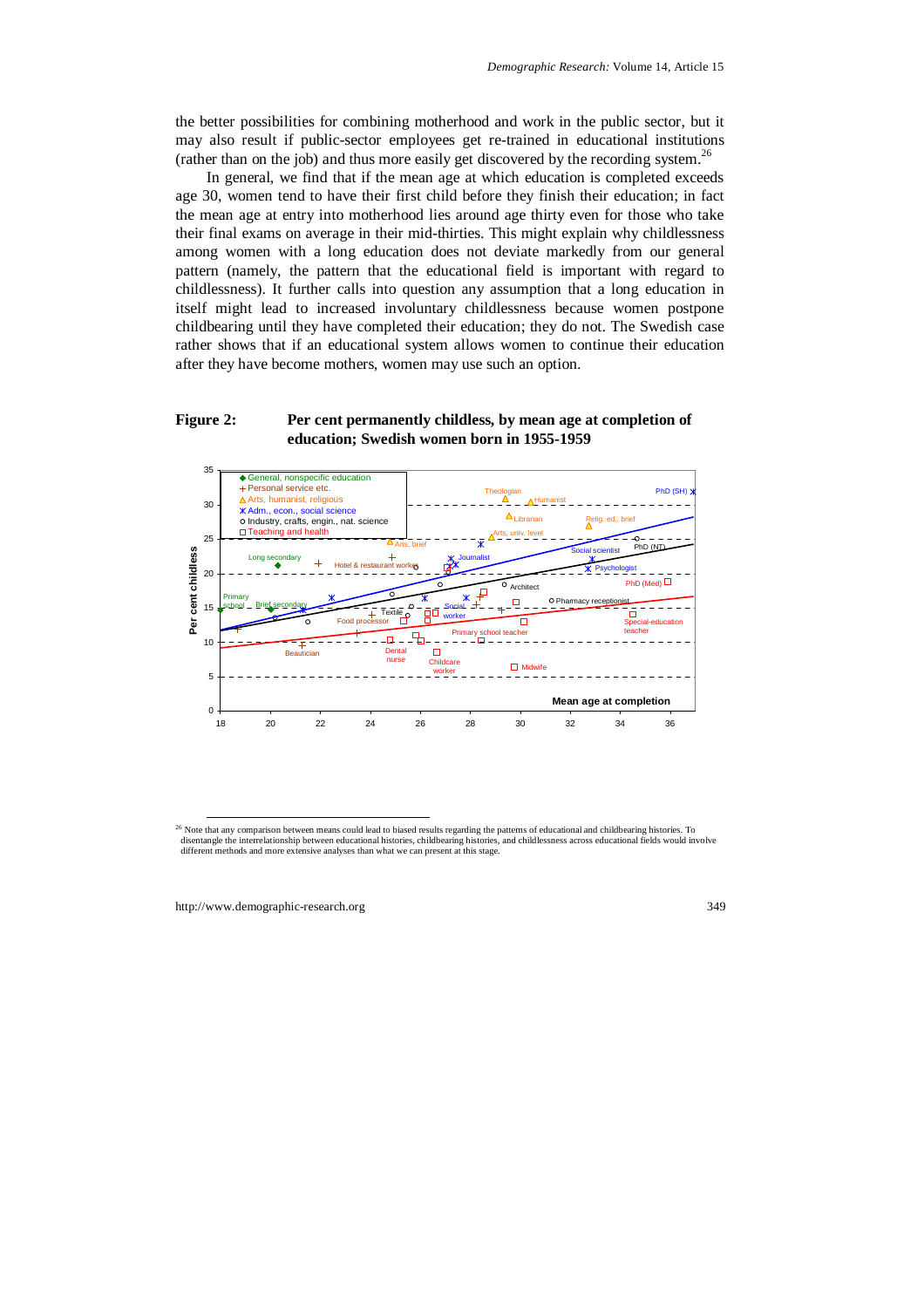#### **4.3 Outliers**

Some educational groups appear to be essentially different from others in terms of childlessness. Here are some that have struck us.

#### **4.3.1 Outliers 1: Groups with more than a quarter childless**

Women educated in arts and humanities and for religious occupations have unusually high fractions permanently childless. As we shall see below, women with a religious education do not have particularly high percentages never married, quite on the contrary.27 We suppose that some particular selection process is involved. So much childlessness is particularly remarkable for women with a brief religious education, who often become deaconesses. Despite the fact that a high fraction of women educated in theology work in the field in which they are trained (Ahola 1999, 26), about a third go into other occupations. Deaconesses often go to occupations in the care and charity sector or into youth work. Other women with an education that lead to similar occupations (such as nurses or educated youth workers) have low fractions childless. We shall return to these educational groups when we study their ultimate number of children in our companion paper (Hoem, Neyer, and Andersson 2006).

One might speculate that an education which does not lead to a regular and rather predetermined occupation might entail a more uncertain life, something that could make it less compatible with childbearing than other types of education. This may be true for our artists and (non-teaching) humanists, whose education often leads to free-lance work, but this line of reasoning hardly fits librarians, who also have unusually high fractions childless despite the fact that their education is a direct preparation for their normal occupation. On the other hand, artists, humanists, deaconesses, and librarians most often have a relatively low mean annual income compared to other women on the same educational level, and this may be a disincentive to have a child.<sup>28</sup> Weak earnings alone do not seem to work toward increased childlessness, however, as we see if we bring other educational groups into the picture. Women with an education as cleaners, service workers, or beauticians, for example, have mean annual incomes that are lower than or equal to those of artists, humanists, or librarians, but these less highly educated groups do not have anywhere as high fractions childless. We assume that a perception of relative deprivation may play a role. Librarians (say) may possibly compare their own incomes with other women with a tertiary education rather than with less highly

 $^{27}$  We would expect theologians and others with a religious education to confine even their first childbearing to marriage, which is hardly the case for most other educational groups in Sweden.

<sup>&</sup>lt;sup>28</sup> We do not display our income data in detail here. For references showing how low earnings are associated with reduced entry into motherhood among Swedish women, see Hoem 2000, Andersson 2000.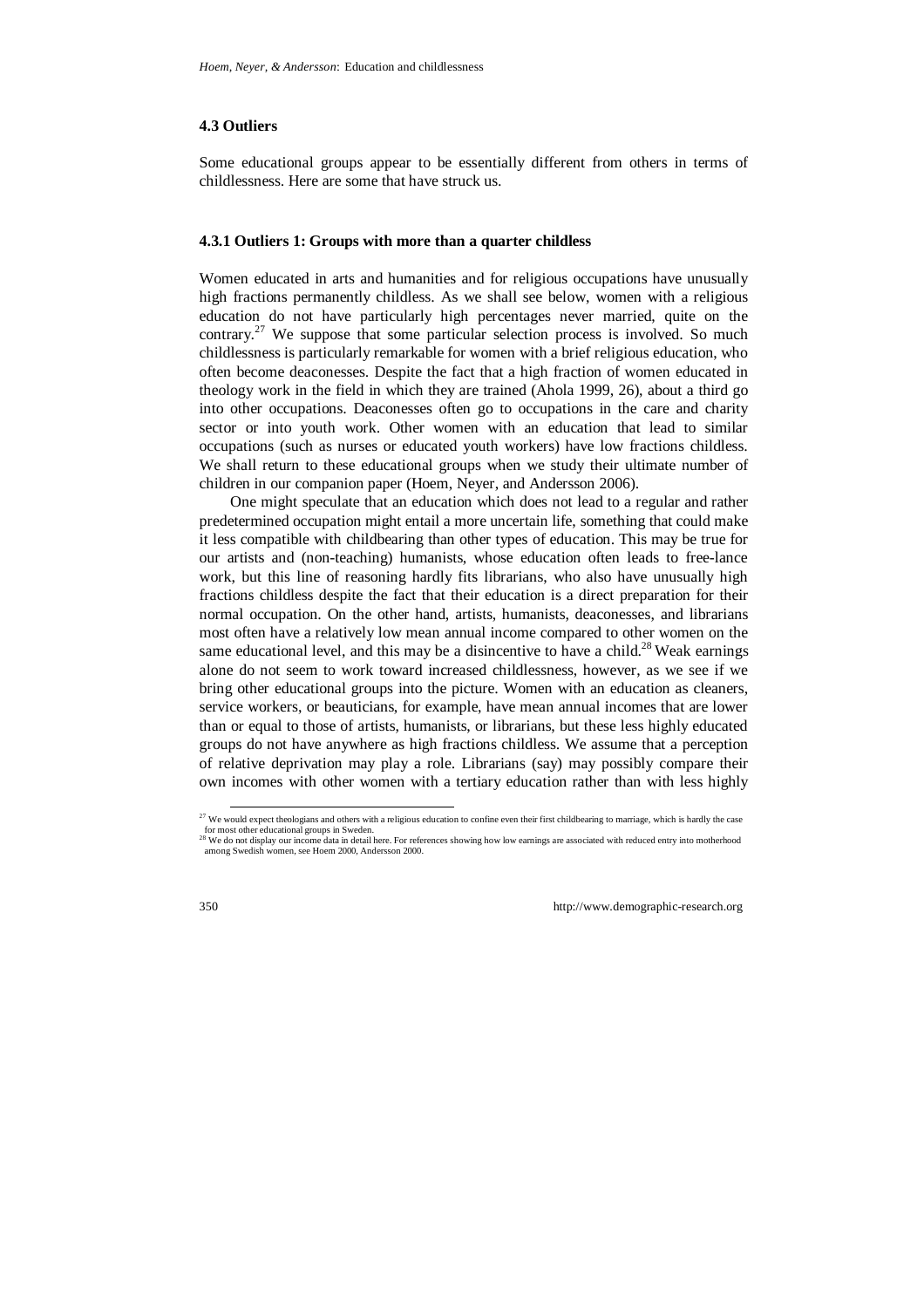educated service personnel, and may adjust their childbearing accordingly, but we suspect that there are some further explanations, such as special preferences or social norms among librarians, that go beyond what we can see in our data (or otherwise in the empirical literature).

#### **4.3.2 Outliers 2: Groups that never marry**

In Sweden, marriage formation is only partially related to childbearing. In 1980, when our cohort was between 21 and 25 years old, almost 40% of all births were out of wedlock; the rate increased to almost 50% by 1985, and it had gone beyond 50% by 1995 (Council of Europe 1999, 67). Nevertheless, marriage is an indicator of a heterosexual relationship and thus a marker of "being at risk" of pregnancy. We have therefore plotted the per cent childless in our educational groups against the per cent never married in Figure 3. The stippled segmenting line indicates where the two percentages add up to 45, and we have drawn it because it seems to largely separate the educational groups into recognizable clusters, much as the famous Hajnal line separated the countries in Europe by dominant family types (Hajnal 1965). Evidently, groups educated for teaching or health provision have both low percentages never married and low percentages childless. Education for administrative, economic, and social-science occupations scores notably higher on both dimensions. The religiously educated form a group for themselves, with low percentages never married (around 20%) and high percentages childless (almost 30%), manifesting another aspect of the bifurcation that we mentioned earlier. The artists, humanists, and librarians, but also women educated for the hotel- and restaurant business, end up with high percentages on both counts; note how they spread around the forty-percent-point never married. There may be two explanations for these relationships: First, women with a preference for a life-style without marriage and children might opt for particular educations, such as the arts and humanistic lines (see also Andersson et al., 2004, Table 2; and Jensen 1973, 275). Second (and conversely), women might adjust to the norms in their professional group (such as being single as a life-style) or to circumstances of profession that may work against marriage and/or childbearing (such as long working hours or night-work) (see also Cooney and Uhlenberg 1989; Vesselier 1976; 1989; Bressler and Kephart 1954; Cookingham 1984, Preston 1994; Gjerberg 2002).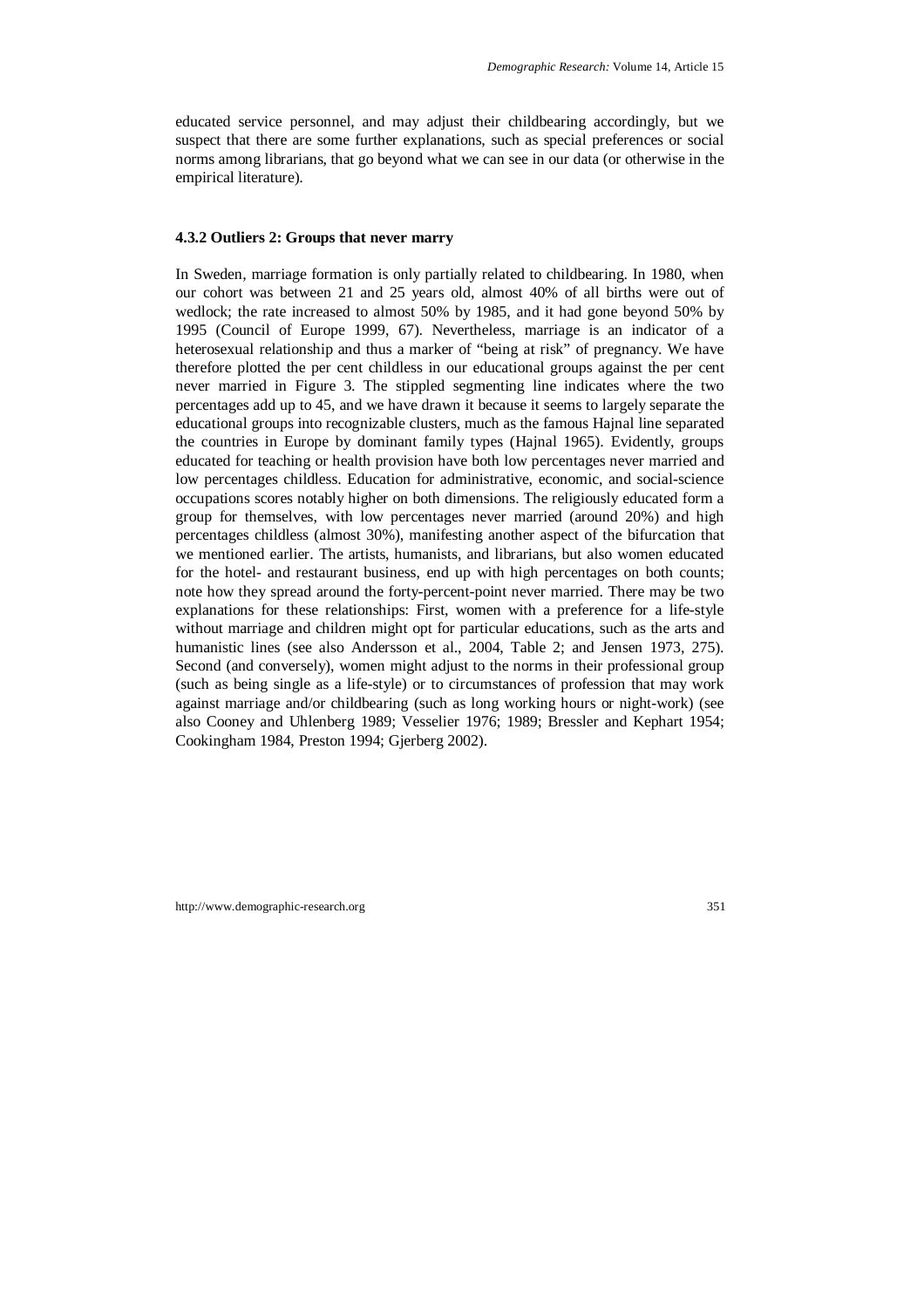## Figure 3: Per cent permanently childless vs. never married;  **Swedish women born in 1955-1959**



#### **4.3.3 Non-outliers: Women with research degrees**

Swedish women with research degrees (licentiates or doctorates) end up completing their degrees in their mid-thirties on average. They tend to have fractions childless on the high side for their line of education, but otherwise do not appear systematically different from other women. This is all the more remarkable as both economic and culture-based theories would lead us to expect particularly high fractions childless among these most highly educated women. In our eyes, this finding (and the corresponding finding about their ultimate number of children in the companion paper) throws considerable doubt on both types of theory.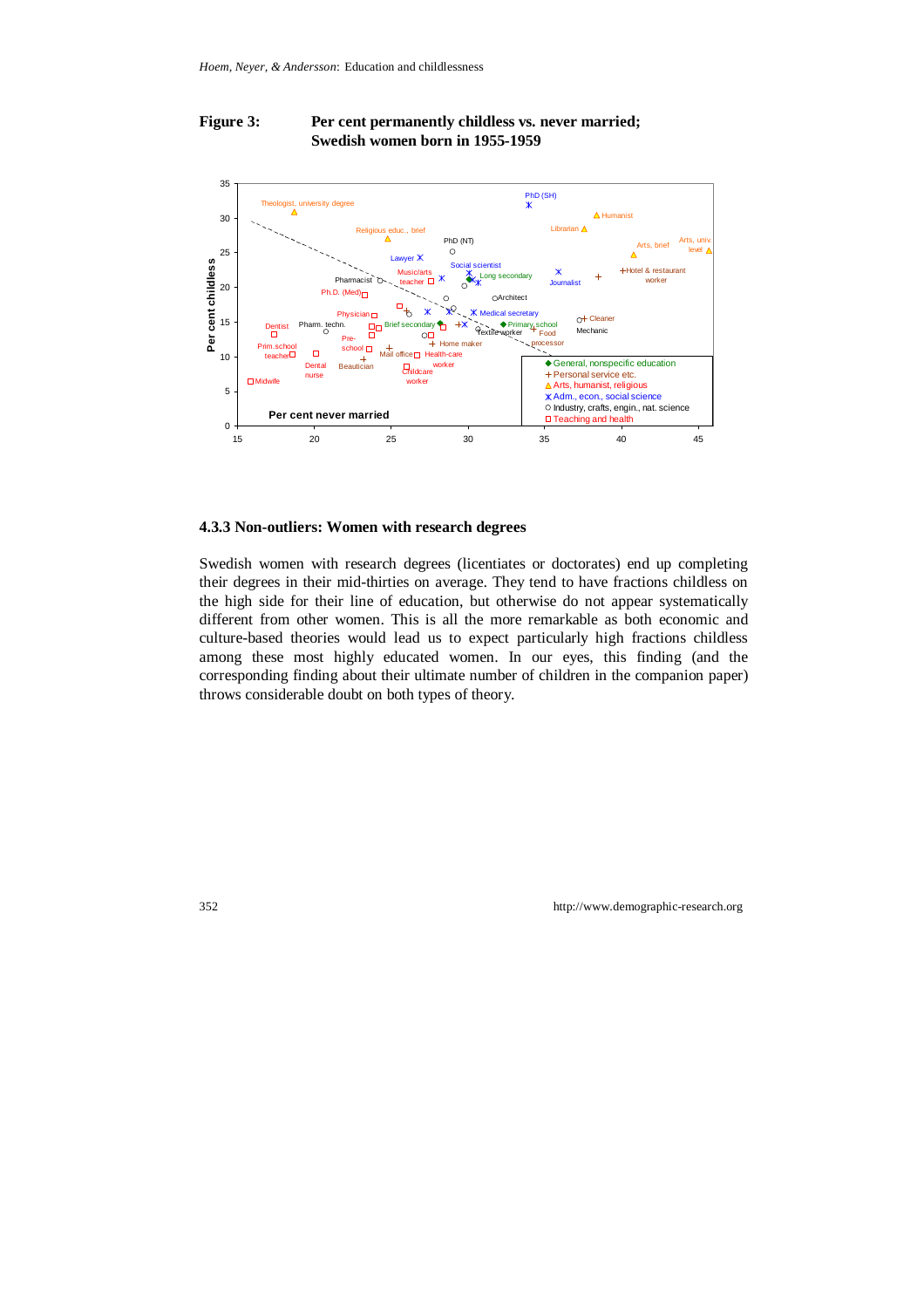## **5. Reflections on our main findings**

After the foregoing description of the patterns that have struck us most prominently in our findings, we now confront our reflections in the previous sections with our empirical findings. At this stage of our work we are not in a position to test all hypotheses empirically; nevertheless we want to review them in the light of our results. This should provide some indications as to where future research should be directed, theoretically and empirically.

#### **5.1 The gender structure of the educational system**

The low rate of childlessness among women with an education in health, care, and teaching<sup>29</sup> gives some support to the hypothesis that a high share of women in an educational line leads to lower childlessness. In Sweden, as in many other countries, women make up the vast majority of all upper-secondary graduates in health care and in child recreation, and of the higher-education students and graduates in health-related educations (about 85-90% in each group, medical science excepted) as well as in teaching  $(75-80\%)$ .<sup>30</sup> Women dominate the study lines for child- and youth pedagogics (pre-school and after-school teaching), education for children with special needs, and also home economics (more than 90% of all students and graduates in each case; Statistics Sweden 1997, 375f.). All of these groups have rather low rates of childlessness. We find a similar association between a clear female dominance and low rates of ultimate childlessness in several other educational fields, such as education for work with textiles and clothes production (about 95% women) or pharmacy receptionists (91% women).

The association is less convincing in fields of education with a more mixed gender distribution, that is where women make up about 40% to 66% of the students or graduates, or in fields of education where women are a minority (below 40% of graduates). For example, women constitute about 66% of the graduates from the humanities; in law and the social sciences they comprise 55%; and in the fine arts and medical sciences about 50-52%. Contrary to what one would perhaps expect from the gender-dominance argument, childlessness in these groups is highest among humanists and lowest among physicians. Moreover, there is a big discrepancy in the level of childlessness between physicians and women with a degree in the fine arts, despite the fact that both groups study in environments with similar gender distributions. In our

<sup>&</sup>lt;sup>29</sup> Music and arts teachers are excepted; we count these groups together with artists.

<sup>&</sup>lt;sup>30</sup> These statistics refer to the period from the mid-1970s to the end of the 1980s. They thus roughly represent the time when most of the women in our cohort took their education. Such rates have not changed much since. Sources: Stanfors 2003, p. 78, Table 4.3; and pp. 256-257, Table A8.20, our calculations. See also Statistics Sweden 1997, pp. 366-370 and 375f., Table 426.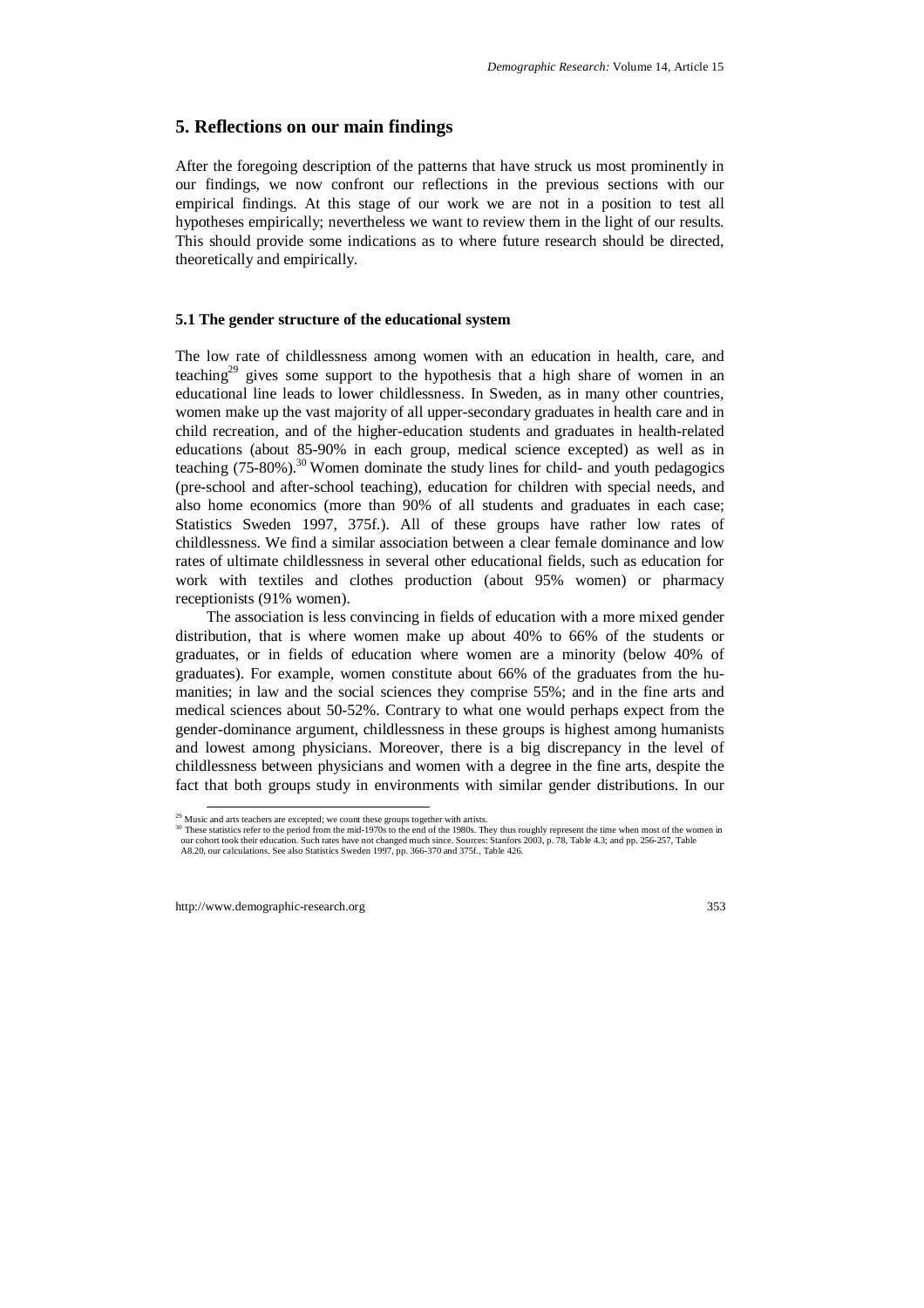eyes, selectivity mechanisms are at work, combined with differences in working conditions for the various groups.

Similarly, there are about as many women as men among the upper-secondary graduates in food processing and in the hotel and restaurant business, but their rates of childlessness differ considerably (food processing: 14.0%, hotel and restaurant workers: 22.4%). Women with an education in technology and engineering, where graduates are less than 25% female, have almost as much childlessness as women with an education in business and administration, where somewhere between half and two-thirds of the graduates are women.

Thus, on the whole, a higher share of women in an educational field does not lead systematically to lower childlessness, unless women outnumber men at a ratio above three-to-one. The level of childlessness among women who took an education in a field with a mixed gender structure (social science, humanities, arts, personal services, business and administration, law) varies markedly. For women with a tertiary education we even find that on average women with a degree in a male-dominated field (where there is less than 25% women, as in some natural sciences and in technology) may display lower childlessness than women in a field with a more gender-equal student body (as in the humanities, arts, law, pharmacy). Evidently, fertility outcomes are not a simple matter of "the higher the share of women, the lower the childlessness"; an explanation of childlessness must be multidimensional.

#### **5.2 Education and the labor market**

We can group educations into five broad clusters according to the labor-market and employment situations they most often lead to. $31$  The levels of childlessness only vaguely reflect the expectations we voiced in Section 2.2.

#### **5.2.1 Education leading to a reliable employment career in the public sector**

First, women educated in health, care, and teaching have chosen educational lines with a rather calculable future employment career, and they also have the lowest level of childlessness, as we have noted several times already. Most women educated in one of these fields are employed in the area in which they are trained in; they work in highly feminized occupations and in the public sector (Melkas and Anker 1998, 14; Statistics

<sup>&</sup>lt;sup>31</sup> To avoid any misunderstanding we want to state that we have no information about which occupation the women took up after their education. In our interpretation of our findings we therefore draw on findings of secondary studies of labor-market entry and labor-market structures in Sweden.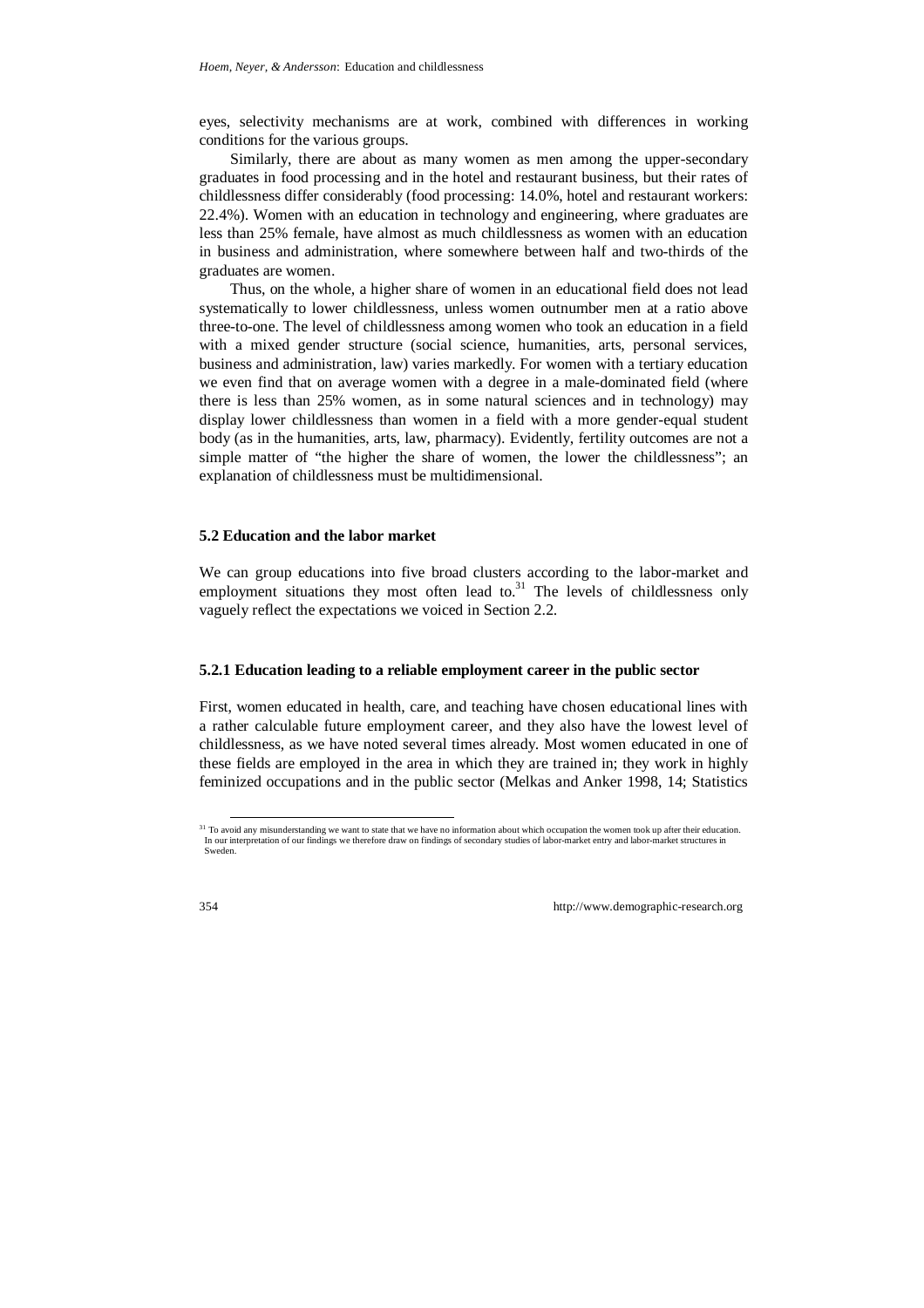Sweden 1997, 173f; Ahola 1999; Smyth 2003). As we pointed out earlier, the public sector offers greater employment security, stable income prospect, more flexible worktime opportunities, and better parental-leave conditions than the private sector normally does, and the public sector is therefore the more conducive to childbearing and childrearing. However, as the higher level of childlessness among women who also work in the public sector, but are educated to be music and arts teachers, librarians, or pharmacy employees<sup>32</sup> shows, public-sector employment or female domination do not in themselves lead to lower childlessness.

## **5.2.2 Highly feminized occupations in the private sector**

Our second cluster comprises educational lines that lead to highly feminized occupations in the private sector. Such areas comprise a wide range of educational fields, among them food processing, textile work, beauticians and hairdressers, and service in hotel and restaurant businesses. The spectrum of educational-occupational dissimilarity (that is the range of jobs that the women hold that do not match what they were trained in) is somewhat wider than in the area of health, care, and teaching. In declining industrial fields, such as textile work, the job-mismatch may be even larger (Ahola 1999). But depreciation of education during employment breaks is often lower than in the health professions. The rate of childlessness in these areas seems to depend on the working conditions, including how precarious job contracts tend to be. Not surprisingly, women who chose an education that leads to occupations with timedemanding working conditions (long or odd working hours) and high employment mobility, such as the hotel and restaurant business, have higher levels of childlessness than other women.

## **5.2.3 Gender-mixed educational lines with little occupation specificity**

Our third educational cluster consists of gender-mixed educational lines that are not really directed to any specific occupation. This group includes women who leave the educational system after primary school or after a general upper-secondary education without a real vocational component. It also comprises education in the humanities, fine arts, or general social science. Women with such a background face greater difficulties than others in their transition to the labor market (Korpi, de Graaf, Hendrickx, and Layte 2003) and they end up in very diverse jobs, such as in clerical work at various

 <sup>32</sup> Pharmacies in Sweden are state owned.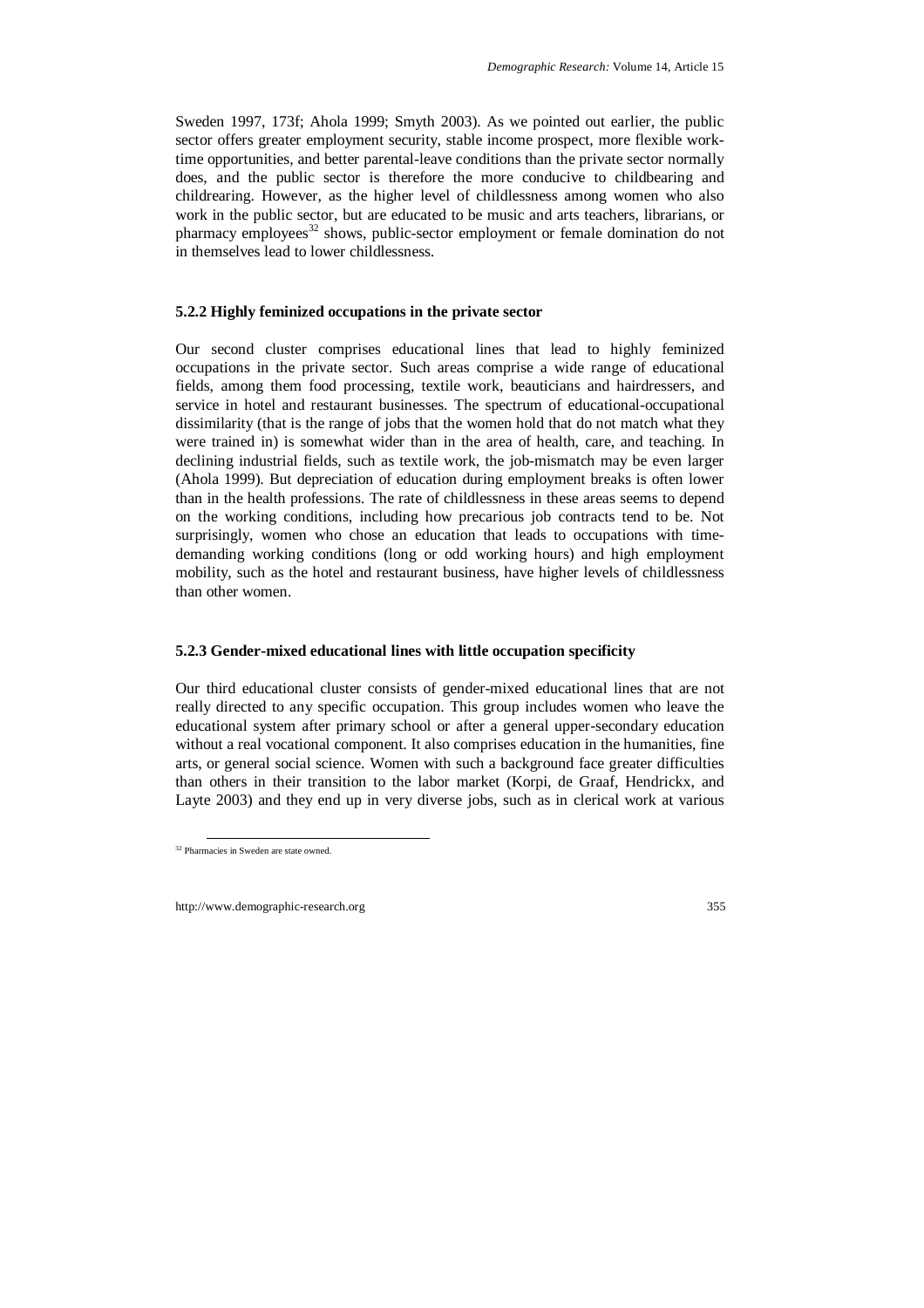levels, in libraries, schools, general administration, and so on (Ahola 1999, 27f.). Childlessness is moderate to high among these women.

## **5.2.4 Gender-mixed educational lines with high occupation specificity**

By contrast, our fourth cluster encompasses gender-mixed educational lines that offer an occupation-specific education and qualify for jobs with varying employment prospects and varying returns, such as education in business and administration, journalism, or law. In these areas childlessness is generally higher than average, just as in the previous group. The degree of occupation specificity must matter less than other aspects of education.

## **5.2.5 Male-dominated lines of education**

Our fifth and final cluster covers male-dominated lines of education; they mostly lead to private-sector employment. This mainly comprises education in technology, engineering, and the natural sciences. Women with an education in these fields face a longer job-search process after education; they are less likely to obtain a first job with employment security (in their respective field) and their possibilities to maintain employment is lower than in other fields of education (Smyth 2003, 66f.; he argues that there is a second segregation at the level of occupations). Nevertheless, these women surprisingly have low childlessness.<sup>33</sup>

## **5.3 Selection and adaptation, preferences, and social norms**

The above discussion of the facts shows that, obviously, the fraction permanently childless in an educational group must be the outcome of many processes that function in interaction with each other. On the individual level, there seems to be a process of selection of women into fields of education, steered both by individual abilities, interests, preferences (Hakim 2000), and by social and normative influences. Social background, the structure of the educational system, and norms and conventions concerning what kind of education and what ensuing occupations are suitable for a woman each play a role in this process.<sup>34</sup> The type and level of education a woman

<sup>&</sup>lt;sup>33</sup> Note that women with a mechanic's education have one of the highest fractions never-married, nevertheless they have very low childlessness.<br><sup>34</sup> Many studies (e.g.: Jonsson 1999; Breen and Jonsson 2000; Dryler 1998 )

field of education. Jonsson (1999, 400) shows that although Swedish pupils' perception of their "comparative advantage" (that is, of their talents and achievements in relation to others) is important for the selection of the line of education (at the secondary level), it does not explain the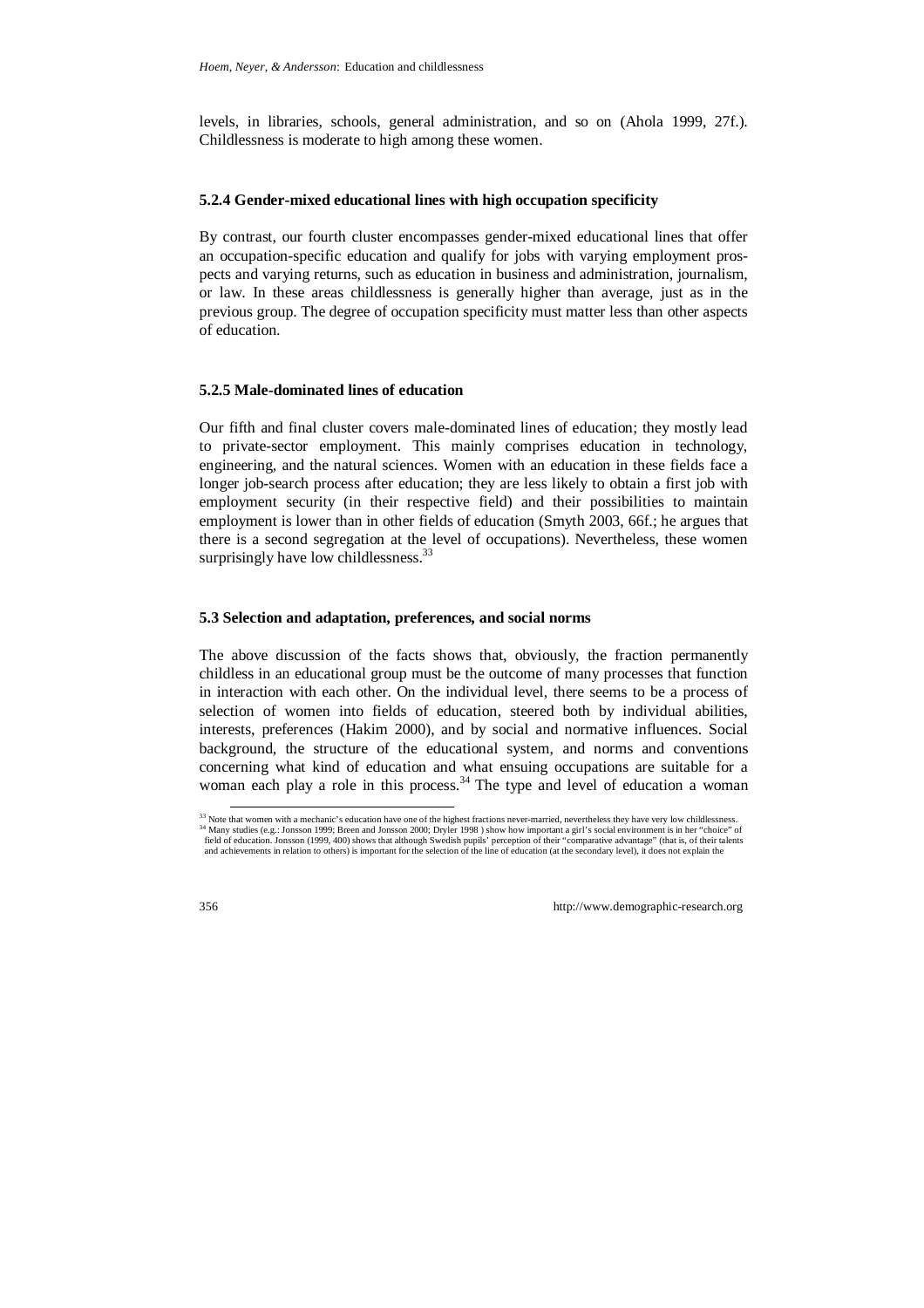successively attains are determinants of her employment, her income security, her career opportunities, and her work environment, and then also of her reproductive behavior. Since we may assume that (at least to some extent) there is a purposive element in most people's decisions, these considerations presumably work both ways, so a woman's evolving perception about the kind of life an education may lead to and the social and economic conditions that her education provides, is an active element in her decision process. We may therefore expect a dynamic interaction between a woman's social and economic context during and after her education, her educational path, her childbearing plans and preferences, and her actual childbearing.

## **6. Education and fertility – some implications for future research**

The results of our study have several implications for demographic research. Clearly, better than the mere level of education, the field of education can serve as an indicator of a woman's potential reproductive behavior. Therefore, one conclusion is obvious: In studies of the impact of education on fertility, the representation of educational attainment needs to reflect much more than just the level attained. Adding educational orientation will at least give us a proxy for underlying features connected to education that have an influence on entry into motherhood. Undoubtedly we also need to identify which underlying features associated with education influence fertility behavior, and how. This requires paying attention to the context in which education is provided and thus considering the institutional aspects of education, that is, the structure and organization of education. Moreover, we need to take into account that for many fields of education the labor-market sector in which a woman will work is basically predetermined (although there may be cross-country variation; see also: Hall and Soskice 2001; Estévez-Abe et al 2001; Estévez-Abe 2005; Charles 2005). It seems that for some groups of women the choice of the educational line may be influenced by considerations regarding the potential compatibility of employment and childbearing.<sup>35</sup> We therefore should include institutional aspects of labor markets that reflect the different conditions under which women with different educations work. Whether one can get data on such features or not, they are likely to have consequences for the childbearing patterns that the statistician can observe, and they must be taken into account when observed patterns are interpreted. On the whole, the results of our study

substantial sex-segregation in the choice of educational programs. The classroom composition and family background constitute a major factor in the choice of subject lines. Our study suggests that considerations about future professional and family life may also have an impact on the choice of the field of education.

In principle, educational opportunities may play a further role, in that a free choice of education may not be available to all women at all times, though the latter issue should perhaps not be so important in advanced ind

<sup>&</sup>lt;sup>35</sup>This would partly explain the persistence of gender segregation in educational systems, in particular in countries where specific fields of education lead to employment in sectors with better opportunities to combine childbearing and employment.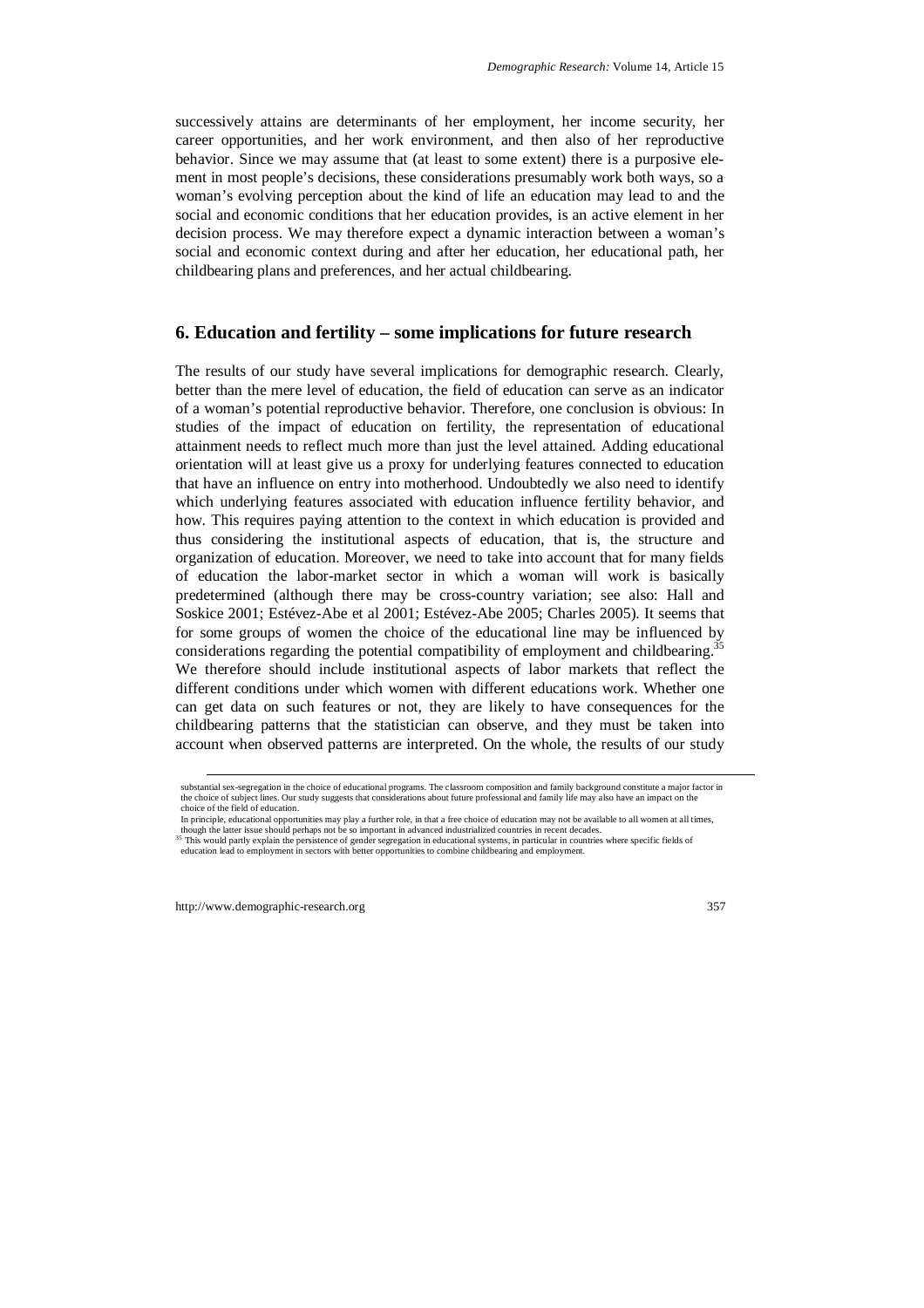suggest that the choice of education does not only mirror a woman's interests, her preferences, her talents, her background, or her professional and economic aspirations, but it also reflects her considerations regarding her potential childbearing plans, however vague such plans may be at the time in life when the decisions about the line of education are made. As a consequence, education cannot be merely viewed as an economic or human-capital indicator, but its impact on fertility needs to be analyzed within an institutional framework that considers the relationship between education, labor market, state, and family. Our analysis pinpoints where one should start to look, but it is evident that we are only beginning to discern some of the reasons why groups of women remain permanently childless.

## **7. Acknowledgements**

The project from which this report is a product, builds on an idea by Britta Hoem to study the link between educational orientation and fertility. She published some of her results (Hoem, 1994) but left most of them unpublished except in an internal report (Hoem and Hoem, 1995). We have benefited from comments to presentations made in Lund, Sweden (11 November 2002), in Rostock, Germany (31 January 2003), and in Münster, Germany (9 October 2003). We are grateful to Statistics Sweden for making the data available to us and for explaining many details about the Swedish educational register.

Jonathan MacGill cleaned the data for us and did the programming to produce the tables on which we have based our analysis. Sutay Yavuz conducted the analysis of variance reported briefly toward the end of Section 4.1. We are also grateful to Kirsten Bohne, Esther Geisler, Anne Hornung, Silvia Leek, Dorothea Rieck, and Anke Schwarz for research assistance. We also thank the journal's anonymous reviewers for many useful comments and suggestions.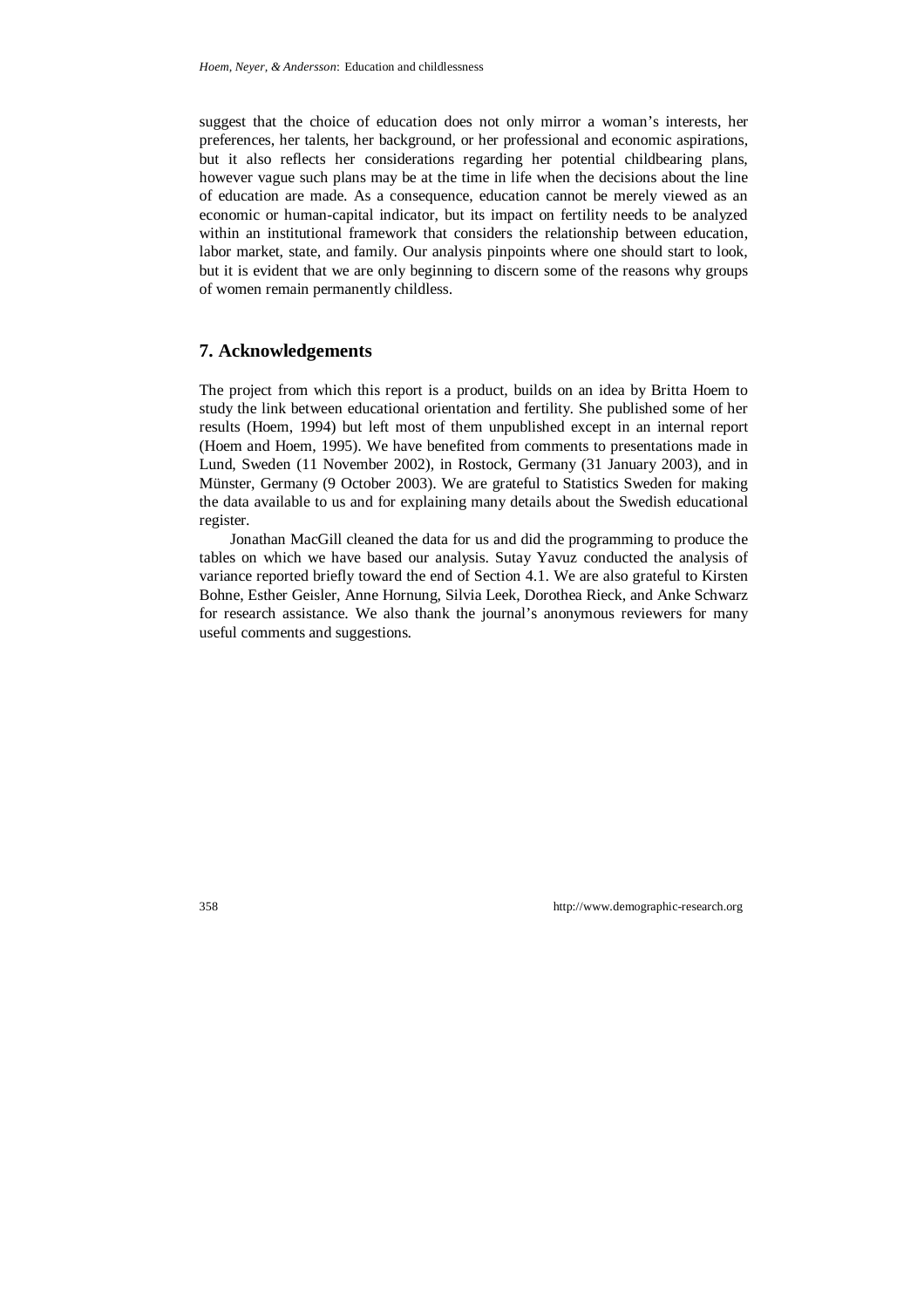## **References**

- Ahola, Sakari (1999). The matching of educational and occupational structures in Finland and Sweden. Final Report. CEDEFOP (European Centre for the Development of Vocational Training), Thessaloniki.
- Allmendinger, Jutta (1989). Career mobility dynamics. A comparative analysis of the United States, Norway, and West Germany. Studien und Berichte 49, Max-Planck-Institut für Bildungsforschung, Berlin.
- Andersson, Gunnar (2000). The impact of labor-force participation on childbearing behavior: Pro-cyclical fertility in Sweden during the 1980s and the 1990s. European Journal of Population 16 (4), 293-333.
- Andersson, Gunnar, Turid Noack, Ane Seierstad, and Harald Weedon-Fekjær (2004). The demographics of same-sex marriages in Norway and Sweden. MPIDR Working Paper, WP 2004-018. Max Planck Institute for Demographic Research, Rostock. Available at http://www.demogr.mpg.de/papers/working/wp-2004- 018.pdf
- Anker, Richard (2001). Theories of occupational segregation by sex: An overview. In: Loufti, Martha Fetherolf (ed.). Women, gender and work. What is equality and how do we get there? International Labour Office, Geneva, 129-155 (first published in: International Labour Review 136 (3), 1997).
- Becker, Gary S. (1960). An economic analysis of fertility. In: National Bureau of Economic Research (ed.). Demographic and economic change in developed countries. A conference of the universities-national bureau committee for economic research. Princeton University Press, Princeton, 209-240.
- Becker, Gary S. (1981). A Treatise on the family. Harvard University Press, Cambridge, Mass.
- Benner, Mats and Torben Bundgaard Vad (2000). Sweden and Denmark. Defending the welfare state. In: Scharpf, Fritz W. and Vivien A. Schmidt (eds.). Welfare and work in the open economy. Volume II. Diverse responses to common challenges. Oxford University Press, Oxford, 399-466.
- Bernardi, Laura (2003). Channels of social influence on reproduction. Population Research and Policy Review 22 (85), 527-555.
- Blossfeld, Hans-Peter and Johannes Huinink (1991). Human capital investment or norms of role transition? How women's schooling and career affect the process of family formation. American Journal of Sociology 97 (1), 143-168.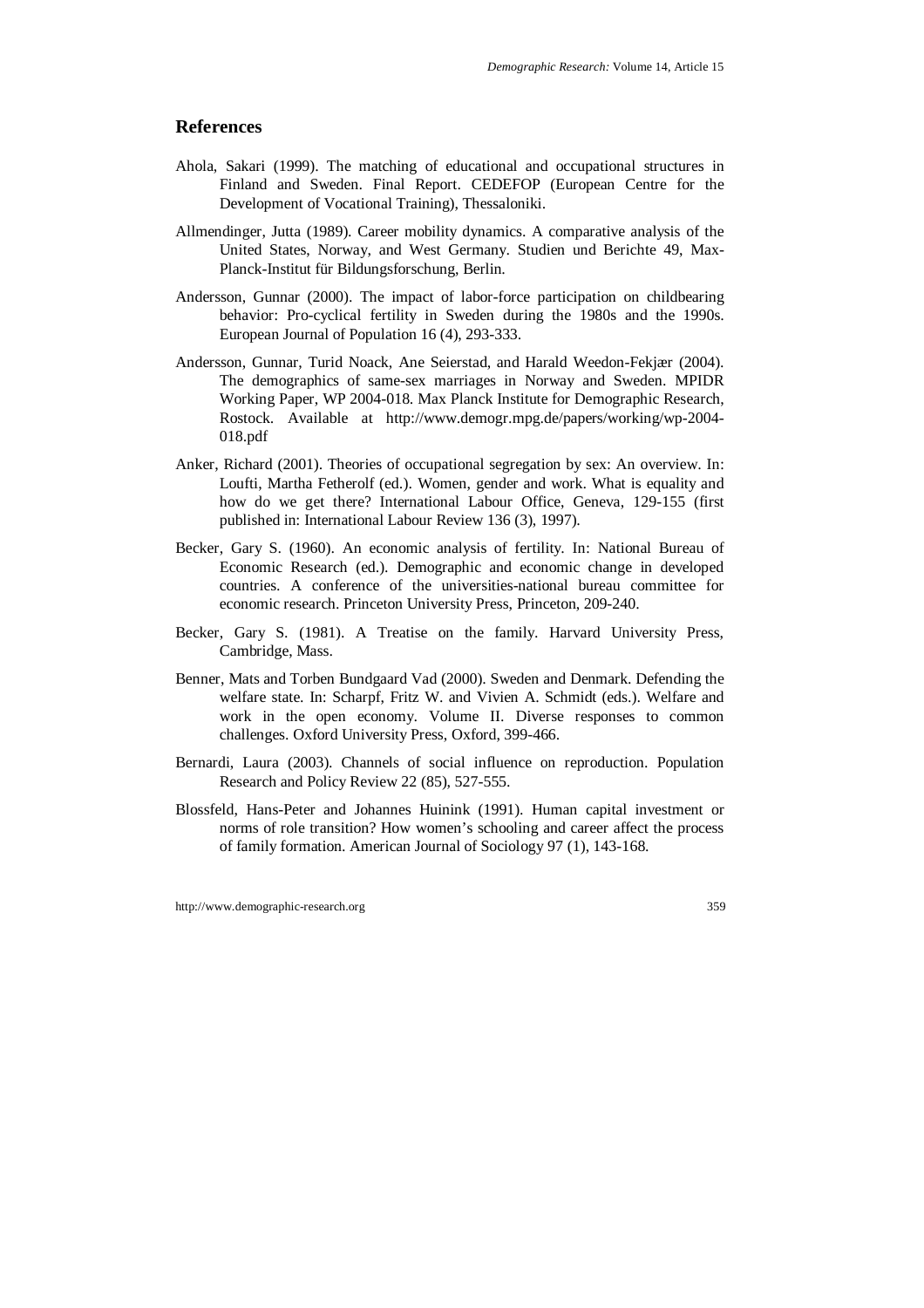- Blossfeld, Hans-Peter and Ursula Jaenichen (1992a). Bildungsexpansion und Familienbildung. In: Diekmann, Andreas and Stefan Weick (eds.). Der Familienzyklus als sozialer Prozeß. Bevölkerungssoziologische Untersuchungen mit den Methoden der Ereignisanalyse. Duncker & Humblot, Berlin, 165-193.
- Blossfeld, Hans-Peter and Ursula Jaenichen (1992b). Educational expansion and changes in women's entry into marriage and motherhood in the Federal Republic of Germany. Journal of Marriage and the Family 54, 302-315.
- Blossfeld, Hans-Peter and Andreas Timm (eds.) (2003a). Who marries whom? Educational systems as marriage markets in modern societies. European Studies of Population, Vol. 12. Kluwer Academic Publishers, Dordrecht.
- Blossfeld, Hans-Peter and Andreas Timm (2003b). Educational systems as marriage markets in modern societies. A conceptual framework. In: Blossfeld, Hans-Peter and Andreas Timm (eds). Who marries whom? Educational systems as marriage markets in modern societies. European Studies of Population, Vol. 12. Kluwer Academic Publishers, Dordrecht, 1-18.
- Boucher, Leon (1982). Tradition and change in Swedish education. Pergamon Press, Oxford.
- Bradley, Karen (2000). The incorporation of women into higher education: Paradoxical outcomes? Sociology of Education 73 (1), 1-18.
- Breen, Richard and Jan O. Jonsson (2000). Analyzing educational careers: A multinominal transition model. American Sociological Review 65 (5), 754-772.
- Bressler, Marvin and William M Kephart (1954). Marriage and family patterns of an academic group. Marriage and Family Living 16 (2), 121-127.
- Bron-Wojciechowska, Agnieszka (1995). Education and gender in Sweden. Is there equality? Women's Studies International Forum 18 (1), 51-60.
- Budig, Michelle J. and Paula England (2001): The wage penalty of motherhood. American Sociological Review 66, 204-255.
- Charles, Maria and Karen Bradley 2002. Equal but separate? A cross-national study of sex segregation in higher education. American Sociological Review 67 (4), 573- 599.
- Charles, Maria (2003). Deciphering sex segregation. Vertical and horizontal inequalities in ten national labor markets. Acta Sociologica 46 (4), 267-287.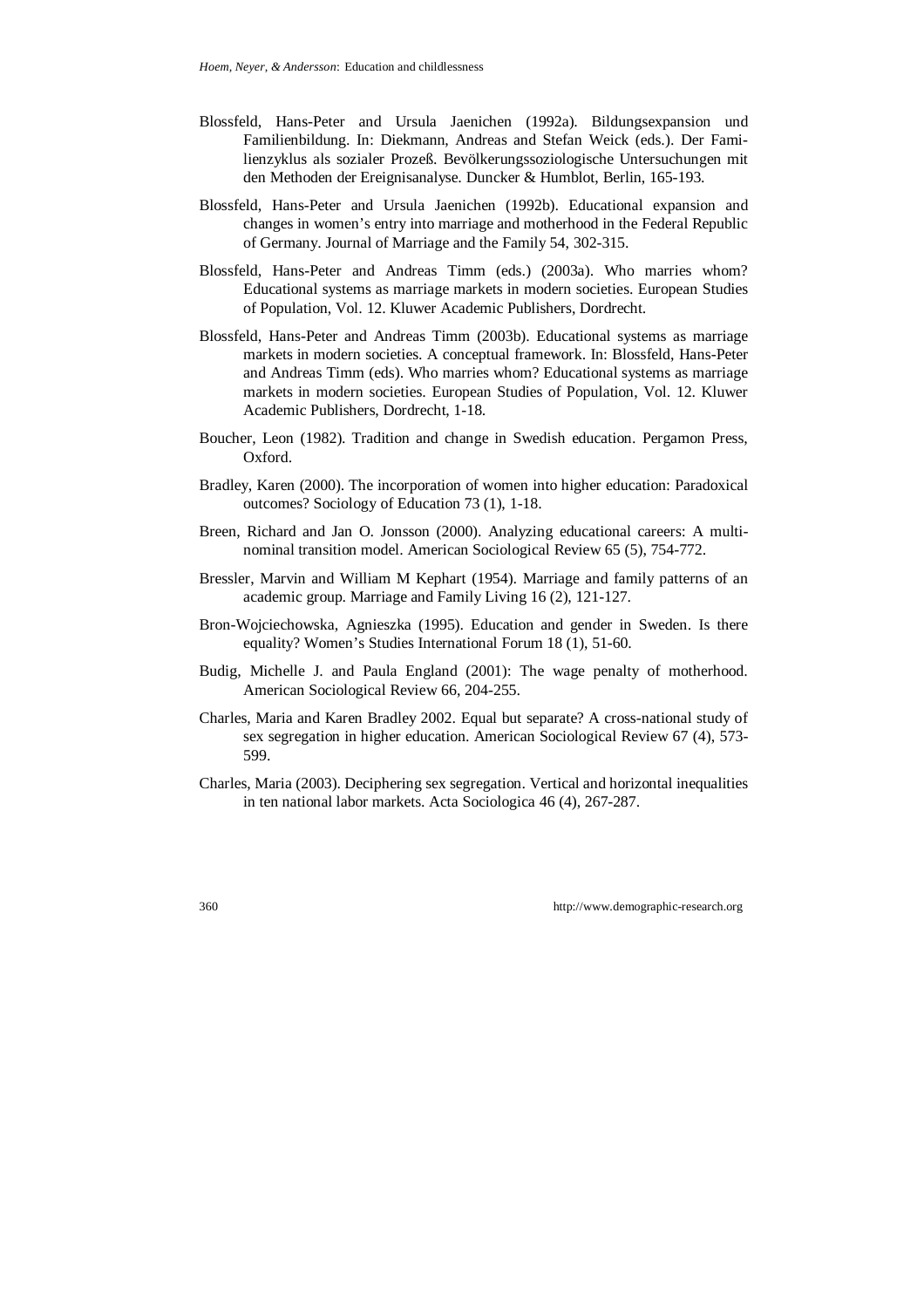- Charles, Maria (2005). National skill regimes, postindustrialism, and sex segregation. Social Politics 12 (2), 289-316.
- Cigno, Alessandro. Economics of the family. Clarendon Press, Oxford 1991.
- Cookingham, Mary E. (1984). Bluestockings, spinsters and pedagogues: Women college graduates, 1985-1910. Population Studies 38 (3), 349-364.
- Cooney, Teresa M. and Peter Uhlenberg (1989). Family-building patterns of professional women: A comparison of lawyers, physicians, and postsecondary teachers. Journal of Marriage and the Family 51 (3), 739-758.
- Council of Europe (1999). Recent demographic developments in Europe. Council of Europe Publishing, Strassbourg.
- Dausien, Bettina (1999). Geschlechtsspezifische Sozialisation Konstruktiv(istisch)e Ideen zur Karriere und Kritik eines Konzepts. In: Dausien, Bettina et al (eds.): Erkenntnisobjekt Geschlecht. Feministische Perspektiven verwandeln Wissenschaft. Leske & Budrich, Opladen, 216-246.
- DeGraff, Deborah S. and Richard Anker (1999). Gender, labour markets and women's work. International Union for the Scientific Study of Population, Liège.
- Dorbritz, Jürgen (2003). Polarisierung versus Vielfalt. Lebensformen und Kinderlosigkeit in Deutschland – eine Auswertung des Mikrozensus. Zeitschrift für Bevölkerungswissenschaft 28 (2-4), 403-421.
- Drew, Eileen and Ruth Emerek (1998). Employment, flexibility and gender. In: Drew, Eileen, Ruth Emerek, and Evelyn Mahon (eds). Women, work and the family in Europe. Routledge, London, 89-99.
- Dryler, Helen (1998). Parental role models, gender and educational choice. The British Journal of Sociology 49 (3), 375-398.
- Dryler, Helen (1999). The impact of school and classroom characteristics on educational choices by boys and girls. Acta Sociologica 42, 299-318
- Elgqvist-Saltzman, Inga (1988). Educational reforms women's life patterns: A Swedish case study. Higher Education 17, 491-504.
- Elster, Jon (1991). Rationality and social norms. Archive Européenne de Sociologie 32, 109-129.
- England, Paula (1982). The failure of human capital theory to explain occupational sex segregation. The Journal of Human Resources 17 (3). 358-370.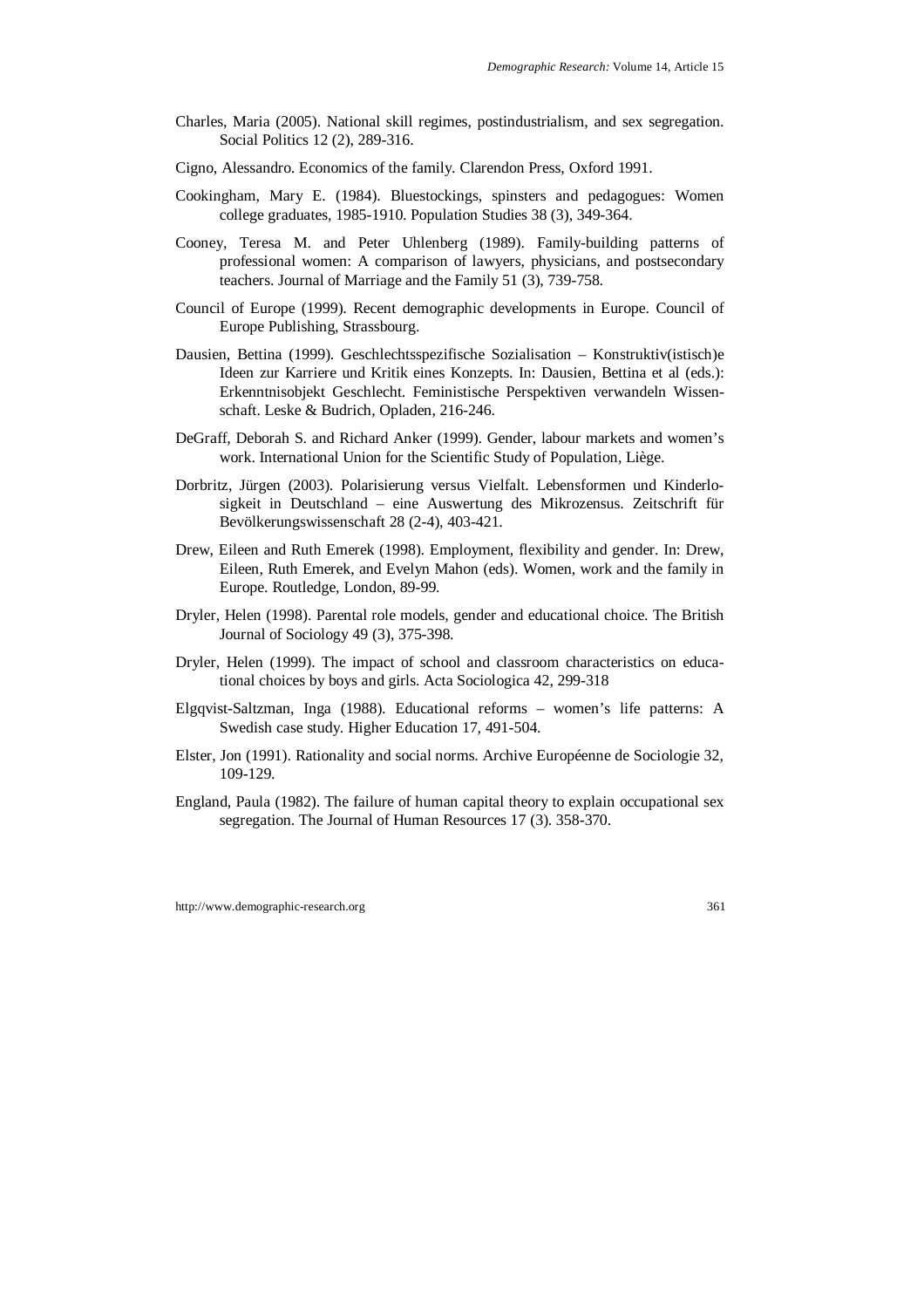- England, Paula (1984). Wage appreciation and depreciation. A test of neoclassical economic explanations of occupational sex segregation. Social Forces 62 (3), 726-749.
- England, Paula, George Farkas, Barbara Stanek Kilbourne, and Thomas Dou (1988). Explaining occupational sex segregation and wages: Findings from a model with fixed effects. American Sociological Review 53 (4), 544-558.
- Erikson, Robert and Jan O. Jonsson (1996). Can education be equalized? The Swedish case in comparative perspective. Westview Press, Boulder, Co.
- Erikson, Robert and Jan O. Jonsson (2003). Qualifications and allocation process of young men and women in the Swedish labour market. In: Shavit, Yossi and Walter Müller (eds.). From school to work. A comparative study of educational qualifications and occupational destinations. Oxford University Press, Oxford, 369-406.
- Estévez-Abe, Margarita; Torben Iversen, and David Soskice (2001). Social protection and the formation of skills: A reinterpretation of the welfare state. In: Hall, Peter A. and David Soskice (eds.). Varieties of capitalism. The institutional foundations of comparative advantage. Oxford University Press, Oxford, 145- 183.
- Estévez-Abe, Margarita (2005). Gender bias in skills and social policies: The varieties of capitalism perspective on sex segregation. Social Politics 12 (2), 180-215.
- Gangl, Markus (2003a). Returns to education in context: individual education and transition outcomes in European labor markets. In: Müller, Walter and Markus Gangl (eds.). Transitions from education to work in Europe. The integration of youth into EU labour markets. Oxford University Press, Oxford, 156-185.
- Gangl, Markus (2003b). The only way up? Employment protection and job mobility among recent entrants to European labour markets. In: Kogan, Irene and Walter Müller (eds.). School-to-work transitions in Europe: Analyses of the EU LFS 2000 ad hoc module. Mannheimer Zentrum für Europäische Sozialforschung, Mannheim, 121-150.
- Gildemeister, Regine and Angelika Wetterer (1992). Wie Geschlechter gemacht werden. Die soziale Konstruktion der Zweigeschlechtlichkeit und ihrer Reifizierung in der Frauenforschung. In: Knapp, Gudrun-Axeli and Angelika Wetterer (eds.). Traditionen Brüche. Entwicklungen feministischer Theorie. Forum Frauenforschung, Band 6. Kore Verlag, Freiburg, 201-254.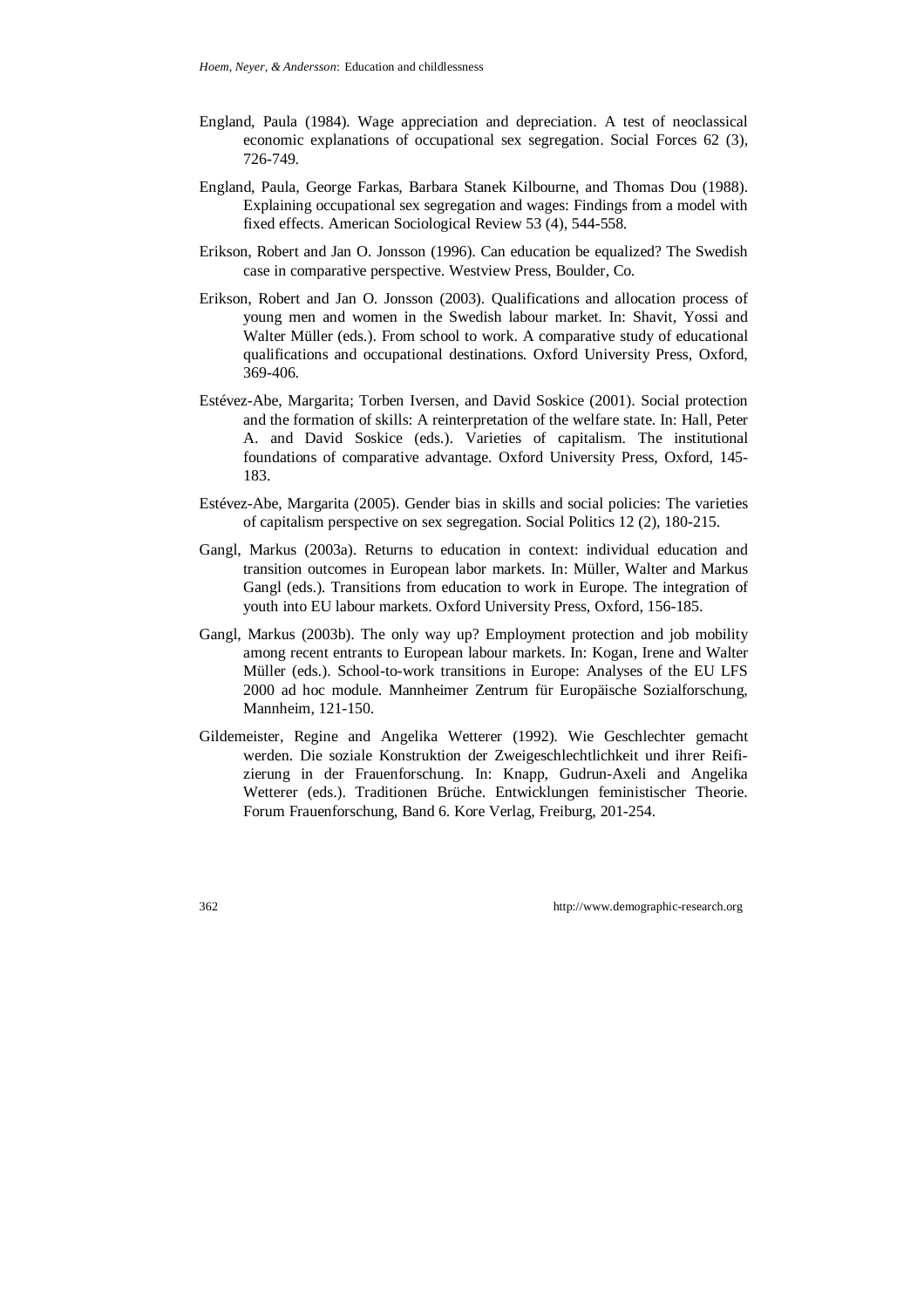- Gjerberg, Elisabeth (2002). Gender similarities in doctor's preferences and gender differences in final specialisation. Social Science & Medicine 54, 591-605.
- Goldman, Noreen (2001). Mortality differentials: selection and causation. In: Smelser, Neil J. and Paul B. Baltes (eds.). International encyclopedia of the social and behavioral sciences 15, 10068-10070.
- Grünheid, Evelyn (2004). Junge Frauen in Deutschland: bei hoher Ausbildung kinderlos? Psychosozial 95 (1), 35-46.
- Gustafsson, Siv (2001). Optimal age at motherhood. Theoretical and empirical considerations on postponement of maternity in Europe. Journal of Population Economics 14, 225-247.
- Hajnal, John (1965). European marriage patterns in perspective. In: Glass, David V. (ed.). Population in history: essays in historical demography. Edward Arnold, London, 101-143.
- Hakim, Catherine (1998). Developing a sociology for the twenty-first century: Preference theory. British Journal of Sociology 49 (1), 137-143.
- Hakim, Catherine (2000). Work-lifestyle choices in the 21st Century. Preference theory. Oxford University Press, Oxford.
- Hakim, Catherine (2003). Public morality versus personal choice: the failure of social attitude surveys. British Journal of Sociolgy 54 (3), 339-345.
- Henz, Ursula (2001). Family formation and participation in higher education: crosscutting life events? In: Jonsson, Jan O. and Colin Mills (eds.). Cradle to grave. Life-course change in modern Sweden. Sociologypress, Durham, 45-69.
- Henz, Ursula and Jan O. Jonsson (2003). Who marries whom in Sweden? In: Blossfeld, Hans-Peter and Andreas Timm (eds.). Who marries whom? Educational systems as marriage markets in modern societies. European Studies of Population, Vol. 12. Kluwer Academic Publishers, Dordrecht, 235-266.
- Hobcraft, John and Kathleen Kiernan (1995). Becoming a parent in Europe. Welfare State Program Discussion Paper Series No. 116. Suntory and Toyota International Centres for Economics and Related Disciplines, London.
- Hoem, Britta (1994). Lärare föder färre barn. Välfärdsbulletinen 33, 17-19.
- Hoem, Britta (2000). Entry into motherhood in Sweden: the influence of economic factors on the rise and fall in fertility, 1986-1997. Demographic Research 4-2. Available at http://www.demographic-research.org/Volumes/Vol2/4.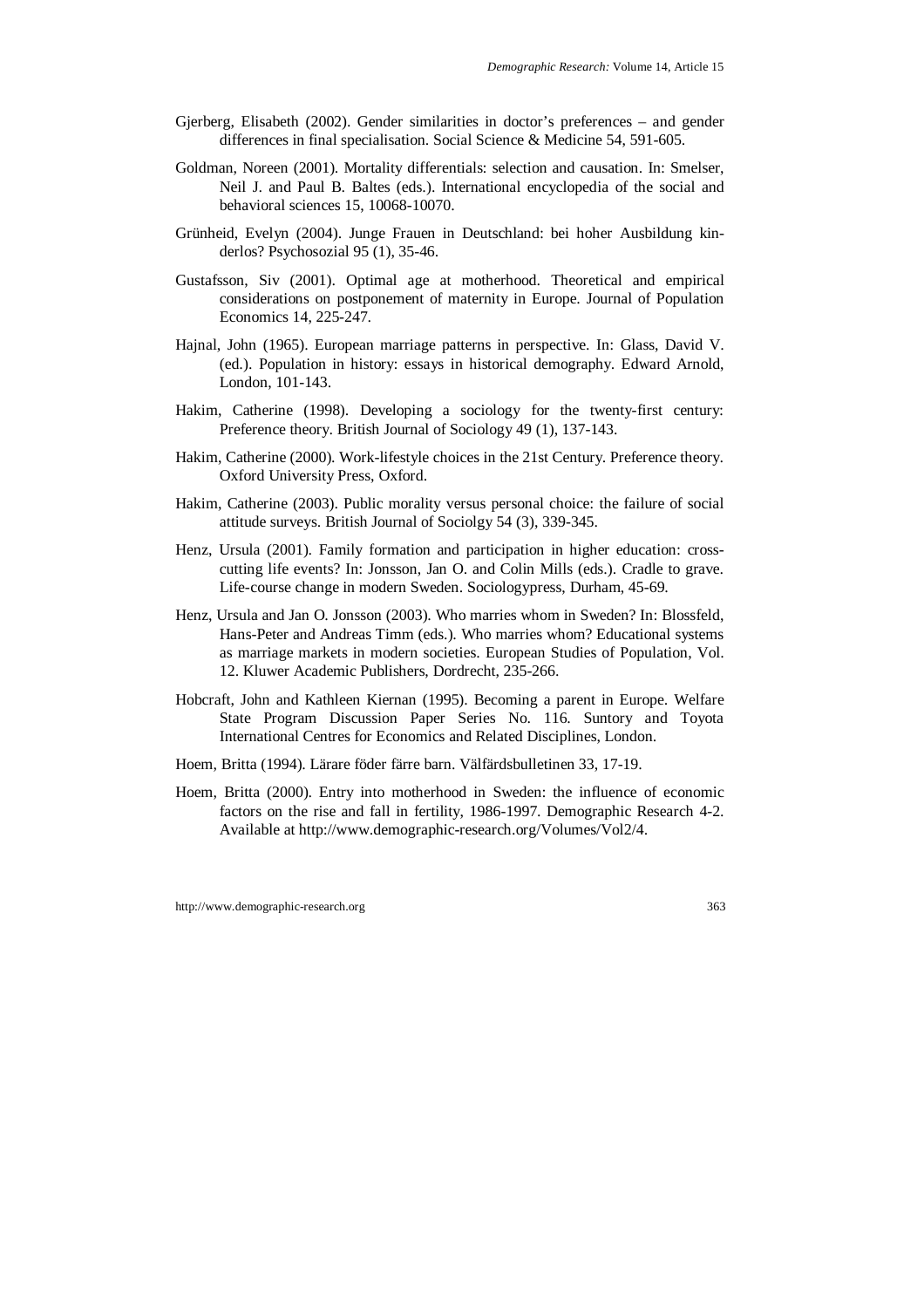- Hoem, Britta and Jan M. Hoem (1995). Education and ultimate fertility: patterns for Swedish women born in the 1940s. Internal Report from the Max Planck Institute for Demographic Research, Rostock.
- Hoem, Jan M. (1997). Educational gradients in divorce risks in Sweden in recent decades. Population Studies 51, 19-27.
- Hoem, Jan M., Gerda R. Neyer, and Gunnar Andersson (2006). Education attainment and ultimate fertility among Swedish women born in 1955-59. Forethcoming, Volume 14, Demographic Research. http://www.demographic-research.org/
- Huinink, Johannes (2002). Polarisierung der Familienentwicklung in europäischen Ländern im Vergleich. In: Schneider, Norbert F. and Heike Matthias-Beck (eds.). Elternschaft heute. Gesellschaftliche Rahmenbedingungen und individuelle Gestaltungsaufgaben. Leske & Budrich, Opladen, 49-73.
- Hultin, Mia (2003). Some take the glass elevator, some hit the glass ceiling? Work and Occupation 30 (1), 30-61.
- Jacobs, Jerry A. (1996). Gender inequality and higher education. Annual Review of Sociology 22, 153-185.
- Jensen, Richard (1973). Family, career, and reform. In: Gordon, Michael (ed.). The American family in social-historical perspective. St. Martin's Press, New York, 267-280.
- Jönsson, Ingrid (1999). Women and education in Europe. International Journal of Contemporary Sociology 36 (2), 144-162.
- Jonsson, Jan O. (1987). Class origin, cultural origin, and educational attainment: The case of Sweden. European Sociological Review 3 (3), 229-242.
- Jonsson, Jan O. (1999). Explaining gender differences in educational choice: An empirical assessment of a rational choice model. European Sociological Review 15, 391-404.
- Jonsson, Jan O. (2001). Towards a post-Fordist life-course regime? Generational changes in transitions and volatility. In: Jonsson, Jan O. and Colin Mills (eds.). Cradle to grave. Life-course change in modern Sweden. Sociologypress, Durham, 1-28.
- Jonsson, Jan O. and Colin Mills (1993). Social class and educational attainment in historical perspective: A Swedish-English comparison. Part 1. The British Journal of Sociology 44 (2), 213-247.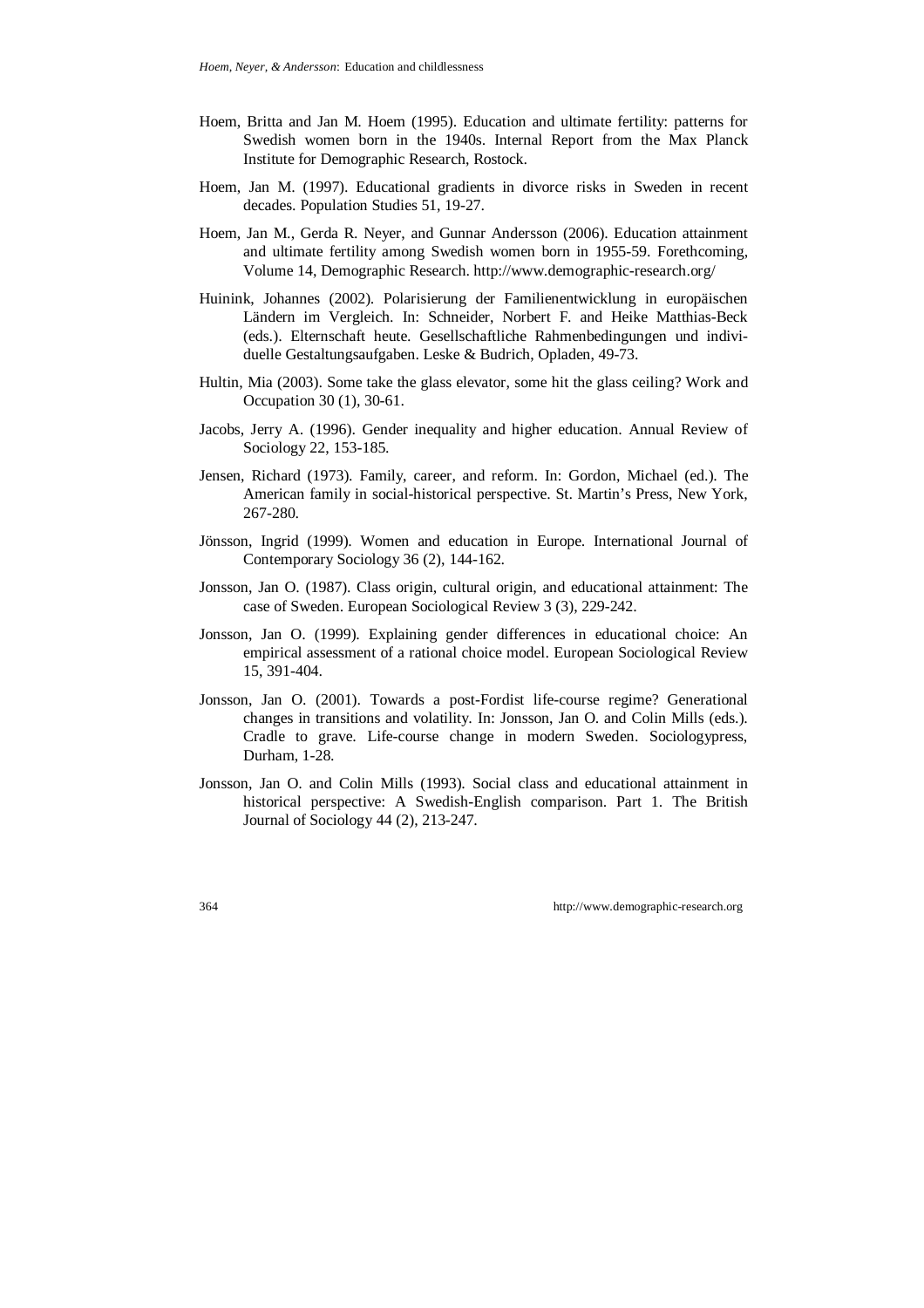- Jonsson, Jan O. and Colin Mills (1993). Social class and educational attainment in historical perspective: A Swedish-English comparison. Part 2. The British Journal of Sociology 44 (3), 403-428.
- Jonsson, Jan O. and Colin Mills (eds.) (2001). Cradle to grave. Life-course change in modern Sweden. Sociologypress, Durham.
- Kanter, Rosabeth Moss (1977a). Men and women of the cooperation. Basic Books, New York.
- Kanter, Rosabeth Moss (1977b). Some effects of proportions of group life: Skewed sex ratio and responses to token women. The American Journal of Sociology 82 (5), 965-990.
- Kiernan, Kathleen (1989). Who remains childless? Journal of Biosocial Science 21, 387-398.
- Kogan, Irena and Walter Müller (eds.) (2003). School-to-work transitions in Europe: analyses of the EU LFS 2000 ad hoc module. Mannheimer Zentrum für Europäische Sozialforschung. Mannheim.
- Konietzka, Dirk (2002). Die soziale Differenzierung der Übergangsmuster in den Beruf. Kölner Zeitschrift für Soziologie und Sozialpsychologie 54 (4), 645-673.
- Korpi, Tomas, Paul de Graaf; John Hendrickx, and Richard Layte (2003). Vocational training and career employment. Precariousness in Great Britain, the Netherlands and Sweden. Acta Sociologica 46 (1), 17-30.
- Kravdal, Øystein (2001). The high fertility of college educated women in Norway. An artifact of the separate modeling of each parity transition. Demographic Research 5 (6). Available at http://www.demographic-research.org/
- Kravdal, Øystein (2004). An illustration of the problems caused by incomplete education histories in fertility analyses. In: Andersson, Gunnar and Gerda Neyer (eds.). Contemporary research on European fertility: Perspectives and developments. Demographic Research, Special Collection 3 (6). Available at http://www.demographic-research.org/
- Lappegård, Trude (2001). Valg av utdanning valg av livsløp? Utdanning og ulikhet i kvinners fruktbarhetsatferd. Tidsskrift for samfunnsforskning 2001 (3), 409-435.
- Lappegård, Trude (2002). Education attainment and fertility pattern among Norwegian women. Statistics Norway, Documents 2000/18.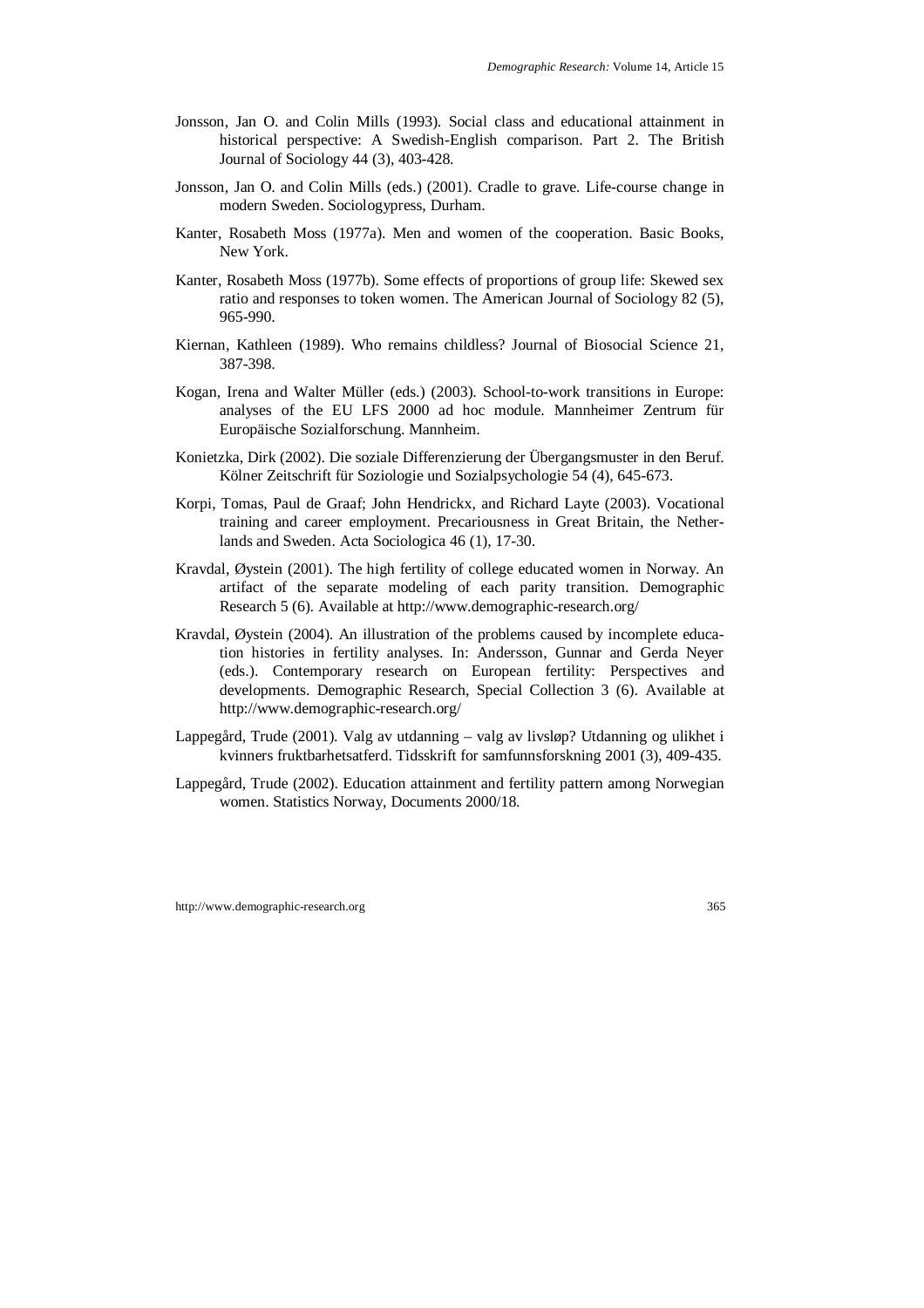- Lappegård, Trude and Marit Rønsen (2005). The multifaceted impact of education on entry into motherhood. European Journal of Population 21, 31-49.
- Lestaeghe, Ron (1983). A century of demographic and cultural change in Western Europe: An exploration of underlying dimensions. Population and Development Review 9 (3), 411-435.
- Marburger Forschungsstelle für Vergleichende Erziehungswissenschaften (1977). Kommentierte Bildungsstatistik: Schweden. Marburg.
- Marini, Margaret Mooney (1984). Women's educational attainment and the timing of entry into parenthood. American Sociological Review 49 (4), 491-511.
- Marklund, Sixten (1980). New stages in education: A Swedish viewpoint. Comparative Education 16 (3), 267-274.
- Marklund, Sixten (1981). Education in a post-comprehensive era. British Journal of Educational Studies 29 (3), 199-208.
- Marklund, Sixten and Gunnar Bergendal (1979). Trends in Swedish educational policy. The Swedish Institute, Uppsala.
- Meghir, Costas and Mårten Palme (1999). Assessing the effect of schooling on earnings using a social experiment. Stockholm School of Economics Working Paper No. 313. http://ssrn.com
- Melkas, Helinä and Richard Anker (1998). Gender equality and occupational segregation in Nordic labour markets. International Labour Office, Geneva.
- Melkas, Helinä and Richard Anker (2001). Occupational segregation by sex in Nordic countries: An empirical investigation. In: Loufti, Martha Fetherolf (ed.). Women, gender and work. What is equality and how do we get there? International Labour Office, Geneva, 189-213 (first published in International Labour Review 136 (3), 1997).
- Mincer, Jacob and Haim Ofek (1982). Interrupted work careers: Depreciation and restoration of human capital. Journal of Human Resources 17, 3-24.
- Mincer, Jacob and Solomon Polachek (1974). Family investments in human capital. Journal of Labour Economics 82 (2), March/April, 76-108.
- Ministry of Education and Science and the National Agency of Education (2001): The development of education. National report of Sweden. Stockholm: http://www.ibe.unesco.org/International/ICE/natrap/Sweden.pdf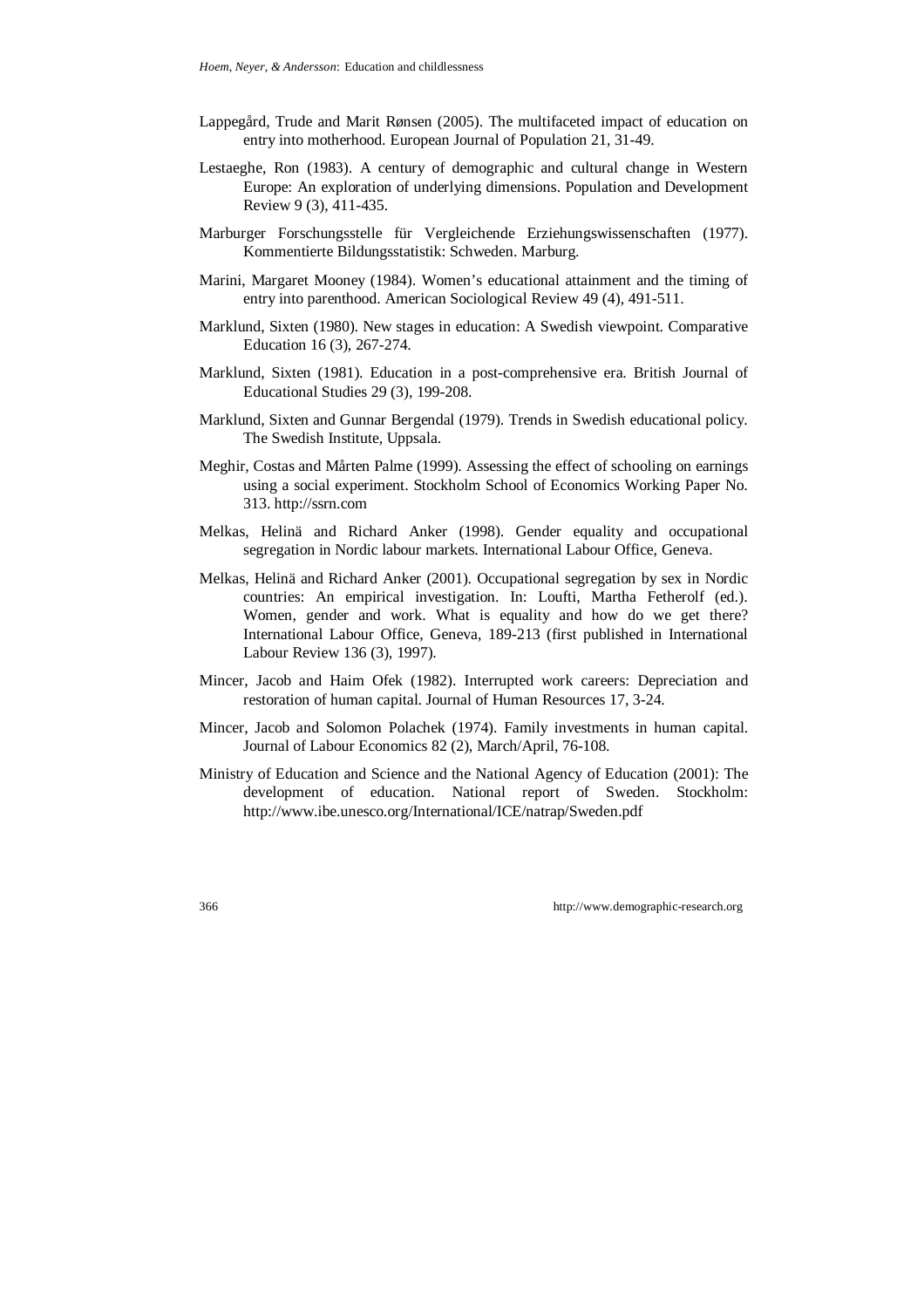- Müller, Walter and Markus Gangl (eds.) (2003). Transitions from education to work in Europe. The integration of youth into EU labour markets. Oxford University Press, Oxford.
- Müller, Walter and Maarten H.J. Wolbers (2003). Educational attainment in the European Union: Recent trends in qualification patterns. In: Müller, Walter and Markus Gangl (eds.). Transitions from education to work in Europe. The integration of youth into EU labour markets. Oxford University Press, Oxford, 23-62.
- Neave, Guy (1980). The changing balance of power: Recent developments in provision for the 16-19 years age range in Europe. Comparative Education 16 (2), 93-105.
- Nermo, Magnus (1996). Occupational sex segregation in Sweden, 1968-1991. Work and Occupations 23 (3), 319-332.
- Odelholm, Hans (1998). UREG. Statistics Sweden document Dokureg.doc, dated 1998- 91-09.
- OECD (1998): Employment outlook. Paris.
- OECD (2001): Education at a glance. Paris.
- Oppenheimer, Valerie Kincade (1994). Women's rising employment and the future of the family in industrial societies. Population and Development Review 20 (2), 293-342.
- Preston, Anne E. (1994). Why have all the women gone? A study of exit of women from the science and engineering professions. The American Economic Review 84 (5), 1446-1462.
- Rindfuss, Ronald R., and Larry L. Bumpass (1976). How old is too old? Age and the sociology of fertility. Family Planning Perspectives 8 (5), 226-230.
- Rindfuss, Ronald R., Larry Bumpass, and Craig St. John (1980). Education and fertility: Implications for the roles women occupy. American Sociological Review 45, 431-447.
- Rindfuss, Ronald R., S. Philip Morgan, and Karen Offutt (1996). Education and the changing age pattern of American fertility: 1963-1989. Demography 33 (3), 277- 290.
- Rindfuss, Ronald R., Karen Benjamin Guzzo, and S. Philip Morgan (2003). The changing institutional context of low fertility. Population Research and Policy Review 22, 411-438.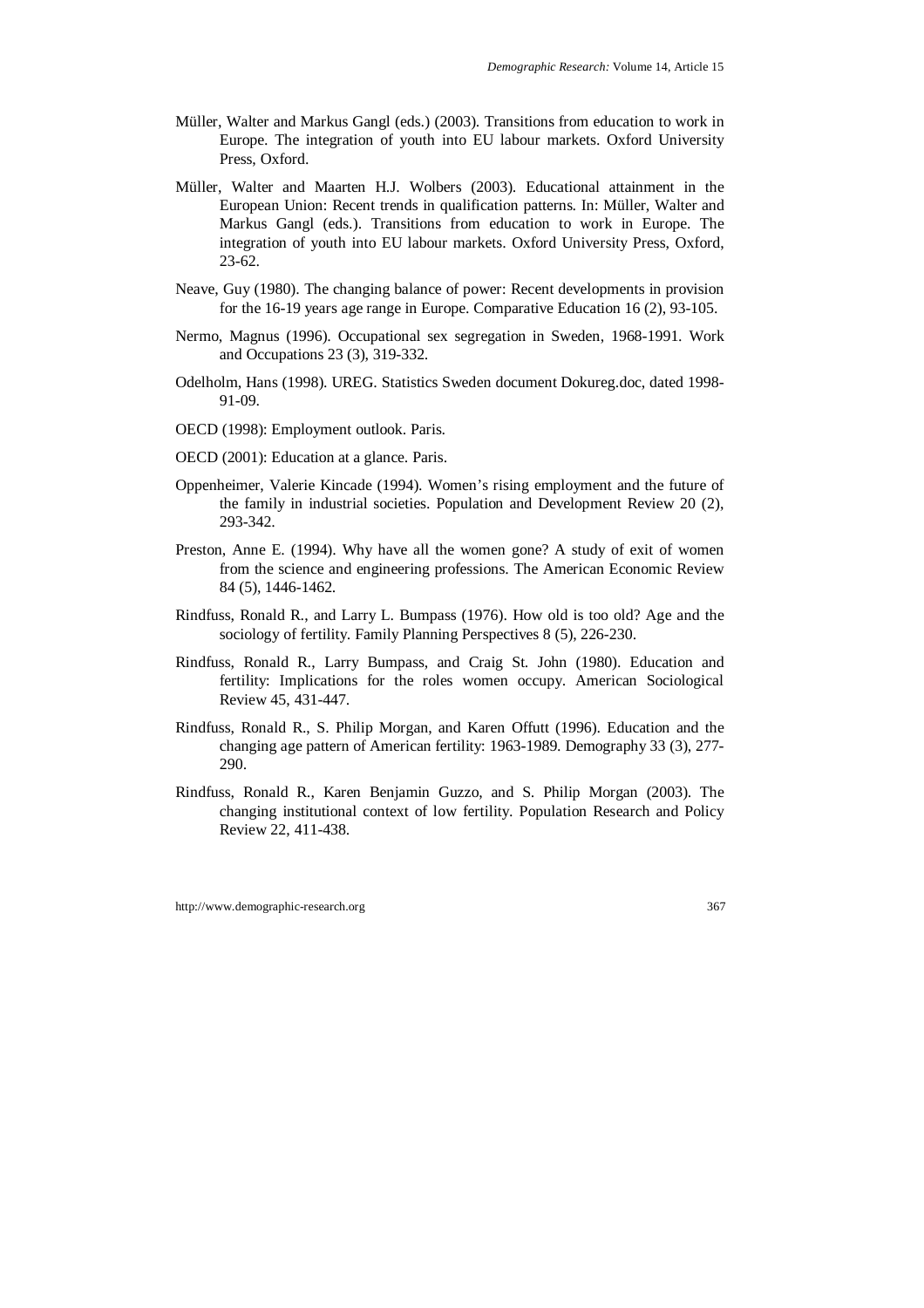- Rønsen, Marit (2004). Fertility and family policy in Norway. A reflection on trends and possible connections. Demographic Research 10 (10). Available at http://www.demographic-research.org/
- Rubery, Jill, Mark Smith, Colette Fagan, and Damian Grimshaw (1998). Women and European Employment. Routledge, London.
- Rusak, S.T. (1977). Sweden and Ontario under Palme and Davis: Educational Priorities. Comparative Education 13 (3), 199-221.
- Salerno, Carlo (2002). Higher education in Sweden. CHEPS-higher education monitor, country report. Center for Higher Education Policy Studies.
- Shavit, Yossi and Hans-Peter Blossfeld (1996). Equalizing educational opportunity: Do gender and class compete? In: Erikson, Robert and Jan O. Jonsson (eds.). Can education be equalized? The Swedish case in comparative perspective. Westview Press, Boulder, 233-253.
- Shavit, Yossi and Walter Müller (2000). Vocational secondary education. Where diversion and where safety net? European Societies 2 (1), 29-50.
- Smyth, Emer (2003): Gender differentiation and early labour market integration across Europe. In: Kogan, Irene and Walter Müller (eds.). School-to-work transitions in Europe: Analyses of the EU LFS 2000 ad hoc module. Mannheimer Zentrum für Europäische Sozialforschung, Mannheim, 55-88.
- Smyth, Emir (2005): Gender differentiation and early labour market integration across Europe. European Societies 7 (3), 451-479.
- Stanfors, Maria (2003): Education, labor force participation and changing fertility patterns. Lund Studies in Economic History 22. Almqvist & Wiksell International, Stockholm.
- Statistics Sweden (1996). Svensk utbildningsnomenklatur. Del 1; Systematisk version. Meddelanden i samordningsfrågor 1996:1.
- Statistics Sweden (1997). Statistical yearbook of Sweden 1997 (Statistiska Centralbyrån [1997]. Statistisk Årsbok '97).
- Surkyn, Johan and Ron Lesthaeghe (2004). Value orientation and the second demographic transition (SDT) in Northern, Western and Southern Europe: An update. In: Andersson, Gunnar and Gerda Neyer (eds.): Contemporary research on European fertility: Perspectives and developments. Demographic Research, Special Collection 3(3), 43-86. Available at www.demographic-research.org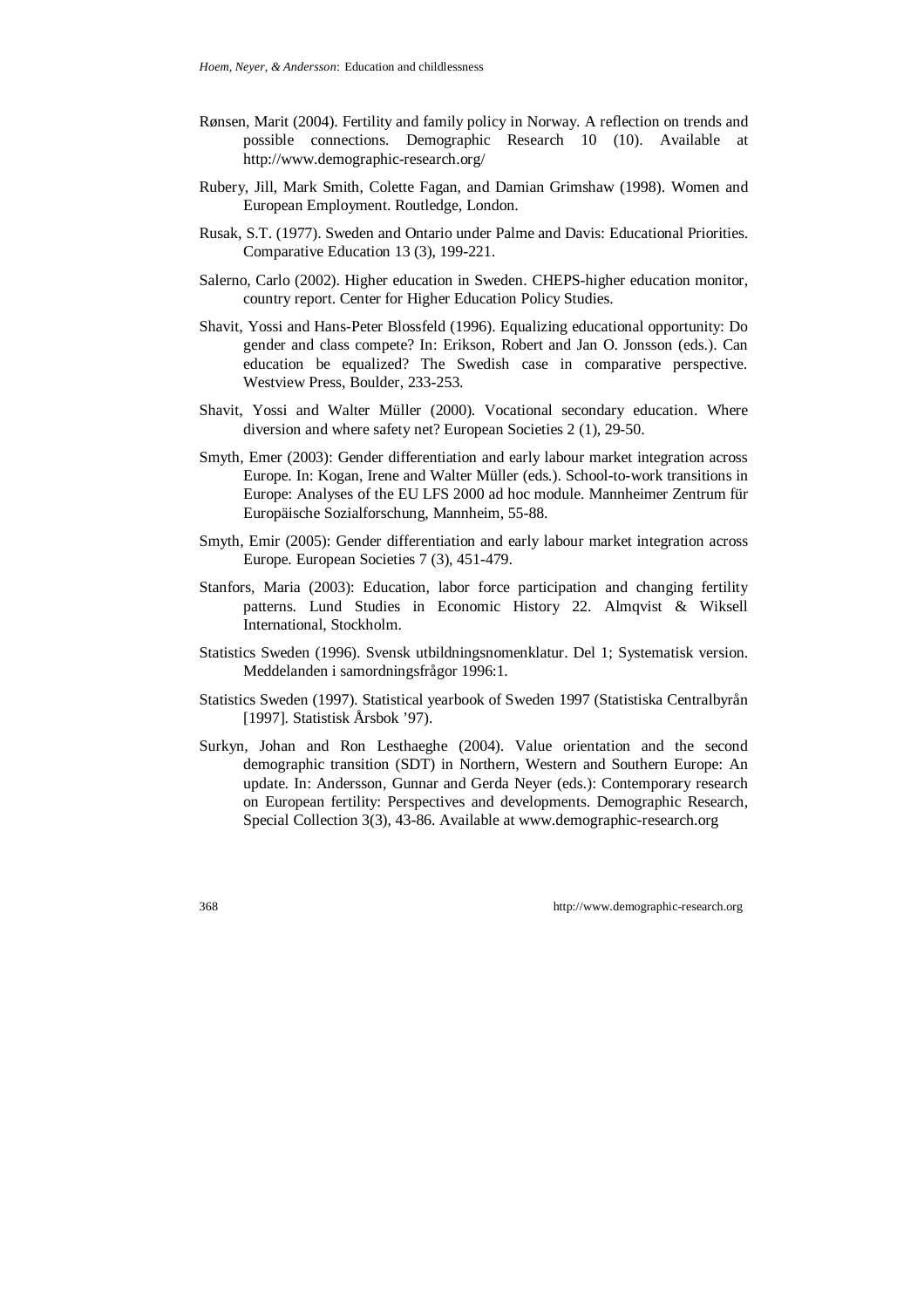- The Swedish Institute (2004). Fact sheets on Sweden. Higher education in Sweden. September 29, 2004: www.sweden.se
- Tolnay, Stewart E. and Avery M. Guest (1982). Childlessness in a transitional population: The United States at the turn of the century. Journal of Family History 7 (2), 200-219.
- Tomasson, Richard F. (1965). From elitism to egalitarianism in Swedish education. Sociology of Education 38 (3), 203-223.
- van de Kaa, Dirk J. (1987). Europe's second demographic transition. Population Bulletin 42, 1-57.
- van de Kaa, Dirk J. (1996). Anchored narratives: The story and findings of half a century of research into the determinants of fertility. Population Studies 50, 389- 432.
- Vessillier, Michèle (1976). La démographie des auteurs. Population 1, 111-130.
- Vessillier, Michèle (1989). La démographie des créateurs. Population 2, 291-310.
- Watkins, Susan Cotts (1995). Social networks and social science history. Social Science History 19 (3), 295-311,
- West, Candace and Don H. Zimmerman (1987). Doing gender. Gender & Society 1 (2), 125-151.
- West, Candace and Sarah Fenstermaker (1995). Doing difference. Gender & Society 9 (1), 8-37.
- Wolbers, Maarten (2003). Job mismatches and their labour market effects among school leavers in Europe. In: Kogan, Irene and Walter Müller (eds.). School-towork transitions in Europe: Analyses of the EU LFS 2000 ad hoc module. Mannheimer Zentrum für Europäische Sozialforschung, Mannheim, 89-120.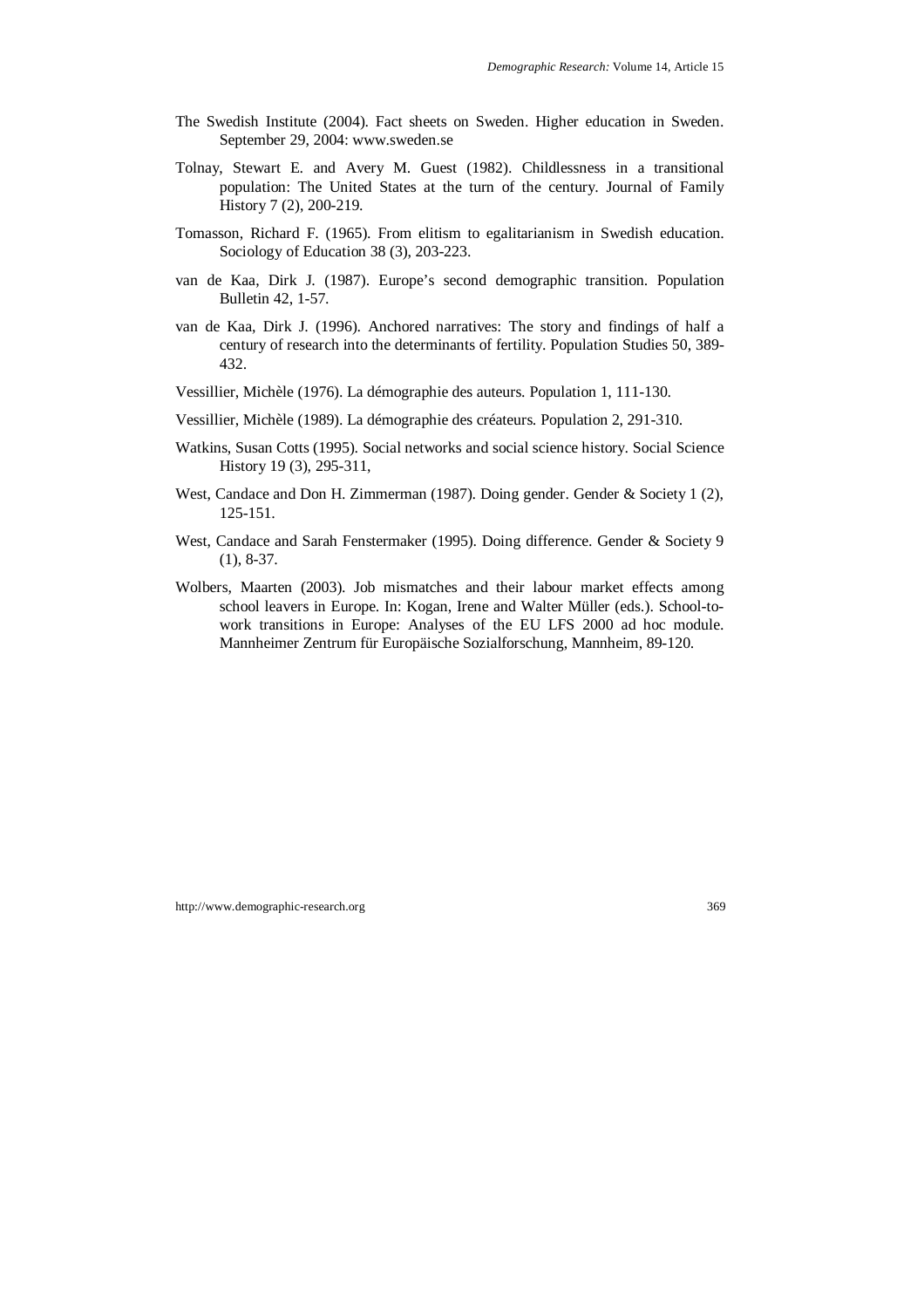# **Appendix 1: Data**

## **A1.1. The register data**

We have access to individual-level data for all female members of the cohorts born since 1945 and domiciled in Sweden at any time since the census of 1960. Our data have been extracted from the Swedish educational register through the end of 1998 and combined with information for the same individuals from the (Swedish) central population register through 2002.<sup>36</sup>

The central Swedish population register contains all demographic events recorded for the women we study, so long as the events occurred in Sweden. Births that occurred abroad are also recorded if the woman and her child(ren) subsequently entered Sweden. We know the women's own birthdates, all dates on which they have a recorded birth, marriage, divorce, or in- or out-migration across the country's borders, and any date of death. All dates are given to the accuracy of the day. For more details, see e.g. Section 2.1 in Hoem (1997).

In its current form, the educational register  $37$  is based on information originating from the population censuses of 1985 and 1990, and from annual reports on course completion from the entire educational system in the country. For women who immigrated from abroad, Statistics Sweden has sought to fill lacunas through large-scale mail inquiries, annually in recent years. In principle, the register should cover education completed in Sweden back through 1970 and beyond. For each individual, each entry contains a code for the education completed and it should also contain calendar year of completion. For the early years, the register covers mostly academic courses, but the ambition is to include all types of education. There has been great improvement in coverage and accuracy over the life of the register. Nevertheless, considerable problems remain with duplicate records and, particularly, with missing calendar years at attainment. Table A1 gives an overview of the quality of the records available for women born in Sweden in 1945 through 1964. By a process of elimination based on the following considerations, we have decided to concentrate our current presentation on the cohort of women born in Sweden in 1955-59.

-- We are concerned with permanent childlessness in this paper, so we have wanted to study women most of whom have finished childbearing. This makes the youngest cohort in Table A1 somewhat less useful than the other cohorts.

<sup>&</sup>lt;sup>36</sup> We got an extension by four extra years from the population register as part of a standing data order that does not cover the educational register. We also have access to data (stemming from Swedish tax registers) on annual earnings and public transfers for our study objects during 1980-98. We have not really used the income data in the present study but hope to do so in a future continuation.

<sup>&</sup>lt;sup>37</sup> For more information, see Odelholm (1998). Åke Nilsson (personal communication) has given us an update.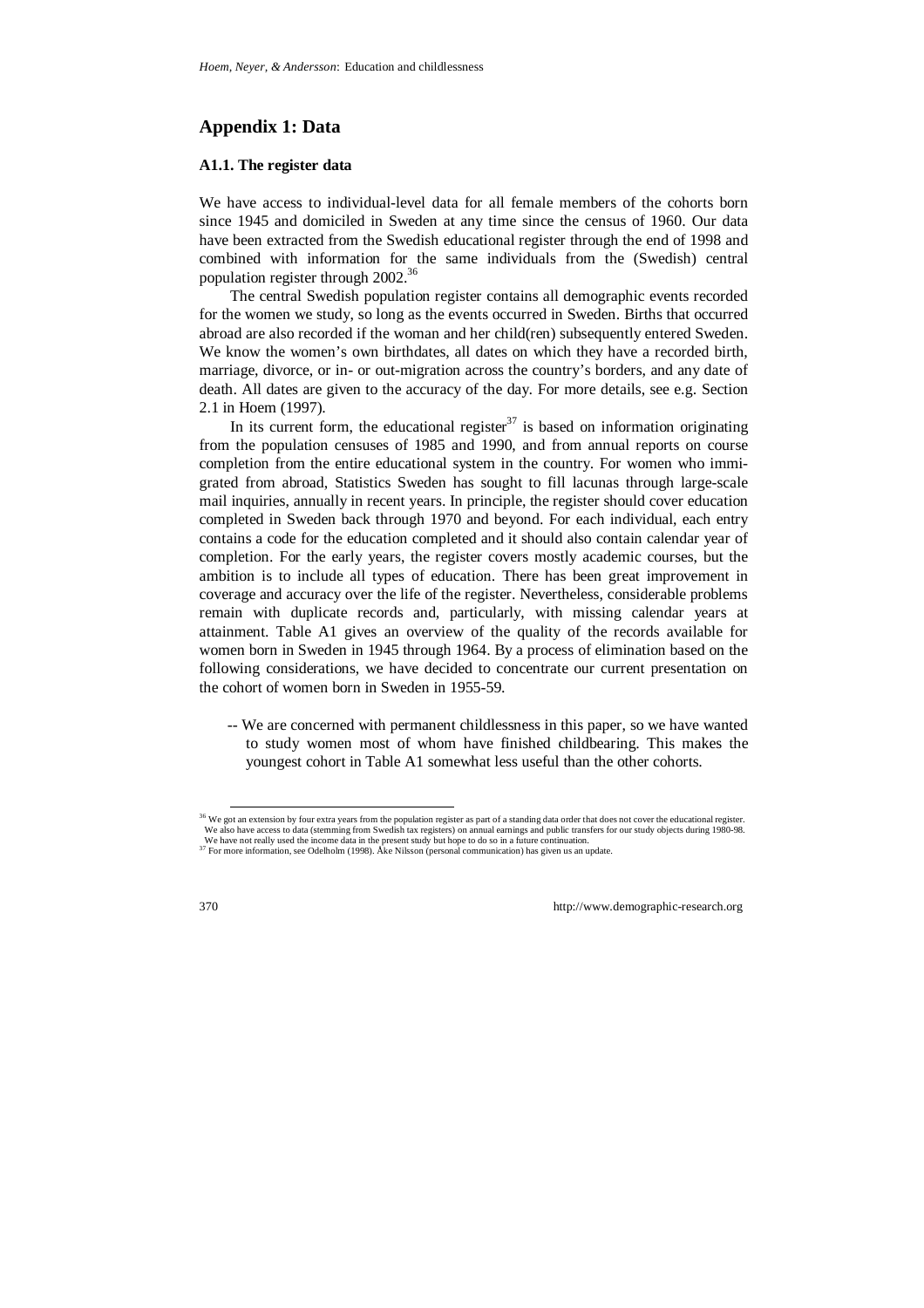- -- The number of missing calendar years of educational attainment strikes us as a bit too high in the records of the cohort born in 1945-49. The cohort of 1950-54 may be a borderline case. Both cohorts, however, entered their education before the educational reform of 1962 and the reform of the higher education of 1977. These reforms introduced the comprehensive school system and the main structure of tertiary education which are still in place in Sweden today. We have wanted a study whose results allow us to make some inferences about the current situation as well. Nevertheless, to test the validity of our results, we have handled both the cohort of 1950-54 and the cohort of 1960-64 in the same manner as that from 1955-59, and the results (not reported here) are largely the same as those that we do report.
- -- We have not wanted to venture into the more problematic records for female immigrants in the register and have limited our study to women born in Sweden.

## **Table A1. Numbers of records and their completeness in the Swedish educational register as of the end of 1998. Women born in Sweden**

|                         |                           |                                 |                               | Per cent with                    | Per cent with                              | Per cent with                         |
|-------------------------|---------------------------|---------------------------------|-------------------------------|----------------------------------|--------------------------------------------|---------------------------------------|
| Year of<br><b>Birth</b> | Age at end<br>of $1998^a$ | Age at end<br>of $2002^{\circ}$ | Total<br>persons <sup>c</sup> | complete<br>records <sup>d</sup> | partially complete<br>records <sup>e</sup> | no ed. years<br>recorded <sup>"</sup> |
| 1945-49                 | 49-53                     | 53-57                           | 299,675                       | 33                               | 10                                         | 53                                    |
| 1950-54                 | 44-48                     | 48-52                           | 256.287                       | 45                               | 12                                         | 42                                    |
| 1955-59                 | $39 - 43$                 | 43-47                           | 249.607                       | 63                               | 10                                         | 25                                    |
| 1960-64                 | 34-38                     | 38-42                           | 258,657                       | 71                               | 10                                         | 18                                    |

Notes

a Time of extraction of educational data

b Time of extraction of demographic data

c Swedish-born women only

d Per cent persons where all educational records show year of attainment

e Per cent persons where some but not all educational records show year of attainment

f Per cent persons with educational records but none with year of attainment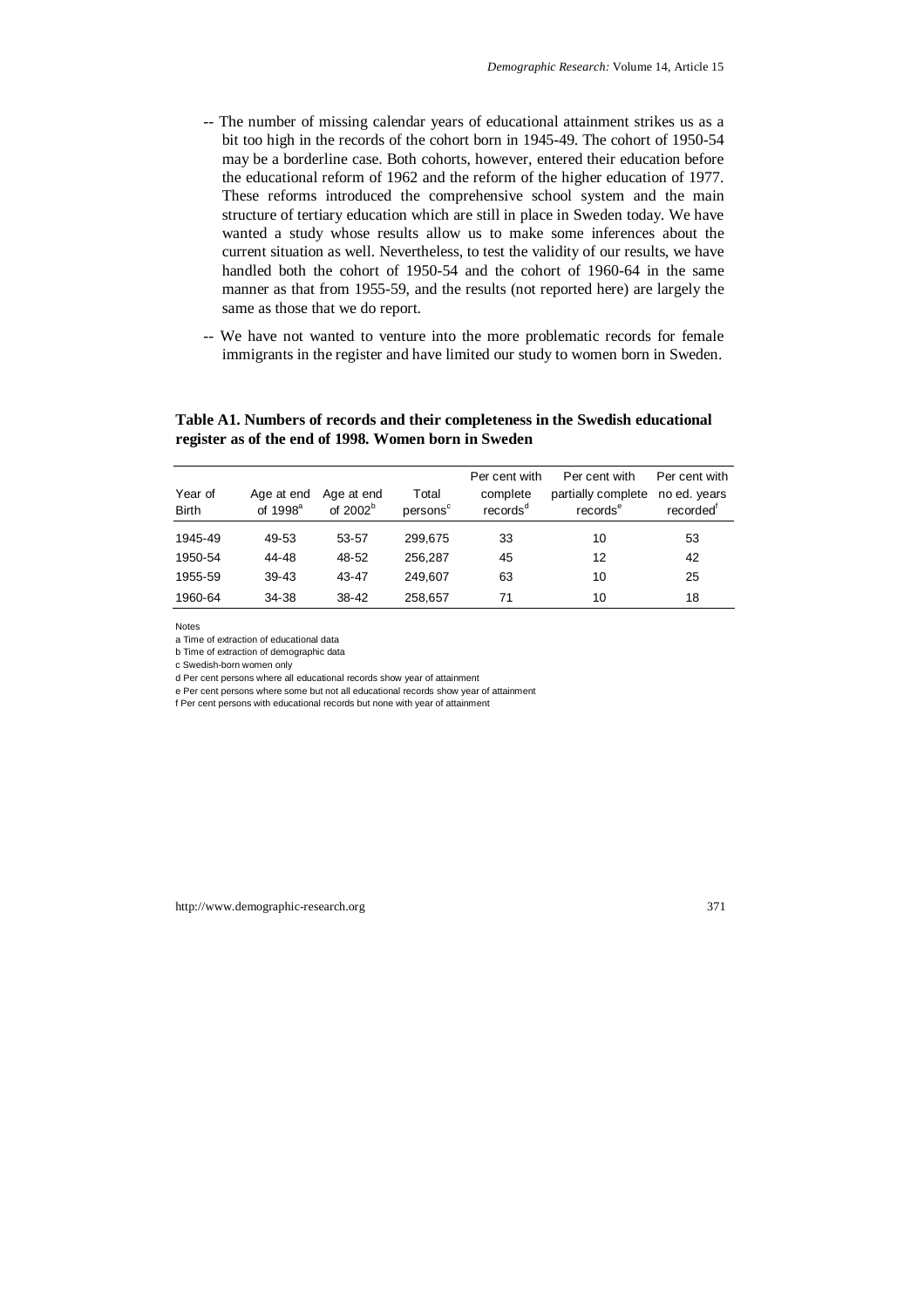#### **A1.2. Coding of educational attainment**

In the Swedish statistical system, any recorded item of educational attainment is given a five-digit code (Statistics Sweden, 1996; with subsequent minor revisions). The first digit represents the general orientation of the education, largely as given in the legend to Figure 1. The second digit represents educational level, essentially as given on the xaxis of Figure 1 and as described further in connection with that diagram. The three final digits represent further sub-specification. For instance, the code 26731 is used for individuals educated in teaching (the digit 2) in a study-program that is supposed to take three years or longer and lead to a university-level degree (the digit 6) in the fields of mathematics (7), physics (3), and geography (1). In everyday terms 26731 indicates that this person has been educated as a high-school teacher in the mentioned subjects. The code 26732 is for corresponding teachers in mathematics, physics, and chemistry.

Potentially there are about 100,000 codes in this system. In practice, we have found about 2900 codes used for women born in Sweden. This is much too many categories for the kind of representation we use, so we have grouped them into some sixty meaningful types of education according to their characteristics. The resulting grouping is most easily evident in Table A2.

For our graphical representation, we have adapted the coding of the statistical system as follows.

- -- The statistical system groups education for pharmaceutical work (pharmacy technicians, pharmacy receptionists, pharmacists, and laboratory assistants) under the health professions. We have reclassified them so they are together with women educated for the natural sciences because we feel that this better reflects the nature of their work and their workplace situation; women in pharmacy work are not concerned with clients as patients the way nurses and physicians are.
- -- In Figure 1 we have used the same symbol to represent women educated for teaching and women educated for the health professions. We believe that their common orientation toward pupils and patients is more important than the fact that they come under different headings in the statistical system.
- -- We have used one symbol to represent women educated for postal services (mail carriers, post-office employees) and for personal service (homemaking, cleaning, food processing, work in hotels and restaurants, beauticians, and so on). Women educated for police work have also been marked by the same symbol. This is just to simplify the diagram.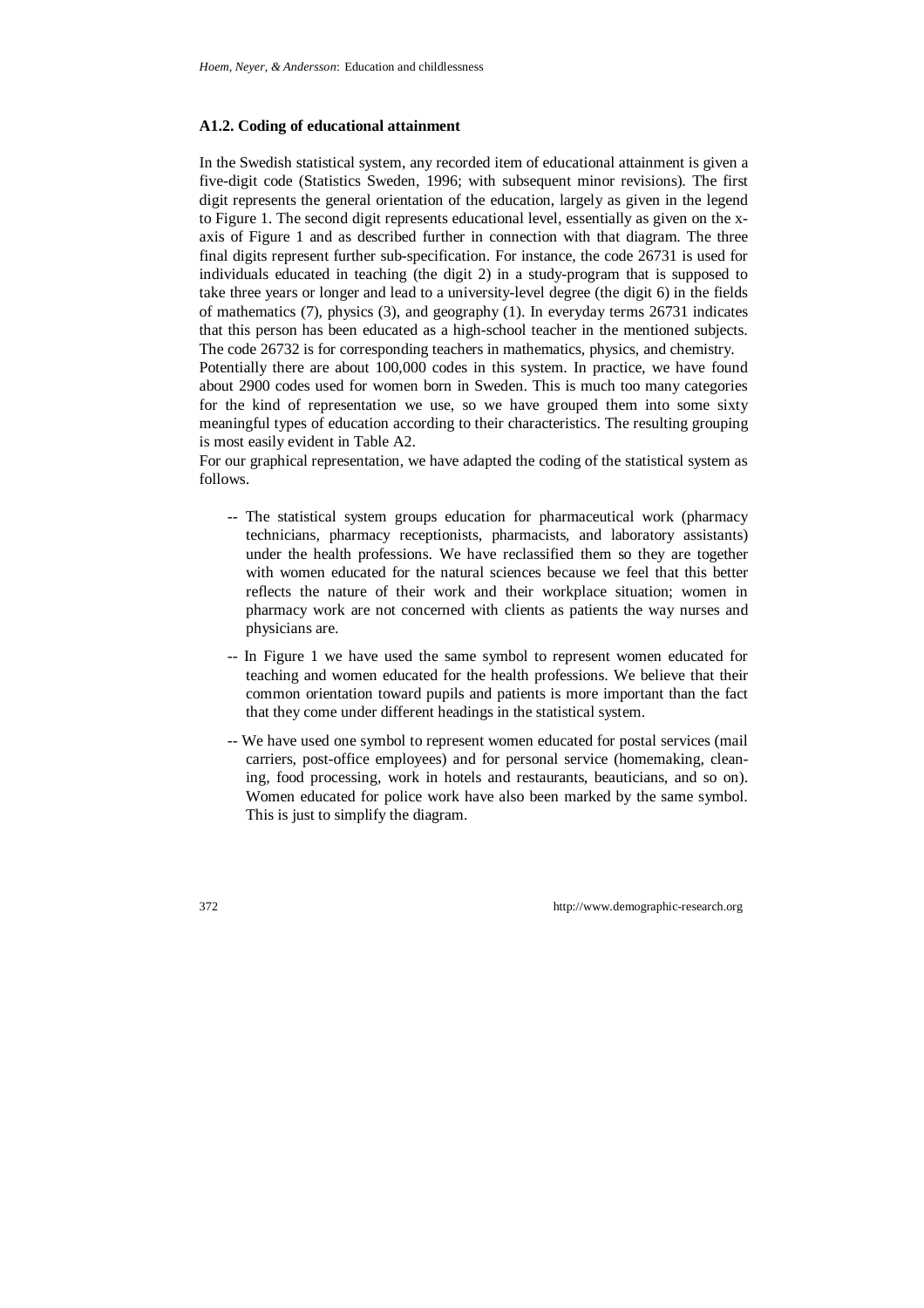- -- There are additional codes for education aimed at jobs in agriculture, and two of the categories (concerning women trained as farm workers) are listed in Table A2. Their childlessness fractions largely overlap with groups of women educated at similar levels for other kinds of non-caring and non-teaching jobs,<sup>38</sup> and we have not included them in Figure 1 so as not to mess up the diagram needlessly with this small group.
- -- With the combinations we have used, most of our educational groups have a reasonable size, but we have had to combine women with a doctorate in the humanities with women with a doctorate in the administrative and social sciences to get anything like a group that is big enough to avoid domination by random variation.

#### **A1.3. Data cleaning**

For our purposes, an ideal set of educational records for an individual would contain a sequence of accurate educational codes, each of which would be paired with a date of course completion that is accurate enough to (i) reflect real course completion and (ii) to avoid most ties, i.e., two or more codes with the same recorded times of completion for an individual.<sup>39</sup> An accuracy of a calendar year is much too coarse for both of these purposes. Individuals can easily have two or more correct educational records in a single year, particularly since the Swedish educational register catches completions down to individual semester-length courses in many cases. Given the active dynamics of the Swedish educational system, an individual can also have a correct record of a lower-level education after a chronologically earlier correct record of a higher-level education. Such "disorder in the life-course" does not allow data-cleaning on the basis of a unidirectional and monotonic concept of the educational life-course.

Since the educational register has been built up successively over time, an additional complication arises when the register manager discovers that a younger and presumably more correct record disagrees with an older record, either in terms of educational code or recorded year of attainment. In the register, therefore, each record has an additional item, namely the year the item was recorded. This has been useful during our considerable cleaning of the educational data.

In our cleaning process, we have removed duplicate records and ties, for simplicity leaving at most one educational record per person per calendar year, covering the status

<sup>&</sup>lt;sup>38</sup> For instance, 20 per cent of female agronomists and veterinarians are childless in our cohort. This fraction is similar to that for other academics educated for jobs outside the teaching and health professions.

<sup>39</sup> Such a tie could actually be possible namely if, for example, someone studies at two lines and finishes them at the same time. Such coincidences are rare and we have disregarded them.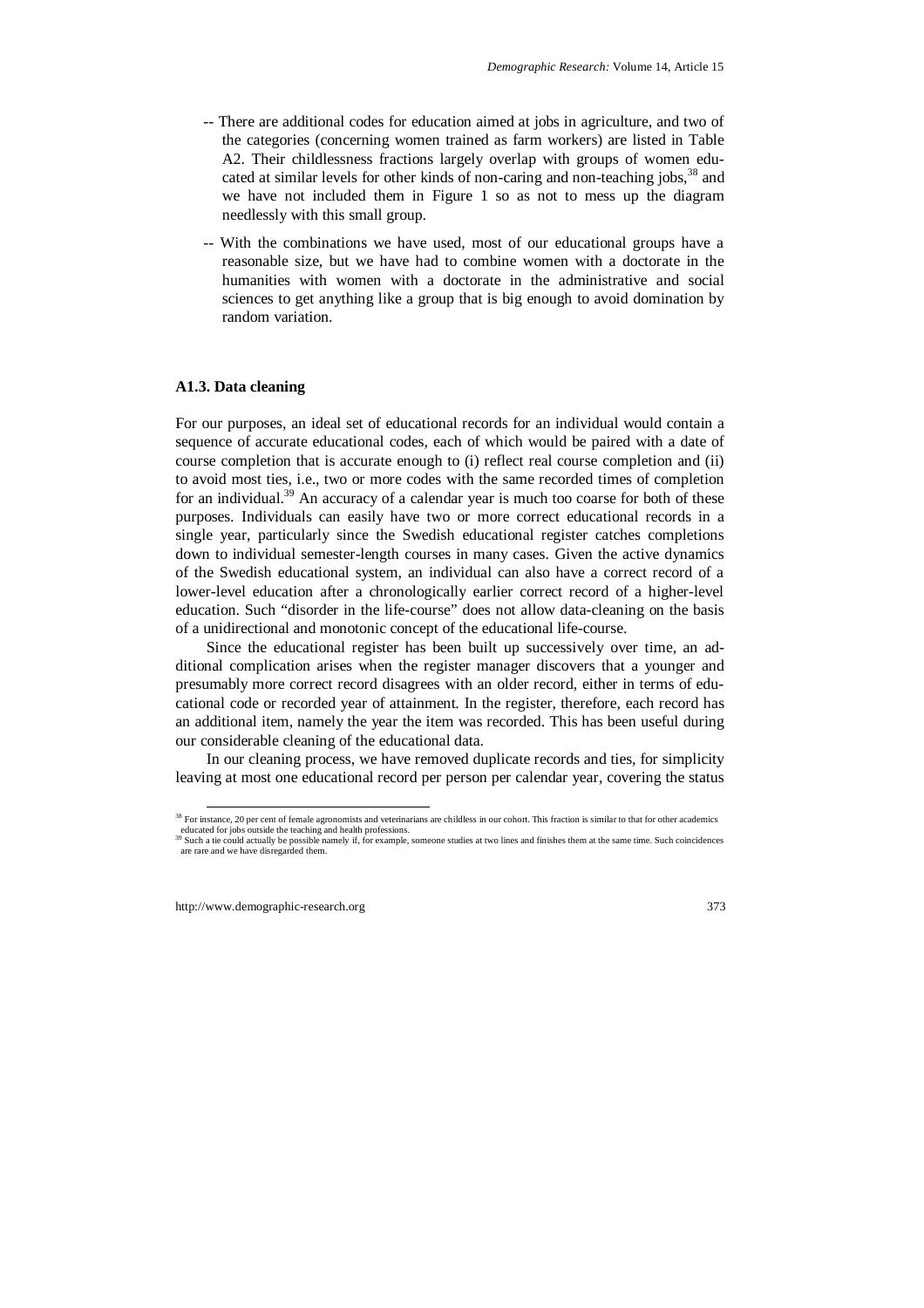at the end of the year. We have let a newer record supersede an earlier one with which it is inconsistent. And finally, where year of attainment was still missing, we have imputed one by inserting the cohort's average year of attainment for the given educational code, within constraints set by chronologically preceding and following records for the same individual. We computed this average empirically across individuals with the same educational code for which the year was recorded. Cleaning was made iteratively until convergence.

Note that this means that we have not inserted the year of attainment implied by a regular progress through the educational system, as defined normatively by official descriptions of educational lines, because the official description does not correspond even approximately to school realities. (Thus we have not imputed, say, the calendar year in which an individual attains age 19 for the completion of secondary school.) This is also evident from the column called "mean age at completion of education" in Table A2. Those mean ages are regularly much too high as compared to a normative description. Kravdal (2004) has shown that the assumption of a regular progress can be much inferior to empirical imputation.

If we accept the imputed missing years of completion, we can characterize each respondent's educational attainment for any year up through 1998 in our data. This feature has been useful for some experiments to be reported presently.

For the present paper, therefore, we have attempted to get as close as possible to each woman's highest educational attainment by the end of her educational career, and have used that attainment in our analyses, for instance in Figure 1 and Table A2.

In practice, we have settled for her educational attainment by the time of data extraction (viz., at the end of 1998). We have done so both for our main cohort (born in 1955-59 and thus aged 39-43 at that end-date) and in a supplementary analysis of the neighboring cohorts (aged 34-38 and 44-53, respectively, at the end-date). Note that the data for the two immediately older cohorts go to higher ages than the data for our youngest cohort. To make the cohorts more comparable, we have as an experiment also studied childlessness at the end of the reproductive period according to education completed by age 35 for each cohort. In the cohorts that we can follow to higher ages, there is considerable dynamics in recorded educational attainment after age 35. (See our companion paper for some such features; we do not otherwise report details of this nature.) Nevertheless, the results on permanent childlessness are only different in a minor way from what we record here, even when education is measured at age 35. Such differences as we have found are easily attributable to random variation in the smallest of our educational groups. We get the same type of outcome when we study ultimate fertility in similar experiments made for our companion paper.

Women who have left or entered Sweden before the end of 1998, or for whom we have a death record before that date, represent a complication, which we have handled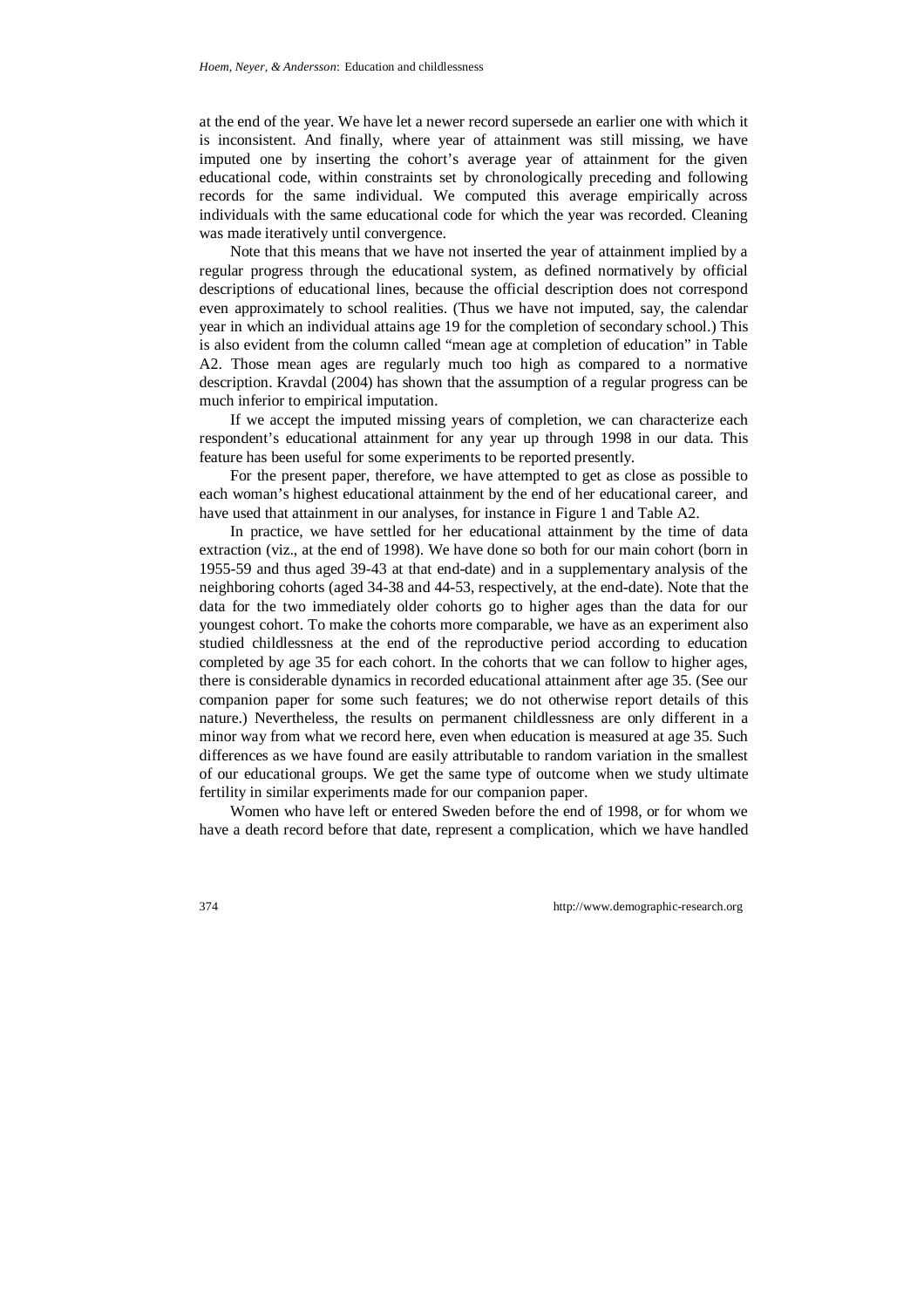as follows. Those who left the country before the end of 1998 and for whom we have a subsequent return record, we have used educational status at the end of 1998, just as for the stationary population. For women who left Sweden before the end of 1998 and who did not return by that end-date, we have used their educational attainment at outmigration. For (the few) women who did not survive to the end of 1998, we have used educational attainment as recorded at death.

Out-migration and non-survival cause similar trivial problems for the definition of permanent childlessness. We have handled them as follows:

- -- For women who left the study population through death, we have used the childbearing records until death.
- -- For women who left the population by out-migration without returning before the end of the study period, we used the childbearing records until outmigration.
- -- For women who left the population by out-migration but then returned, the childbearing records were completed on subsequent in-migration, and we have used the complete childbearing records.

#### **A1.4. Method of analysis**

Our method of analysis is so straightforward that it does not really need any extensive description, but some comments may still be in order. We have concentrated on the final reproductive-lifetime outcome, and have computed the per cent permanently childless in each educational group, defined according to the highest level of education ultimately attained in our records.

We would have liked to use event-history methods in our analysis as well, but with the current data set, we have not ventured down that road at the present stage. Despite all the strengths of the data from the educational register, there simply is too much uncertainty about the accuracy of the timing information in the educational histories of the cohorts that have completed their childbearing.40 Our current method has the merit of simplicity and the advantage that the procedure can be repeated for any country that has similar information on childbearing and educational attainment. We only get a pale reflection of the dynamics that constitute our main explanation of the patterns revealed. Nevertheless even this adds a new dimension to our understanding of the connection between education and childbearing.

<sup>&</sup>lt;sup>40</sup> A study by Lappegård and Rønsen (2005) suggests that our Norwegian colleagues have more adequate data at their disposal, or else they are more courageous than us.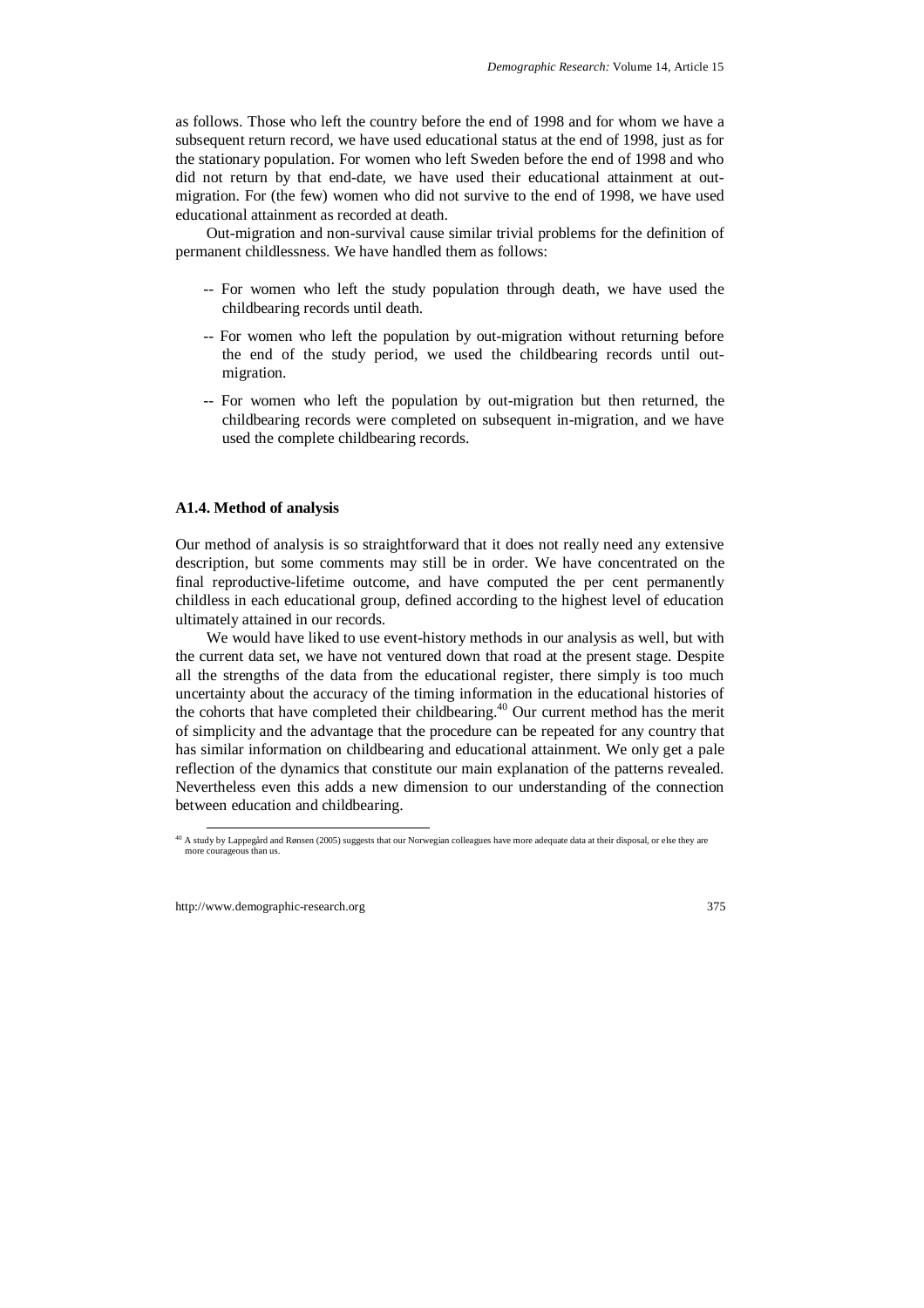In statistical terms, our procedure can be interpreted as follows: We are confronted with a two-dimensional outcome, with a childlessness indicator as one variable and final educational attainment (defined in terms of both level and field of education) as another. We study the structure of the distribution of the former variable, conditional on the outcome of the second. We trust that this structure gives us new insights into the underlying dynamics that we are really interested in.

To avoid the impression that we are making an error that we ourselves have often warned against, we want to underline that our procedure does not amount to anticipatory analysis (Kravdal 2004). We are conditioning on the final outcome of one process (educational attainment), but we do not study the timing of entry into motherhood in parts of the lifecycle before the time of that final educational outcome. Conditioning on the future of one dimension in a study of the dynamics of the other can produce well-known biases in findings about the latter, but we only study the final outcome of the childbearing process and not its dynamics, so those biases should not arise.

Our most important analytical tool at this stage of the present project is diagrams of the nature apparent in our figures. Our approach invites a case-by-case investigation of meaningful nominative educational groups. It mimics procedures often used in studies of occupation mortality, where a case-by-case discussion of the mortality in distinct nominative occupations is often used. We feel that we have gained much more insight from this practice than by only using a woman's educational level, let alone by representing that level by the number of years of education she is supposed to use to reach that level, as is often done. The nominative groups much more easily inspire substantive explanation and theory formation, reveal open questions, and easily provide counter-examples for theory elements that do not stand up to closer scrutiny.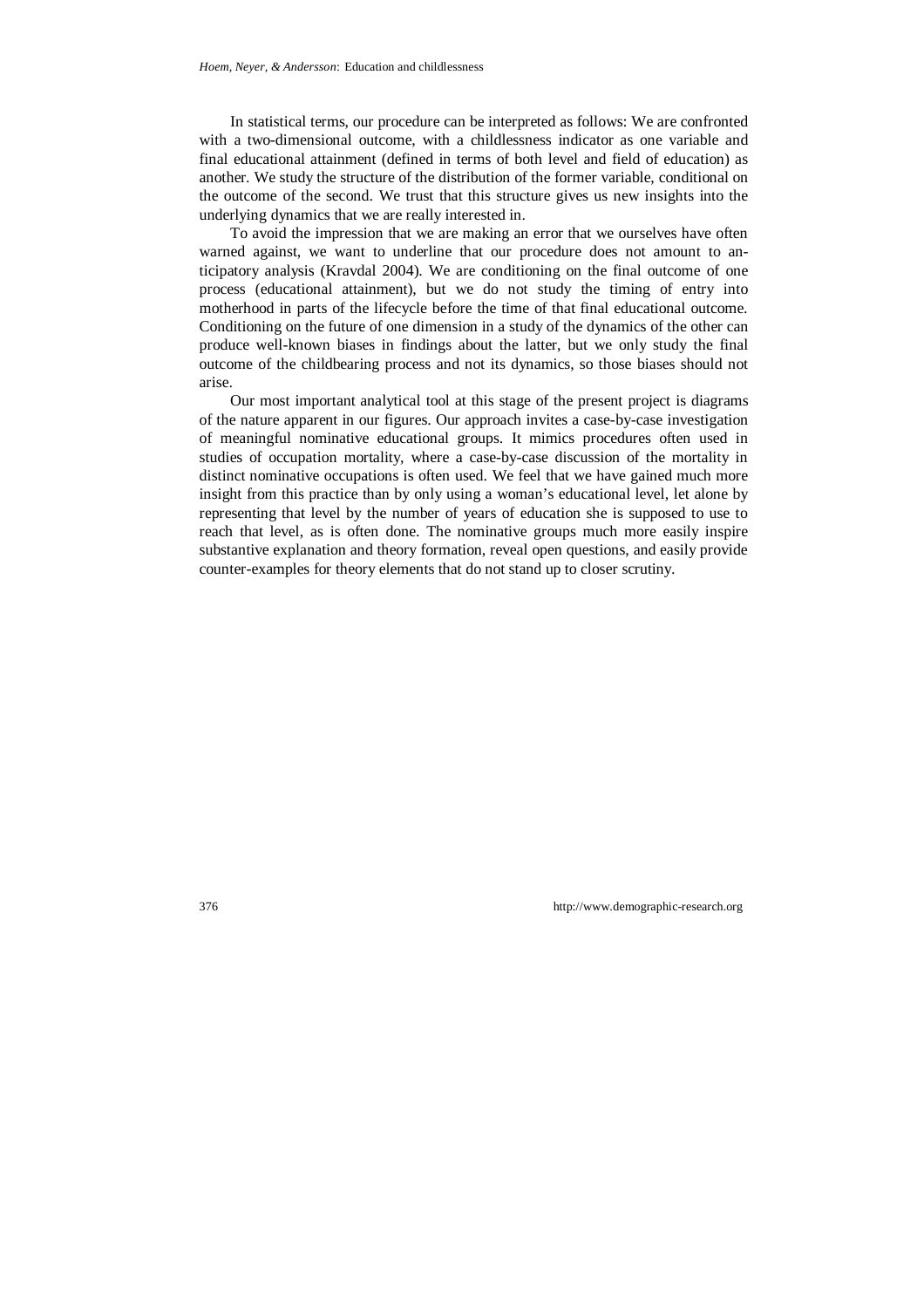# **Appendix 2: Table**

|                                                | Edu            | All   | Per cent  | Per cent with 2 or | Mean number | Per cent      |
|------------------------------------------------|----------------|-------|-----------|--------------------|-------------|---------------|
|                                                | level          |       | childless | more children      | of children | never married |
| Unknown                                        |                | 4361  | 79.1      | 10.6               | 0.37        | 74.0          |
| General education, non specific                |                |       |           |                    |             |               |
| Primary school                                 | $\overline{2}$ | 39102 | 14.7      | 71.0               | 2.12        | 32.3          |
| Brief secondary school, general                | 3              | 10416 | 14.8      | 70.8               | 1.94        | 28.2          |
| Long secondary school, general                 | 4              | 8195  | 21.2      | 65.0               | 1.78        | 30.1          |
| Arts, humanist, religious                      |                |       |           |                    |             |               |
| Religious education, brief                     | 5              | 326   | 27.0      | 61.3               | 1.92        | 24.8          |
| Theology, university degree                    | 6              | 246   | 30.9      | 56.9               | 1.69        | 18.7          |
| Arts, brief                                    | 5              | 1061  | 24.7      | 59.2               | 1.65        | 40.8          |
| Arts, university-level degree                  | 6              | 838   | 25.3      | 53.9               | 1.52        | 45.7          |
| Humanities, university degree<br>(not teacher) | 6              | 908   | 30.4      | 54.0               | 1.47        | 38.4          |
| Librarian                                      | 6              | 577   | 28.4      | 58.2               | 1.56        | 37.6          |
| Personal service etc.                          |                |       |           |                    |             |               |
| Home maker                                     | 3              | 6897  | 11.9      | 76.0               | 2.14        | 27.7          |
| Cleaner                                        | 3              | 524   | 15.5      | 65.3               | 1.95        | 37.6          |
| Food processing                                | 3              | 3098  | 14.0      | 70.1               | 2.07        | 34.3          |
| Hotel & restaurant worker                      | 3              | 411   | 22.4      | 61.6               | 1.71        | 40.1          |
| Service worker, unspecified                    | 3              | 130   | 21.5      | 68.5               | 1.96        | 38.5          |
| Beautician, hairdresser                        | 3              | 1580  | 9.6       | 75.9               | 2.02        | 23.2          |
| Grand-household administrator                  | 5              | 444   | 21.6      | 66.2               | 1.75        | 26.4          |
| Policewoman                                    | 5              | 716   | 16.6      | 69.3               | 1.83        | 26.0          |
| Mail carrier                                   | 3              | 688   | 14.7      | 73.8               | 2.09        | 29.4          |
| Mail office worker                             | 3              | 1020  | 11.3      | 76.0               | 2.04        | 24.9          |
| Admin., econom., social science                |                |       |           |                    |             |               |
| Administration, brief secondary                | 3              | 25065 | 14.7      | 69.5               | 1.89        | 29.8          |
| Business administration, brief<br>secondary    | 4              | 8257  | 16.5      | 69.5               | 1.83        | 27.4          |
| Business administration, long<br>secondary     | 5              | 5191  | 21.1      | 62.1               | 1.65        | 30.3          |
| Business administration,<br>university degree  | 6              | 4570  | 21.3      | 63.8               | 1.68        | 28.3          |
| Medical secretary                              | 4              | 2099  | 16.4      | 69.4               | 1.86        | 30.4          |
| Journalist                                     | 6              | 465   | 22.2      | 62.2               | 1.66        | 35.9          |
| Social worker                                  | 6              | 3282  | 16.5      | 68.4               | 1.88        | 28.8          |
| Psychologist                                   | 6              | 579   | 20.7      | 61.3               | 1.72        | 30.7          |
| Lawyer                                         | 6              | 1255  | 24.3      | 61.8               | 1.64        | 26.9          |
| Social science, university degree              | 6              | 1401  | 22.1      | 61.9               | 1.66        | 30.1          |

# **Table A2: Basic childbearing statistics for Swedish women born in 1955-59**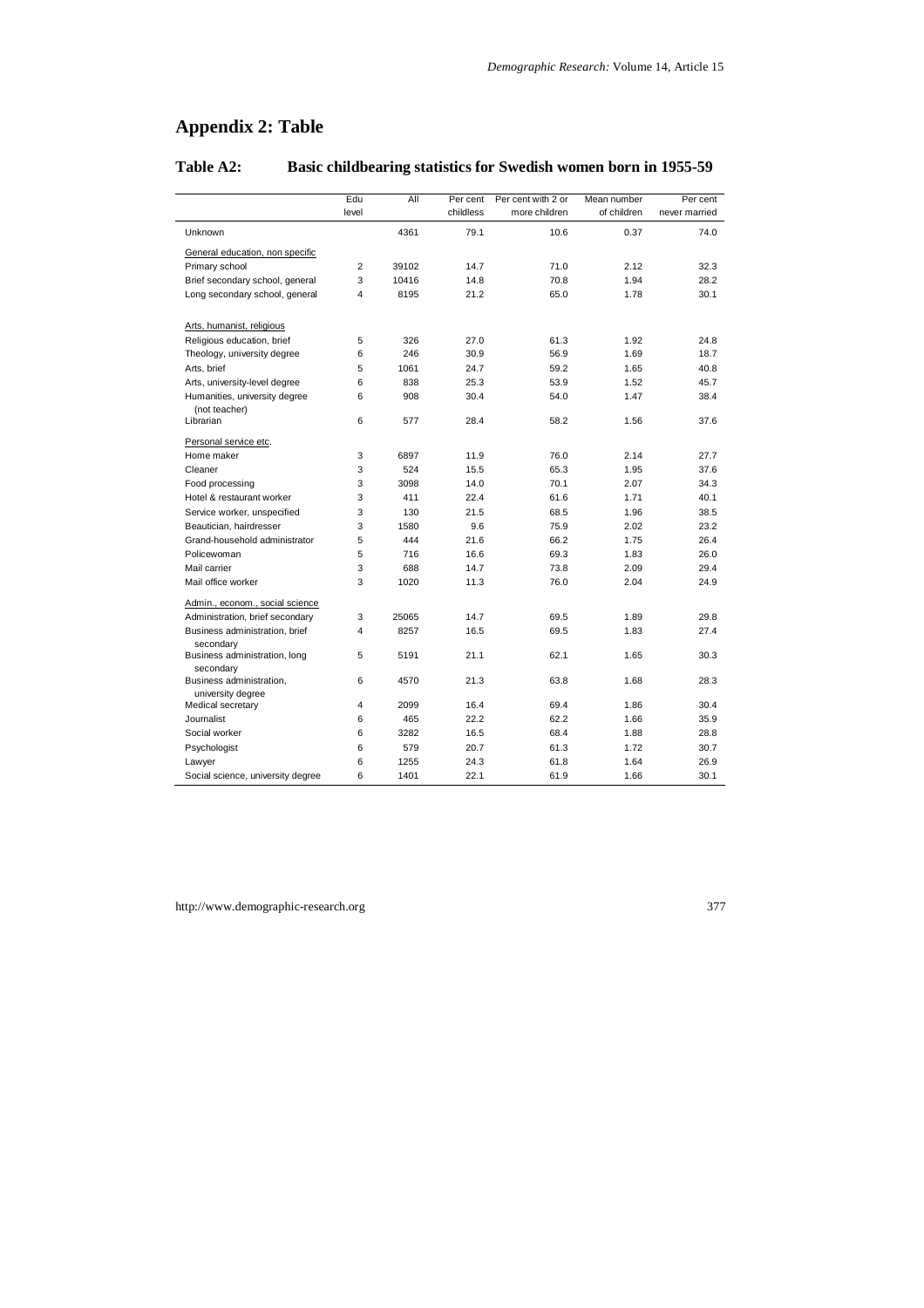# **Table A2: Continued**

|                                             | Edu            | Mean number     | Mean number    | Mean number | Mean        | Mean age at  |
|---------------------------------------------|----------------|-----------------|----------------|-------------|-------------|--------------|
|                                             | level          | children (never | children (ever | of children | age at      | completion   |
|                                             |                | married)        | married)       | (mothers)   | first birth | of education |
| Unknown                                     |                | 0.20            | 0.86           | 1.78        | 23.36       |              |
| General education, non specific             |                |                 |                |             |             |              |
| Primary school                              | $\overline{2}$ | 1.43            | 2.46           | 2.49        | 23.14       | 17.99        |
| Brief secondary school, general             | 3              | 1.23            | 2.22           | 2.28        | 25.86       | 20.02        |
| Long secondary school, general              | $\overline{4}$ | 0.96            | 2.13           | 2.26        | 27.68       | 20.29        |
| Arts, humanist, religious                   |                |                 |                |             |             |              |
| Religious education, brief                  | 5              | 0.49            | 2.39           | 2.63        | 27.16       | 32.74        |
| Theology, university degree                 | 6              | 0.04            | 2.07           | 2.45        | 29.62       | 29.40        |
| Arts, brief                                 | 5              | 1.08            | 2.04           | 2.19        | 28.27       | 24.78        |
| Arts, university-level degree               | 6              | 1.08            | 1.89           | 2.04        | 30.90       | 28.85        |
| Humanities, university degree               | 6              | 0.76            | 1.91           | 2.11        | 30.17       | 30.41        |
| (not teacher)                               |                |                 |                |             |             |              |
| Librarian                                   | 6              | 0.79            | 2.03           | 2.18        | 30.46       | 29.55        |
| Personal service etc.                       |                |                 |                |             |             |              |
| Home maker                                  | 3              | 1.45            | 2.40           | 2.43        | 24.59       | 18.68        |
| Cleaner                                     | 3              | 1.37            | 2.30           | 2.31        | 22.63       | 28.24        |
| Food processing                             | 3              | 1.45            | 2.40           | 2.41        | 24.16       | 24.06        |
| Hotel & restaurant worker                   | 3              | 1.25            | 2.02           | 2.21        | 26.79       | 24.86        |
| Service worker, unspecified                 | 3              | 1.36            | 2.34           | 2.50        | 23.96       | 21.90        |
| Beautician, hairdresser                     | 3              | 1.42            | 2.20           | 2.23        | 25.40       | 21.27        |
| Grand-household administrator               | 5              | 0.84            | 2.08           | 2.24        | 28.89       | 26.87        |
| Policewoman                                 | 5              | 1.04            | 2.11           | 2.20        | 28.33       | 28.39        |
| Mail carrier                                | 3              | 1.41            | 2.37           | 2.44        | 23.52       | 29.23        |
| Mail office worker                          | 3              | 1.45            | 2.23           | 2.30        | 24.57       | 23.45        |
| Admin., econom., social science             |                |                 |                |             |             |              |
| Administration, brief secondary             | 3              | 1.24            | 2.17           | 2.22        | 25.26       | 21.30        |
| Business administration, brief<br>secondary | $\overline{4}$ | 1.12            | 2.10           | 2.19        | 26.65       | 22.45        |
| Business administration, long<br>secondary  | 5              | 0.95            | 1.95           | 2.09        | 28.62       | 27.18        |
| Business administration,                    | 6              | 0.89            | 1.99           | 2.13        | 30.36       | 27.42        |
| university degree<br>Medical secretary      | 4              | 1.12            | 2.18           | 2.23        | 25.85       | 26.17        |
| Journalist                                  | 6              | 1.05            | 2.00           | 2.13        | 30.11       | 27.22        |
| Social worker                               | 6              | 2.16            | 2.16           | 2.25        | 28.45       | 27.83        |
| Psychologist                                | 6              | 2.10            | 2.10           | 2.17        | 29.34       | 32.71        |
| Lawyer                                      | 6              | 0.75            | 1.97           | 2.16        | 30.92       | 28.41        |
| Social science, university degree           | 6              | 0.83            | 2.01           | 2.13        | 28.78       | 32.88        |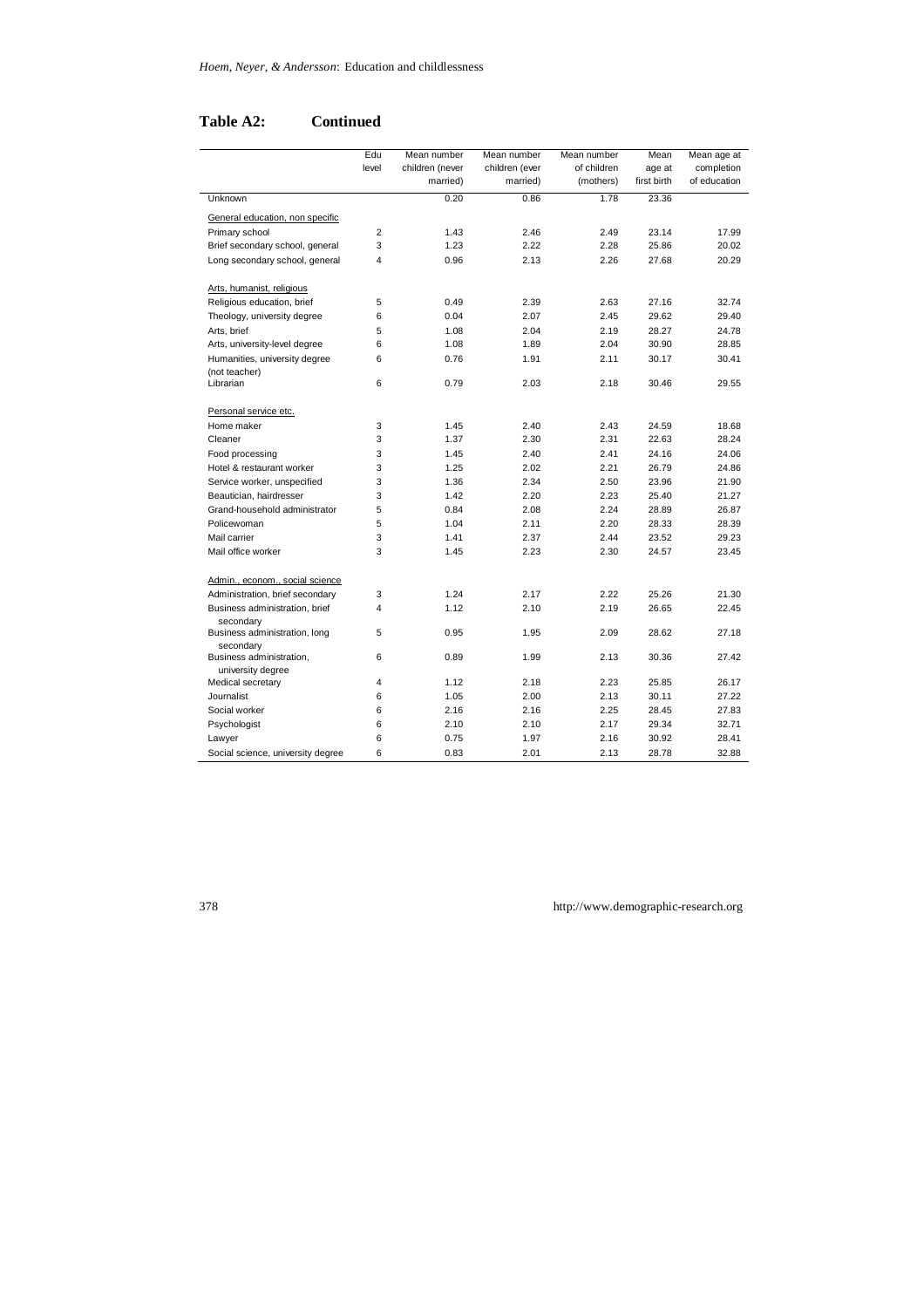# **Table A2: Continued**

|                                                     | Edu            | All    | Per cent  | Per cent with 2 or | Mean number | Per cent      |
|-----------------------------------------------------|----------------|--------|-----------|--------------------|-------------|---------------|
|                                                     | level          |        | childless | more children      | of children | never married |
| Industry, crafts, engineering,<br>natural science   |                |        |           |                    |             |               |
| Mechanic etc., brief secondary                      | 3              | 3574   | 15.2      | 66.7               | 2.03        | 37.0          |
| Textile worker                                      | 3              | 2309   | 13.9      | 71.6               | 2.06        | 31.0          |
| Mapmaker                                            | 3              | 471    | 13.0      | 71.8               | 1.94        | 27.0          |
| Engineer, advanced vocational<br>training           | 5              | 1421   | 18.4      | 65.9               | 1.76        | 29.0          |
| Natural science & engineering,<br>university degree | 6              | 2057   | 20.2      | 68.7               | 1.79        | 30.0          |
| Architect                                           | 6              | 321    | 18.4      | 69.2               | 1.83        | 31.8          |
| Pharmacy technician                                 | 3              | 279    | 13.6      | 76.0               | 1.95        | 20.8          |
| Pharmacy receptionist                               | 5              | 504    | 16.1      | 73.2               | 1.84        | 26.2          |
| Pharmacist                                          | 6              | 177    | 20.9      | 69.5               | 1.75        | 24.3          |
| Laboratory assistant                                | 5              | 2026   | 17.0      | 72.0               | 1.88        | 29.1          |
| Agriculture                                         |                |        |           |                    |             |               |
| Farm worker, brief secondary                        | 3              | 1786   | 15.5      | 72.1               | 2.11        | 35.0          |
| Agronomist, veterinarian                            | 6              | 501    | 22.0      | 67.1               | 1.86        | 38.9          |
| Health professions                                  |                |        |           |                    |             |               |
| Health-care worker                                  | 3              | 26456  | 10.2      | 77.4               | 2.19        | 26.7          |
| Child-care worker                                   | $\overline{4}$ | 12673  | 8.6       | 80.2               | 2.26        | 26.0          |
| Nurse                                               | 5              | 17539  | 13.0      | 75.3               | 2.06        | 23.8          |
| Midwife                                             | 5              | 529    | 6.4       | 85.8               | 2.39        | 15.9          |
| Physician                                           | 6              | 1488   | 15.9      | 73.1               | 2.02        | 23.9          |
| Ph.D. (Med)                                         | $\overline{7}$ | 296    | 18.9      | 65.5               | 1.77        | 23.3          |
| Dental nurse etc.                                   | $\overline{4}$ | 3372   | 10.4      | 76.2               | 1.98        | 20.1          |
| Dentist                                             | 6              | 824    | 13.2      | 76.8               | 2.02        | 17.4          |
| Teaching                                            |                |        |           |                    |             |               |
| Pre-school teacher                                  | 5              | 13188  | 11.0      | 78.7               | 2.10        | 23.6          |
| Youth worker                                        | 5              | 4007   | 14.2      | 73.8               | 2.00        | 28.4          |
| Physical education, teacher                         | 5              | 467    | 13.1      | 76.4               | 2.02        | 27.6          |
| Primary-school teacher                              | 6              | 4038   | 10.3      | 80.2               | 2.19        | 18.6          |
| Music or arts teacher                               | 5              | 1062   | 20.9      | 67.1               | 1.86        | 27.6          |
| Home-economics teacher                              | 6              | 1039   | 14.3      | 75.1               | 2.06        | 23.8          |
| Teacher of children with special<br>needs           | 6              | 823    | 14.1      | 73.1               | 1.94        | 24.2          |
| High-school teacher                                 | 6              | 2118   | 17.3      | 70.9               | 1.94        | 25.6          |
| Non-medical research                                |                |        |           |                    |             |               |
| Ph.D. (Social Science or<br>Humanities)             | $\overline{7}$ | 191    | 31.9      | 47.6               | 1.37        | 34.0          |
| Ph.D. (Natural or Technical<br>Science)             | $\overline{7}$ | 442    | 25.1      | 62.7               | 1.66        | 29.0          |
| Known but unspecified education                     |                | 2294   | 20.7      | 63.9               | 1.84        | 36.7          |
| Total (including 3949 women in<br>small odd groups) |                | 249607 | 15.7      | 70.8               | 1.97        | 29.3          |